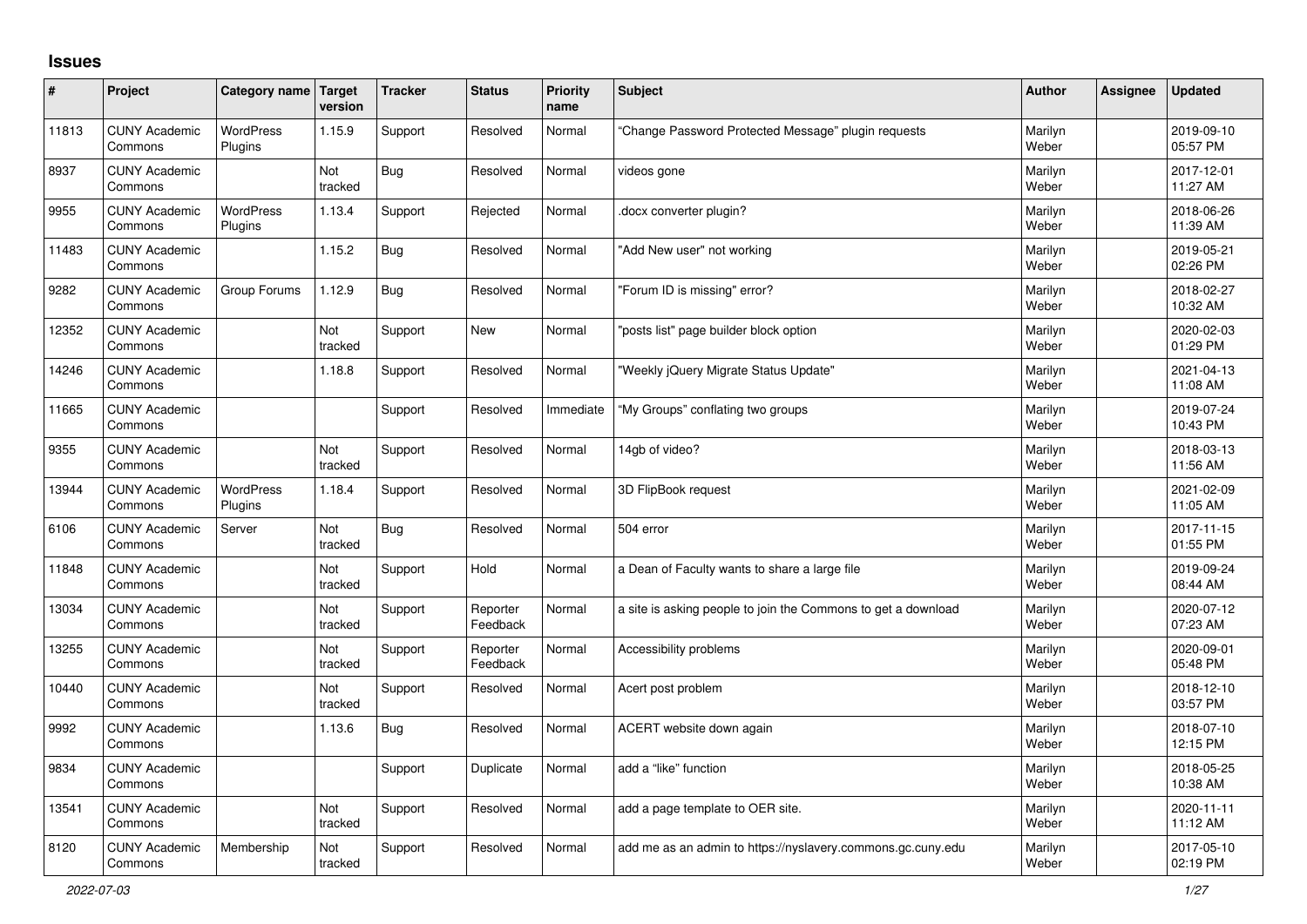| #     | Project                         | Category name               | Target<br>version | <b>Tracker</b> | <b>Status</b>        | <b>Priority</b><br>name | <b>Subject</b>                                             | <b>Author</b>    | Assignee | <b>Updated</b>         |
|-------|---------------------------------|-----------------------------|-------------------|----------------|----------------------|-------------------------|------------------------------------------------------------|------------------|----------|------------------------|
| 10066 | <b>CUNY Academic</b><br>Commons | Membership                  | Not<br>tracked    | Support        | Resolved             | Normal                  | add me as an admin to https://pkms.commons.gc.cuny.edu/    | Marilyn<br>Weber |          | 2018-07-26<br>11:54 AM |
| 7922  | <b>CUNY Academic</b><br>Commons | Membership                  | Not<br>tracked    | Support        | Resolved             | Normal                  | add me as an admin to the MALs alumni site?                | Marilyn<br>Weber |          | 2017-04-06<br>05:19 PM |
| 5199  | <b>CUNY Academic</b><br>Commons | Social Paper                | Future<br>release | Feature        | <b>New</b>           | Normal                  | add tables to the SP editor                                | Marilyn<br>Weber |          | 2016-10-24<br>11:27 AM |
| 13935 | <b>CUNY Academic</b><br>Commons | <b>WordPress</b><br>Plugins | 1.18.4            | Support        | Resolved             | Low                     | Add Users sidebar widget not working                       | Marilyn<br>Weber |          | 2021-02-09<br>11:05 AM |
| 8471  | <b>CUNY Academic</b><br>Commons |                             | Not<br>tracked    | Support        | Resolved             | Normal                  | admin at https://commons.gc.cuny.edu/                      | Marilyn<br>Weber |          | 2017-09-06<br>01:50 PM |
| 8481  | <b>CUNY Academic</b><br>Commons | Membership                  | Not<br>tracked    | Support        | Resolved             | Normal                  | admin of http://swipanalytic.org/organizers/               | Marilyn<br>Weber |          | 2019-02-19<br>01:58 PM |
| 8531  | <b>CUNY Academic</b><br>Commons | Membership                  | Not<br>tracked    | Support        | Resolved             | Normal                  | admin of https://admissions.commons.gc.cuny.edu            | Marilyn<br>Weber |          | 2017-08-15<br>04:20 PM |
| 9919  | <b>CUNY Academic</b><br>Commons |                             | Not<br>tracked    | <b>Bug</b>     | Resolved             | Normal                  | admin of https://sphcurriculum.commons.gc.cuny.edu         | Marilyn<br>Weber |          | 2018-06-12<br>09:37 PM |
| 12038 | <b>CUNY Academic</b><br>Commons |                             | 1.15.13           | Bug            | Resolved             | Normal                  | admin visibility problem at careerplan.commons.gc.cuny.edu | Marilyn<br>Weber |          | 2019-11-12<br>10:20 AM |
| 14594 | <b>CUNY Academic</b><br>Commons |                             | Not<br>tracked    | Support        | Resolved             | Normal                  | Administration email verification?                         | Marilyn<br>Weber |          | 2021-07-12<br>11:40 AM |
| 3620  | <b>CUNY Academic</b><br>Commons | Groups (misc)               | Not<br>tracked    | <b>Bug</b>     | Resolved             | Normal                  | admins of The Group for Group Admins                       | Marilyn<br>Weber |          | 2014-11-03<br>08:38 AM |
| 12515 | <b>CUNY Academic</b><br>Commons | cuny.is                     | 1.16.7            | Support        | Resolved             | Normal                  | AJAX actions on cuny is admin page are failing             | Marilyn<br>Weber |          | 2020-03-10<br>11:57 AM |
| 13173 | <b>CUNY Academic</b><br>Commons | Group Library               | 1.17.1            | Support        | Resolved             | High                    | all uploads to the library are silent                      | Marilyn<br>Weber |          | 2020-08-10<br>04:12 PM |
| 15370 | <b>CUNY Academic</b><br>Commons |                             |                   | Support        | Reporter<br>Feedback | Normal                  | All-in-One Event Calendar?                                 | Marilyn<br>Weber |          | 2022-02-17<br>11:03 AM |
| 13637 | <b>CUNY Academic</b><br>Commons |                             |                   | Support        | Abandoned            | Normal                  | All-in-One Migration plugin request                        | Marilyn<br>Weber |          | 2020-12-08<br>10:46 AM |
| 13013 | <b>CUNY Academic</b><br>Commons |                             | Not<br>tracked    | Bug            | Resolved             | Normal                  | an invite to Group Admins from Brian Foote?!               | Marilyn<br>Weber |          | 2020-07-07<br>02:36 PM |
| 8855  | <b>CUNY Academic</b><br>Commons |                             | Not<br>tracked    | Support        | Resolved             | Normal                  | another email change request                               | Marilyn<br>Weber |          | 2017-10-25<br>10:55 AM |
| 10006 | <b>CUNY Academic</b><br>Commons | Membership                  | Not<br>tracked    | Support        | Resolved             | Normal                  | another email change request                               | Marilyn<br>Weber |          | 2018-07-13<br>12:36 PM |
| 11217 | <b>CUNY Academic</b><br>Commons | Membership                  | Not<br>tracked    | Support        | Resolved             | Normal                  | Another email update                                       | Marilyn<br>Weber |          | 2019-03-12<br>03:37 PM |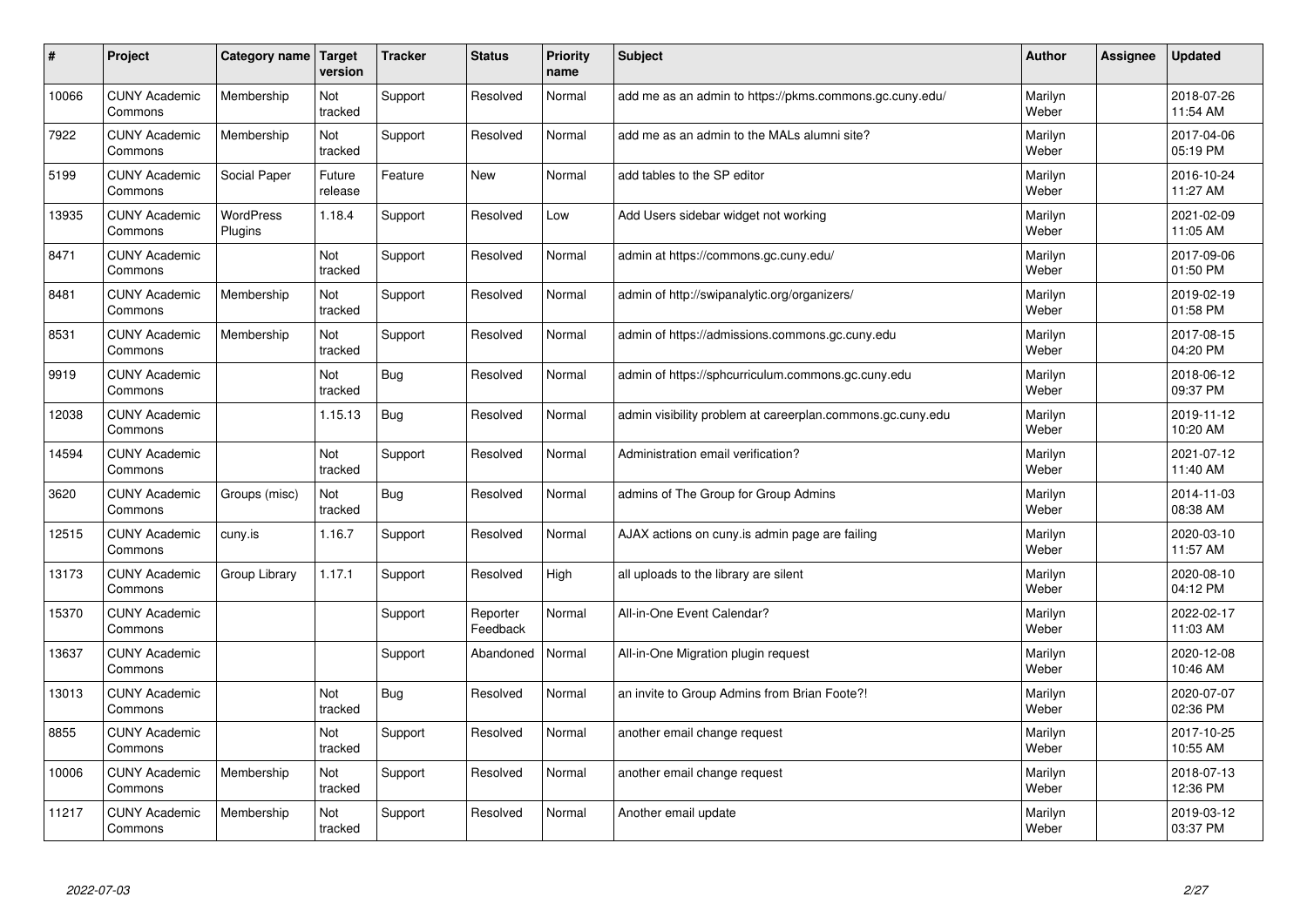| $\vert$ # | Project                         | Category name   Target            | version        | <b>Tracker</b> | <b>Status</b>        | <b>Priority</b><br>name | <b>Subject</b>                                                                          | <b>Author</b>    | Assignee | <b>Updated</b>         |
|-----------|---------------------------------|-----------------------------------|----------------|----------------|----------------------|-------------------------|-----------------------------------------------------------------------------------------|------------------|----------|------------------------|
| 8577      | <b>CUNY Academic</b><br>Commons | Membership                        | Not<br>tracked | Support        | Resolved             | Normal                  | another user email change                                                               | Marilyn<br>Weber |          | 2017-08-25<br>10:23 AM |
| 8071      | <b>CUNY Academic</b><br>Commons | <b>WordPress</b><br>Plugins       | Not<br>tracked | Support        | Rejected             | Normal                  | Anthologize                                                                             | Marilyn<br>Weber |          | 2017-05-10<br>10:15 AM |
| 15022     | <b>CUNY Academic</b><br>Commons |                                   |                | Support        | Rejected             | High                    | ArabStages                                                                              | Marilyn<br>Weber |          | 2021-12-06<br>10:16 AM |
| 11787     | <b>CUNY Academic</b><br>Commons |                                   | Not<br>tracked | Support        | Reporter<br>Feedback | Normal                  | automated comments notifications on ZenDesk                                             | Marilyn<br>Weber |          | 2019-08-26<br>06:18 PM |
| 10260     | <b>CUNY Academic</b><br>Commons |                                   |                | <b>Bug</b>     | Rejected             | Normal                  | bad activation email                                                                    | Marilyn<br>Weber |          | 2018-08-30<br>01:25 PM |
| 15279     | <b>CUNY Academic</b><br>Commons |                                   |                | <b>Bug</b>     | Rejected             | Normal                  | big delay - cloning the history site                                                    | Marilyn<br>Weber |          | 2022-02-09<br>01:49 PM |
| 14404     | <b>CUNY Academic</b><br>Commons |                                   | Not<br>tracked | Support        | Resolved             | Normal                  | blocked IP of user?                                                                     | Marilyn<br>Weber |          | 2021-05-10<br>01:00 PM |
| 13675     | <b>CUNY Academic</b><br>Commons | Group Library                     | 1.18.1         | <b>Bug</b>     | Resolved             | High                    | broken Library                                                                          | Marilyn<br>Weber |          | 2020-12-09<br>05:02 PM |
| 14850     | <b>CUNY Academic</b><br>Commons |                                   |                | Support        | Abandoned            | Normal                  | brooklyn waterfront site "connection not secure"                                        | Marilyn<br>Weber |          | 2022-04-27<br>04:56 PM |
| 11225     | <b>CUNY Academic</b><br>Commons |                                   | Not<br>tracked | Support        | Resolved             | Normal                  | bulk upload?                                                                            | Marilyn<br>Weber |          | 2019-09-18<br>10:31 AM |
| 9888      | <b>CUNY Academic</b><br>Commons | <b>WordPress</b><br>Plugins       | 1.13.3         | Support        | Resolved             | Normal                  | Business directory Plug-in request                                                      | Marilyn<br>Weber |          | 2018-06-12<br>11:52 AM |
| 13958     | <b>CUNY Academic</b><br>Commons |                                   | 1.18.4         | Support        | Resolved             | Normal                  | calendar widget problem                                                                 | Marilyn<br>Weber |          | 2021-02-09<br>11:05 AM |
| 14606     | <b>CUNY Academic</b><br>Commons | <b>WordPress</b><br>(misc)        | Not<br>tracked | Support        | Rejected             | Normal                  | calendar wrong month                                                                    | Marilyn<br>Weber |          | 2021-07-23<br>12:11 PM |
| 13975     | <b>CUNY Academic</b><br>Commons | Social Paper                      | Not<br>tracked | Support        | Reporter<br>Feedback | Normal                  | can't approve comments on Social Paper paper                                            | Marilyn<br>Weber |          | 2021-02-12<br>09:33 AM |
| 10772     | <b>CUNY Academic</b><br>Commons | Groups (misc)                     | 1.14.2         | <b>Bug</b>     | Resolved             | Normal                  | can't create groups                                                                     | Marilyn<br>Weber |          | 2018-12-04<br>10:42 AM |
| 13295     | <b>CUNY Academic</b><br>Commons |                                   | Not<br>tracked | Support        | Resolved             | Normal                  | can't find new user                                                                     | Marilyn<br>Weber |          | 2020-09-08<br>10:18 AM |
| 13065     | <b>CUNY Academic</b><br>Commons |                                   | Not<br>tracked | Support        | Resolved             | Normal                  | can't invite new user to group                                                          | Marilyn<br>Weber |          | 2020-07-22<br>04:24 PM |
| 5435      | <b>CUNY Academic</b><br>Commons |                                   | Not<br>tracked | <b>Bug</b>     | Resolved             | Urgent                  | Can't see the dashboard                                                                 | Marilyn<br>Weber |          | 2016-04-12<br>11:33 AM |
| 8125      | <b>CUNY Academic</b><br>Commons | <b>WordPress</b><br><b>Themes</b> | 1.10.19        | Bug            | Resolved             | High                    | careerplan admin page failing to load with "currently unable to handle<br>this request" | Marilyn<br>Weber |          | 2017-07-13<br>12:54 PM |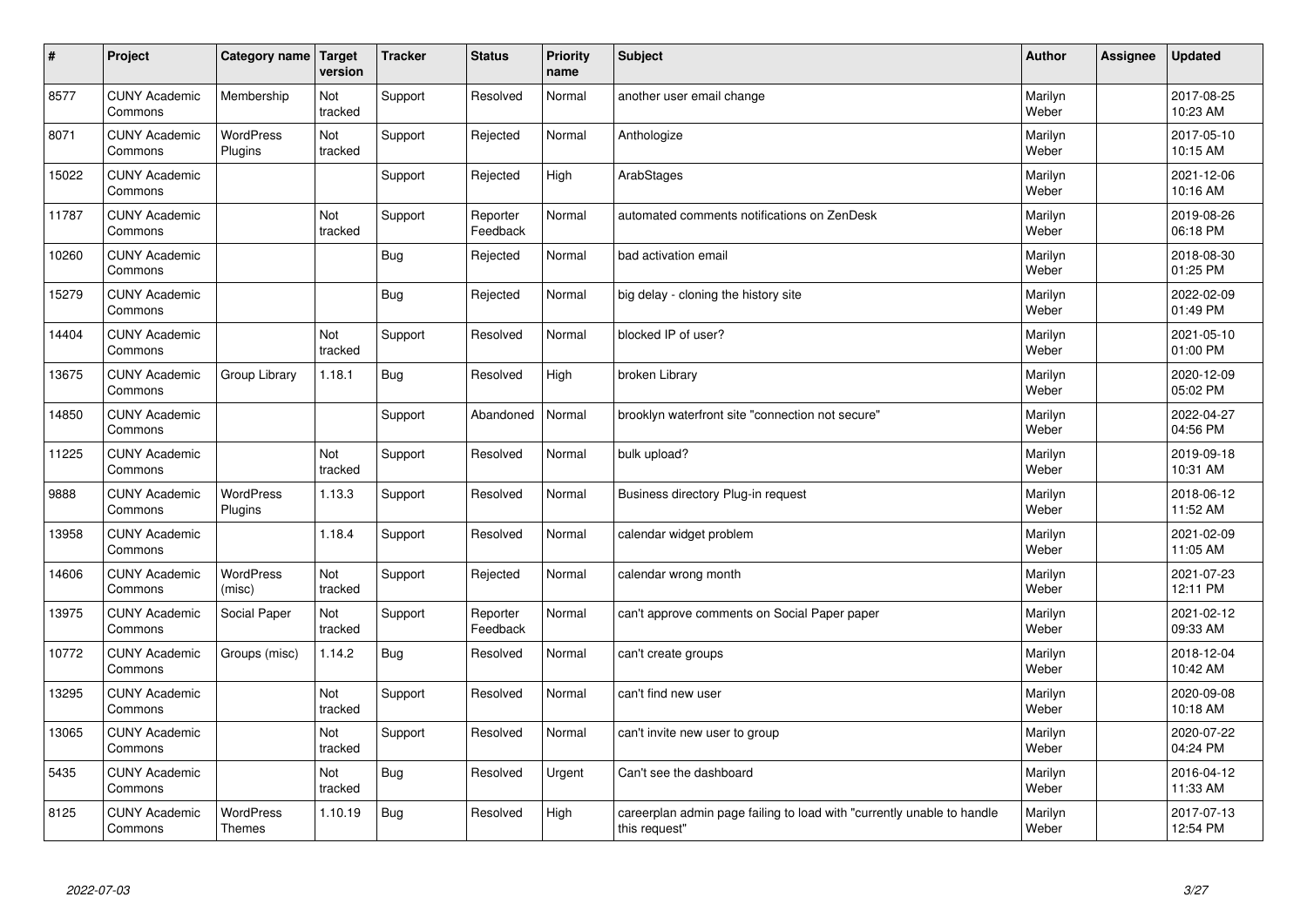| #     | Project                         | Category name   Target            | version           | <b>Tracker</b>    | <b>Status</b>        | <b>Priority</b><br>name | <b>Subject</b>                                                      | <b>Author</b>    | Assignee | <b>Updated</b>         |
|-------|---------------------------------|-----------------------------------|-------------------|-------------------|----------------------|-------------------------|---------------------------------------------------------------------|------------------|----------|------------------------|
| 3673  | <b>CUNY Academic</b><br>Commons |                                   |                   | Bug               | Rejected             | Normal                  | CBox pagination issue with the Wiki                                 | Marilyn<br>Weber |          | 2014-11-20<br>04:08 PM |
| 3674  | <b>CUNY Academic</b><br>Commons |                                   |                   | Bug               | Rejected             | Normal                  | CBox pagination issue with the Wiki                                 | Marilyn<br>Weber |          | 2014-11-20<br>05:03 PM |
| 8630  | <b>CUNY Academic</b><br>Commons | Membership                        | Not<br>tracked    | Support           | Resolved             | Normal                  | Change in email/campus                                              | Marilyn<br>Weber |          | 2017-08-30<br>03:48 PM |
| 10257 | <b>CUNY Academic</b><br>Commons | Membership                        | Not<br>tracked    | Support           | Resolved             | Normal                  | change the email from @login.cuny.edu to campu email                | Marilyn<br>Weber |          | 2018-12-10<br>03:55 PM |
| 7486  | <b>CUNY Academic</b><br>Commons | Membership                        | Not<br>tracked    | Support           | Resolved             | Normal                  | changed email address                                               | Marilyn<br>Weber |          | 2017-01-24<br>10:00 PM |
| 14891 | <b>CUNY Academic</b><br>Commons |                                   | Not<br>tracked    | Support           | Resolved             | Normal                  | changing site template after creation?                              | Marilyn<br>Weber |          | 2022-04-27<br>04:58 PM |
| 5992  | <b>CUNY Academic</b><br>Commons | Email<br>Notifications            | Future<br>release | Feature           | <b>New</b>           | Normal                  | Changing the From line of autogenerated blog emails                 | Marilyn<br>Weber |          | 2018-09-27<br>05:19 PM |
| 10657 | <b>CUNY Academic</b><br>Commons |                                   | Not<br>tracked    | Support           | Reporter<br>Feedback | Normal                  | child theme problems                                                | Marilyn<br>Weber |          | 2018-11-08<br>01:19 PM |
| 11976 | <b>CUNY Academic</b><br>Commons | <b>WordPress</b><br><b>Themes</b> | Not<br>tracked    | Support           | Resolved             | Normal                  | ColorMag request                                                    | Marilyn<br>Weber |          | 2021-02-01<br>10:25 AM |
| 11519 | <b>CUNY Academic</b><br>Commons |                                   | Not<br>tracked    | Support           | Assigned             | Normal                  | comment option not appearing                                        | Marilyn<br>Weber |          | 2019-09-24<br>10:28 AM |
| 7994  | <b>CUNY Academic</b><br>Commons | <b>WordPress</b><br>(misc)        | 1.10.17           | <b>Bug</b>        | Resolved             | Urgent                  | Comments not appearing                                              | Marilyn<br>Weber |          | 2017-04-20<br>11:16 AM |
| 10562 | <b>CUNY Academic</b><br>Commons |                                   |                   | Bug               | Rejected             | Normal                  | Commons is down                                                     | Marilyn<br>Weber |          | 2018-10-23<br>10:49 AM |
| 7226  | <b>CUNY Academic</b><br>Commons | Registration                      | Not<br>tracked    | Bug               | Abandoned            | Normal                  | Community college student cannot register?                          | Marilyn<br>Weber |          | 2017-11-15<br>01:55 PM |
| 8459  | <b>CUNY Academic</b><br>Commons |                                   | Not<br>tracked    | Documentatio<br>n | Resolved             | Normal                  | comprehensive list of plugins?                                      | Marilyn<br>Weber |          | 2017-10-11<br>11:24 AM |
| 11811 | <b>CUNY Academic</b><br>Commons |                                   | Not<br>tracked    | Support           | Duplicate            | Normal                  | Content of Publications widget on profile page being erased on save | Marilyn<br>Weber |          | 2019-10-08<br>11:16 AM |
| 7608  | <b>CUNY Academic</b><br>Commons | Registration                      | Not<br>tracked    | Feature           | Resolved             | Normal                  | create an account                                                   | Marilyn<br>Weber |          | 2017-02-15<br>10:45 PM |
| 4880  | <b>CUNY Academic</b><br>Commons | Password<br>Reset                 | Not<br>tracked    | Support           | Resolved             | High                    | CUNY Central person having password trouble                         | Marilyn<br>Weber |          | 2015-11-10<br>12:40 PM |
| 9886  | <b>CUNY Academic</b><br>Commons | cuny.is                           | Not<br>tracked    | Support           | Resolved             | Normal                  | cuny.is SSL                                                         | Marilyn<br>Weber |          | 2018-10-26<br>02:07 PM |
| 14711 | <b>CUNY Academic</b><br>Commons |                                   |                   | Support           | Rejected             | Normal                  | Custom Facebook Feed plugin problem                                 | Marilyn<br>Weber |          | 2022-04-27<br>04:29 PM |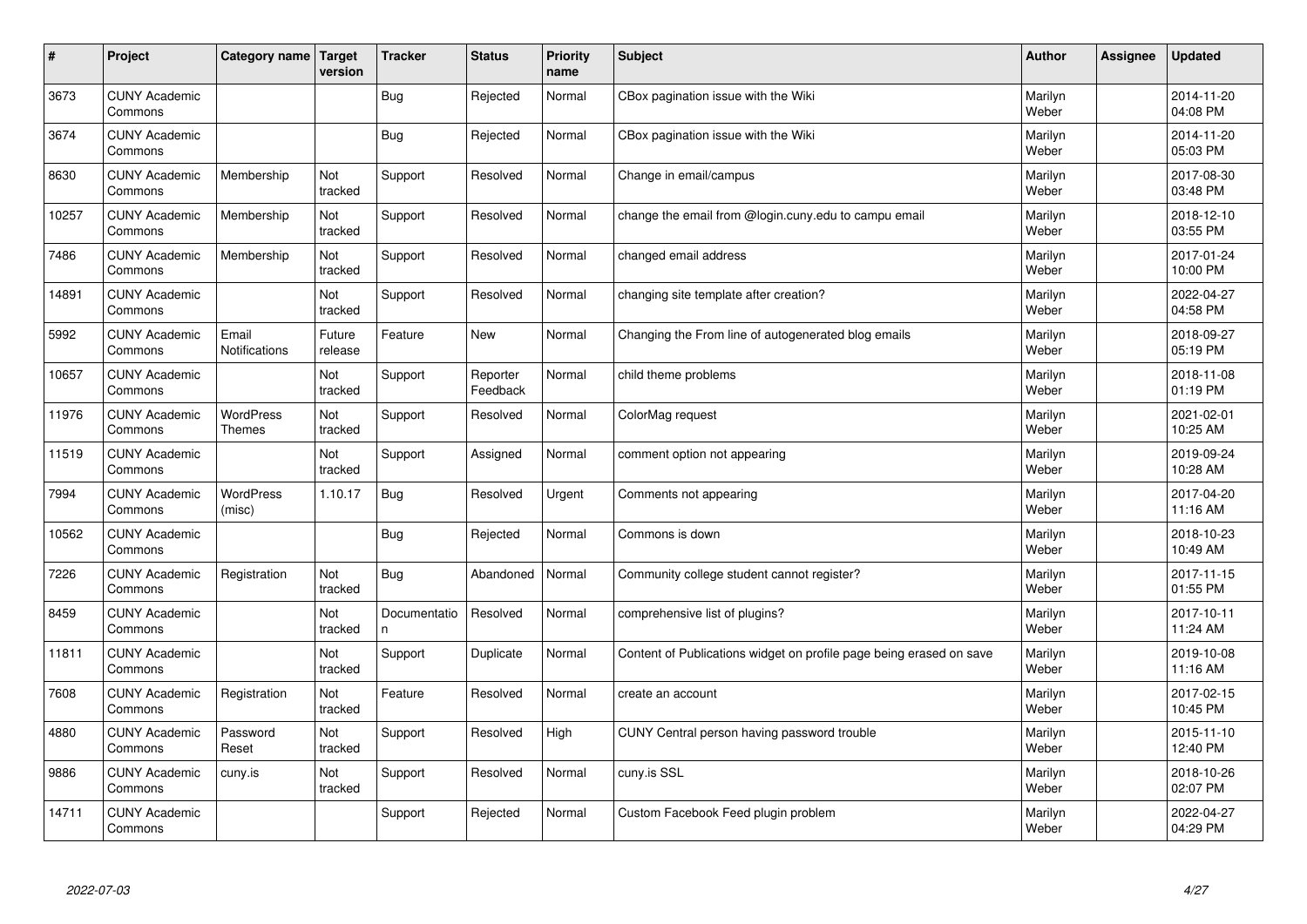| $\sharp$ | Project                         | Category name               | Target<br>version | <b>Tracker</b> | <b>Status</b>        | <b>Priority</b><br>name | <b>Subject</b>                                                  | <b>Author</b>    | <b>Assignee</b> | <b>Updated</b>         |
|----------|---------------------------------|-----------------------------|-------------------|----------------|----------------------|-------------------------|-----------------------------------------------------------------|------------------|-----------------|------------------------|
| 13916    | <b>CUNY Academic</b><br>Commons |                             |                   | Support        | Rejected             | Normal                  | <b>Custom Sidebars</b>                                          | Marilyn<br>Weber |                 | 2021-02-23<br>10:45 AM |
| 14812    | <b>CUNY Academic</b><br>Commons |                             | Not<br>tracked    | Support        | Resolved             | Normal                  | Custom Sidebars and Wordpress 5.6                               | Marilyn<br>Weber |                 | 2021-09-30<br>10:43 AM |
| 14360    | <b>CUNY Academic</b><br>Commons |                             |                   | Support        | Rejected             | Normal                  | danielgerouldarchives.org?                                      | Marilyn<br>Weber |                 | 2021-04-27<br>10:42 AM |
| 11509    | <b>CUNY Academic</b><br>Commons |                             | Not<br>tracked    | Support        | Reporter<br>Feedback | Normal                  | deleted Page causing a Menu problem?                            | Marilyn<br>Weber |                 | 2019-06-04<br>09:54 AM |
| 15260    | <b>CUNY Academic</b><br>Commons |                             |                   | Support        | Reporter<br>Feedback | Normal                  | Diacritical markings   European Stages                          | Marilyn<br>Weber |                 | 2022-02-04<br>08:16 AM |
| 8576     | <b>CUNY Academic</b><br>Commons | <b>WordPress</b><br>Plugins | 1.11.11           | Support        | Resolved             | Normal                  | Digital Measures plugin request                                 | Marilyn<br>Weber |                 | 2017-09-01<br>03:44 PM |
| 5844     | <b>CUNY Academic</b><br>Commons |                             | Not<br>tracked    | Support        | Resolved             | Normal                  | edit Host Files on Windows 10 problems                          | Marilyn<br>Weber |                 | 2016-07-27<br>09:08 AM |
| 14509    | <b>CUNY Academic</b><br>Commons | <b>WordPress</b><br>Plugins | 1.18.12           | <b>Bug</b>     | Resolved             | Normal                  | Elementor Editor problem                                        | Marilyn<br>Weber |                 | 2021-06-08<br>09:55 AM |
| 7775     | <b>CUNY Academic</b><br>Commons | Membership                  | Not<br>tracked    | Support        | Resolved             | Normal                  | Email change                                                    | Marilyn<br>Weber |                 | 2017-03-08<br>10:09 PM |
| 8729     | <b>CUNY Academic</b><br>Commons |                             | Not<br>tracked    | Support        | Resolved             | Normal                  | email change                                                    | Marilyn<br>Weber |                 | 2017-09-25<br>02:14 PM |
| 8848     | <b>CUNY Academic</b><br>Commons |                             | Not<br>tracked    | Support        | Resolved             | Normal                  | email change request                                            | Marilyn<br>Weber |                 | 2017-10-24<br>11:19 AM |
| 9004     | <b>CUNY Academic</b><br>Commons | Membership                  | Not<br>tracked    | Support        | Resolved             | Normal                  | email change request                                            | Marilyn<br>Weber |                 | 2017-12-14<br>12:27 PM |
| 15025    | <b>CUNY Academic</b><br>Commons |                             |                   | Support        | Duplicate            | Normal                  | emails for all the papers on the commons that have been changed | Marilyn<br>Weber |                 | 2021-12-02<br>11:57 AM |
| 13121    | <b>CUNY Academic</b><br>Commons |                             |                   | Support        | Rejected             | Normal                  | embed a DropBox Paper file                                      | Marilyn<br>Weber |                 | 2020-08-25<br>10:56 AM |
| 15120    | <b>CUNY Academic</b><br>Commons |                             |                   | Support        | Resolved             | Normal                  | embed Zoom recordings in a post?                                | Marilyn<br>Weber |                 | 2021-12-29<br>08:15 AM |
| 11147    | <b>CUNY Academic</b><br>Commons | Membership                  | Not<br>tracked    | Support        | Resolved             | Normal                  | employee email change                                           | Marilyn<br>Weber |                 | 2019-03-12<br>03:58 PM |
| 13741    | <b>CUNY Academic</b><br>Commons | WordPress<br>Plugins        | 1.18.3            | Support        | Resolved             | Normal                  | Ensemble Video Plugin                                           | Marilyn<br>Weber |                 | 2021-01-26<br>04:43 PM |
| 15655    | <b>CUNY Academic</b><br>Commons |                             | 2.0.3             | Support        | Reporter<br>Feedback | Normal                  | Event Aggregator plugin?                                        | Marilyn<br>Weber |                 | 2022-06-29<br>11:32 AM |
| 15565    | <b>CUNY Academic</b><br>Commons |                             |                   | Support        | <b>New</b>           | Normal                  | Events - send updates to an email listserv                      | Marilyn<br>Weber |                 | 2022-03-10<br>01:06 PM |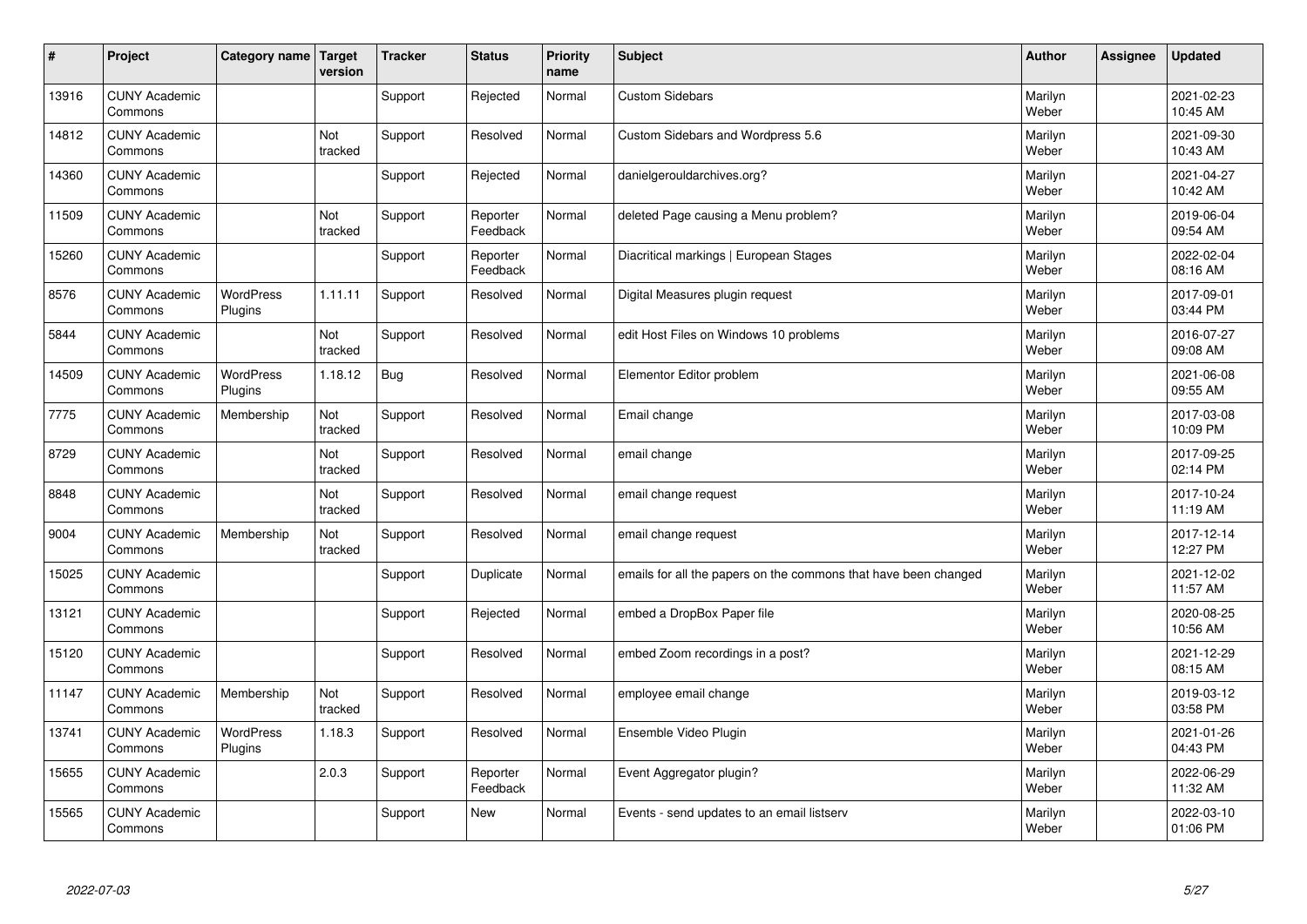| #     | Project                         | Category name               | Target<br>version | <b>Tracker</b> | <b>Status</b>        | <b>Priority</b><br>name | <b>Subject</b>                                                                                         | <b>Author</b>    | Assignee | <b>Updated</b>         |
|-------|---------------------------------|-----------------------------|-------------------|----------------|----------------------|-------------------------|--------------------------------------------------------------------------------------------------------|------------------|----------|------------------------|
| 8552  | <b>CUNY Academic</b><br>Commons | <b>WordPress</b><br>Plugins | 1.11.10           | <b>Bug</b>     | Resolved             | Normal                  | Events Calendar problem                                                                                | Marilyn<br>Weber |          | 2017-08-18<br>04:36 PM |
| 14410 | <b>CUNY Academic</b><br>Commons |                             | 1.18.10           | Bug            | Resolved             | Normal                  | events calendar problem?                                                                               | Marilyn<br>Weber |          | 2021-05-10<br>04:45 PM |
| 14398 | <b>CUNY Academic</b><br>Commons |                             | Not<br>tracked    | Support        | Reporter<br>Feedback | Normal                  | Events plug-in notification problem                                                                    | Marilyn<br>Weber |          | 2021-05-11<br>11:21 AM |
| 8693  | <b>CUNY Academic</b><br>Commons | <b>WordPress</b><br>Plugins |                   | Support        | Resolved             | Normal                  | Existing blog wants to replace Mailpoet with Newsletters                                               | Marilyn<br>Weber |          | 2017-09-12<br>02:24 PM |
| 7972  | <b>CUNY Academic</b><br>Commons |                             | Not<br>tracked    | Support        | Resolved             | Normal                  | expand the memory limit for videos?                                                                    | Marilyn<br>Weber |          | 2017-04-20<br>10:07 AM |
| 7745  | <b>CUNY Academic</b><br>Commons | <b>WordPress</b><br>Plugins | 1.10.13           | Support        | Resolved             | Normal                  | Featured Video Plus plugin requested                                                                   | Marilyn<br>Weber |          | 2017-03-03<br>01:51 PM |
| 13227 | <b>CUNY Academic</b><br>Commons | Group Library               | 1.17.2            | Bug            | Resolved             | High                    | folder not appearing in library                                                                        | Marilyn<br>Weber |          | 2020-08-21<br>04:22 PM |
| 13169 | <b>CUNY Academic</b><br>Commons |                             | 1.17.4            | Support        | Rejected             | Normal                  | footer logo image has no alt-text                                                                      | Marilyn<br>Weber |          | 2020-09-22<br>10:18 AM |
| 11198 | <b>CUNY Academic</b><br>Commons |                             | Not<br>tracked    | Support        | Resolved             | Normal                  | former CUNY employee                                                                                   | Marilyn<br>Weber |          | 2019-03-07<br>02:21 PM |
| 10361 | <b>CUNY Academic</b><br>Commons | Group Forums                | 1.13.10           | Bug            | Resolved             | Normal                  | forum post pending oddity                                                                              | Marilyn<br>Weber |          | 2018-09-25<br>10:45 AM |
| 13184 | <b>CUNY Academic</b><br>Commons | <b>WordPress</b><br>Plugins | 1.17.2            | Support        | Resolved             | Normal                  | google translate plugin                                                                                | Marilyn<br>Weber |          | 2020-08-25<br>11:36 AM |
| 13584 | <b>CUNY Academic</b><br>Commons |                             |                   | Support        | Abandoned            | Normal                  | Graphy theme question                                                                                  | Marilyn<br>Weber |          | 2021-09-14<br>10:41 AM |
| 10850 | <b>CUNY Academic</b><br>Commons |                             |                   | Support        | Rejected             | Normal                  | Gravity form being resent                                                                              | Marilyn<br>Weber |          | 2018-12-20<br>10:18 PM |
| 14270 | <b>CUNY Academic</b><br>Commons | <b>WordPress</b><br>Themes  | 1.18.8            | Support        | Resolved             | Normal                  | grid theme?                                                                                            | Marilyn<br>Weber |          | 2021-04-13<br>11:20 AM |
| 6313  | <b>CUNY Academic</b><br>Commons | Groups (misc)               |                   | <b>Bug</b>     | Duplicate            | Normal                  | group member no longer in group, can't rejoin.                                                         | Marilyn<br>Weber |          | 2016-10-14<br>09:27 PM |
| 11233 | <b>CUNY Academic</b><br>Commons |                             | 1.14.9            | Support        | Resolved             | Normal                  | Hotjar?                                                                                                | Marilyn<br>Weber |          | 2019-03-26<br>12:10 PM |
| 7995  | <b>CUNY Academic</b><br>Commons | Domain<br>Mapping           | Not<br>tracked    | Bug            | Resolved             | Urgent                  | http://on.socialpaper.gc.cuny.edu down?                                                                | Marilyn<br>Weber |          | 2017-04-21<br>11:07 AM |
| 11650 | <b>CUNY Academic</b><br>Commons |                             | Not<br>tracked    | Support        | Resolved             | Normal                  | https://commons.gc.cuny.edu/groups/introduction-to-literary-studies-engl<br>ish-252-at-hunter-college/ | Marilyn<br>Weber |          | 2019-07-18<br>02:28 PM |
| 11922 | <b>CUNY Academic</b><br>Commons | Membership                  | Not<br>tracked    | Support        | Resolved             | Normal                  | https://commons.gc.cuny.edu/members/cunyhealthequity/                                                  | Marilyn<br>Weber |          | 2019-10-02<br>04:05 PM |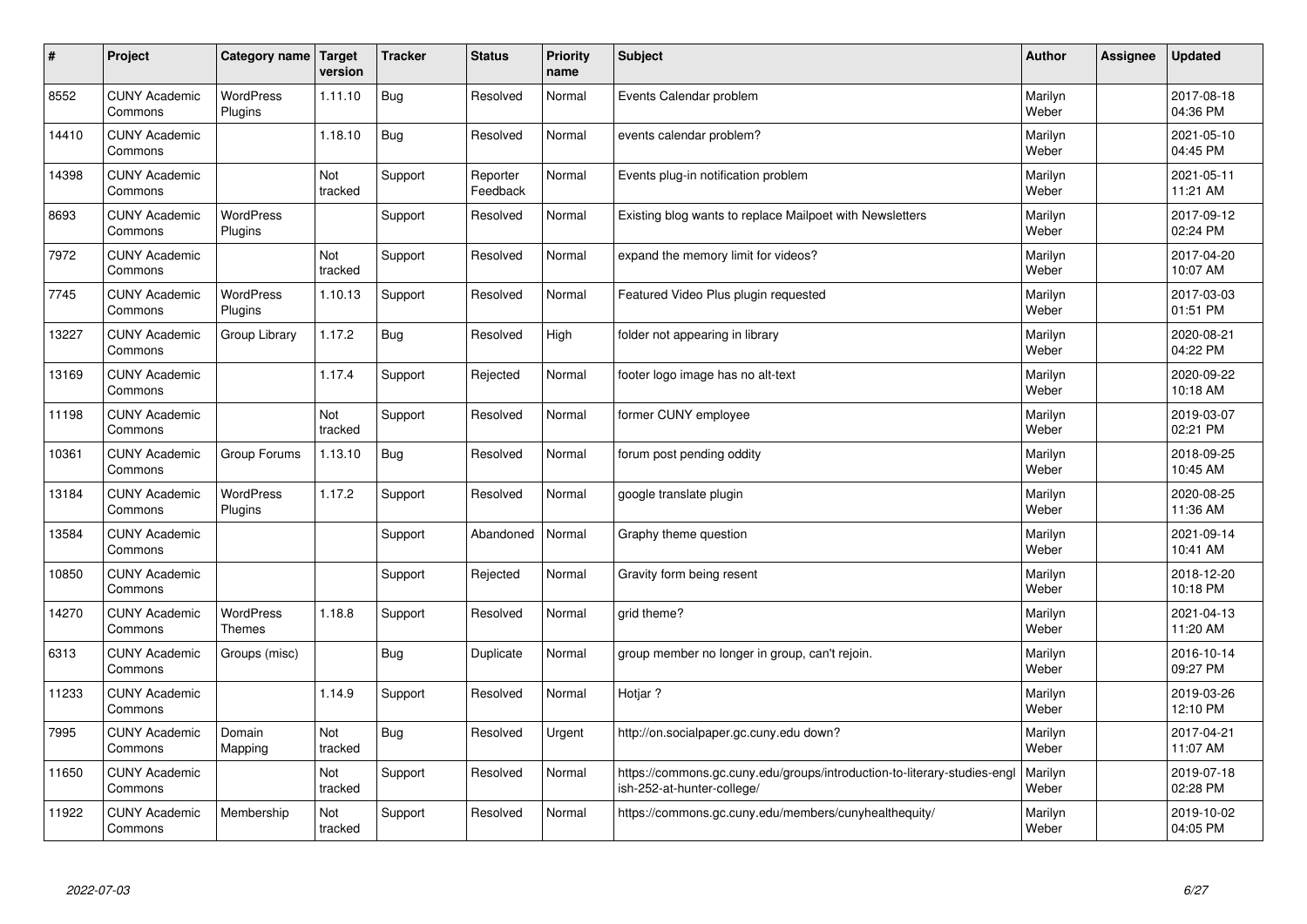| $\sharp$ | Project                         | Category name                     | Target<br>version | <b>Tracker</b> | <b>Status</b> | <b>Priority</b><br>name | <b>Subject</b>                                      | <b>Author</b>    | Assignee | <b>Updated</b>         |
|----------|---------------------------------|-----------------------------------|-------------------|----------------|---------------|-------------------------|-----------------------------------------------------|------------------|----------|------------------------|
| 11896    | <b>CUNY Academic</b><br>Commons |                                   | Not<br>tracked    | Support        | Resolved      | Normal                  | https://thenurseswritingproject.commons.gc.cuny.edu | Marilyn<br>Weber |          | 2019-09-24<br>08:09 AM |
| 13715    | <b>CUNY Academic</b><br>Commons |                                   | Not<br>tracked    | Bug            | Resolved      | High                    | https://ulysses.commons.gc.cuny.edu down            | Marilyn<br>Weber |          | 2020-12-22<br>03:02 PM |
| 9604     | <b>CUNY Academic</b><br>Commons |                                   | Not<br>tracked    | Support        | Resolved      | Normal                  | I (Marilyn) can only log into cdev as teststudent   | Marilyn<br>Weber |          | 2018-04-21<br>10:20 AM |
| 8529     | <b>CUNY Academic</b><br>Commons |                                   | Not<br>tracked    | Support        | Resolved      | Normal                  | Iframe regiest?                                     | Marilyn<br>Weber |          | 2017-08-16<br>04:40 PM |
| 7668     | <b>CUNY Academic</b><br>Commons | <b>WordPress</b><br>Plugins       |                   | Support        | Rejected      | Normal                  | Iframes question                                    | Marilyn<br>Weber |          | 2017-04-11<br>09:29 PM |
| 14625    | <b>CUNY Academic</b><br>Commons |                                   | Not<br>tracked    | Support        | Rejected      | Normal                  | image won't appear in slideshow.                    | Marilyn<br>Weber |          | 2021-07-27<br>10:33 AM |
| 11912    | <b>CUNY Academic</b><br>Commons |                                   |                   | Support        | Resolved      | Normal                  | influence search results?                           | Marilyn<br>Weber |          | 2020-02-11<br>10:51 AM |
| 5059     | <b>CUNY Academic</b><br>Commons |                                   | Not<br>tracked    | Bug            | Resolved      | Normal                  | Instagram embed?                                    | Marilyn<br>Weber |          | 2016-01-26<br>12:05 AM |
| 14799    | <b>CUNY Academic</b><br>Commons |                                   | 1.18.19           | Support        | Resolved      | High                    | install the official Classic Widgets?               | Marilyn<br>Weber |          | 2021-09-22<br>02:17 PM |
| 14008    | <b>CUNY Academic</b><br>Commons |                                   |                   | <b>Bug</b>     | Resolved      | High                    | invisible user                                      | Marilyn<br>Weber |          | 2021-02-18<br>05:53 PM |
| 13596    | <b>CUNY Academic</b><br>Commons |                                   |                   | Support        | Abandoned     | Normal                  | invited as Author but show as Contributor           | Marilyn<br>Weber |          | 2021-09-14<br>10:41 AM |
| 6800     | <b>CUNY Academic</b><br>Commons |                                   |                   | <b>Bug</b>     | Rejected      | Immediate               | Is something going on?                              | Marilyn<br>Weber |          | 2016-11-18<br>04:40 PM |
| 13826    | <b>CUNY Academic</b><br>Commons |                                   |                   | Support        | Resolved      | Normal                  | January 14th                                        | Marilyn<br>Weber |          | 2021-01-26<br>04:26 PM |
| 10537    | <b>CUNY Academic</b><br>Commons |                                   | Not<br>tracked    | Bug            | Resolved      | Normal                  | jpegs not showing                                   | Marilyn<br>Weber |          | 2018-10-23<br>10:51 AM |
| 15266    | <b>CUNY Academic</b><br>Commons |                                   |                   | Support        | Resolved      | Normal                  | Just an appreciation                                | Marilyn<br>Weber |          | 2022-02-07<br>10:42 AM |
| 14242    | <b>CUNY Academic</b><br>Commons |                                   |                   | Support        | Resolved      | Normal                  | LAILAC site missing content                         | Marilyn<br>Weber |          | 2021-03-27<br>08:40 AM |
| 13185    | <b>CUNY Academic</b><br>Commons | WordPress<br>Themes               | 1.17.2            | Support        | Resolved      | Normal                  | Less theme?                                         | Marilyn<br>Weber |          | 2020-08-25<br>11:26 AM |
| 13288    | <b>CUNY Academic</b><br>Commons |                                   |                   | Support        | Abandoned     | Normal                  | log in problems on iPhone 6                         | Marilyn<br>Weber |          | 2020-10-27<br>10:26 AM |
| 14411    | <b>CUNY Academic</b><br>Commons | <b>WordPress</b><br><b>Themes</b> | 1.18.10           | Bug            | Resolved      | Normal                  | logo problems                                       | Marilyn<br>Weber |          | 2021-05-03<br>04:37 PM |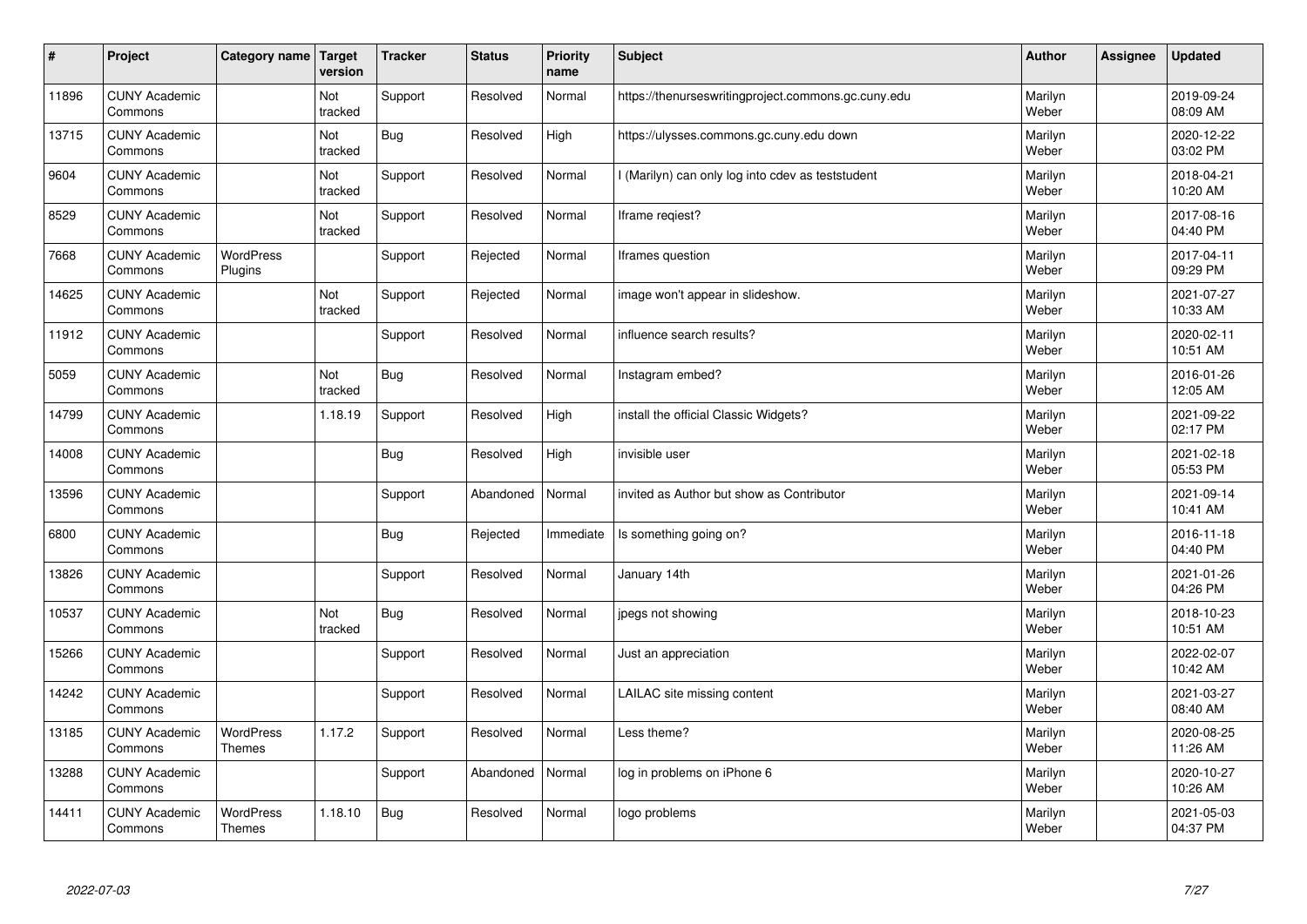| $\sharp$ | Project                         | Category name   Target            | version        | <b>Tracker</b> | <b>Status</b> | <b>Priority</b><br>name | <b>Subject</b>                                                                       | <b>Author</b>    | Assignee | Updated                |
|----------|---------------------------------|-----------------------------------|----------------|----------------|---------------|-------------------------|--------------------------------------------------------------------------------------|------------------|----------|------------------------|
| 10059    | <b>CUNY Academic</b><br>Commons | <b>WordPress</b><br><b>Themes</b> | Not<br>tracked | Support        | Resolved      | Normal                  | Magazine Premium theme for new site                                                  | Marilyn<br>Weber |          | 2020-02-17<br>03:39 PM |
| 14973    | <b>CUNY Academic</b><br>Commons |                                   |                | Support        | Resolved      | Normal                  | <b>Mail Poet</b>                                                                     | Marilyn<br>Weber |          | 2021-12-06<br>10:20 AM |
| 14972    | <b>CUNY Academic</b><br>Commons |                                   |                | Support        | Rejected      | Normal                  | Mailchimp plugin                                                                     | Marilyn<br>Weber |          | 2021-11-17<br>02:13 PM |
| 13918    | <b>CUNY Academic</b><br>Commons |                                   | Not<br>tracked | Support        | Rejected      | Normal                  | MailPoet Newsletters Premium plugin                                                  | Marilyn<br>Weber |          | 2021-02-09<br>11:01 AM |
| 4013     | <b>CUNY Academic</b><br>Commons |                                   |                | Bug            | Duplicate     | Normal                  | Math question?                                                                       | Marilyn<br>Weber |          | 2015-04-22<br>04:05 PM |
| 8873     | <b>CUNY Academic</b><br>Commons |                                   | Not<br>tracked | Support        | Resolved      | Normal                  | maximum file upload size?                                                            | Marilyn<br>Weber |          | 2017-10-30<br>11:23 AM |
| 12137    | <b>CUNY Academic</b><br>Commons | <b>WordPress</b><br><b>Themes</b> | Not<br>tracked | Support        | Resolved      | Normal                  | media player problem                                                                 | Marilyn<br>Weber |          | 2019-12-12<br>08:52 PM |
| 8638     | <b>CUNY Academic</b><br>Commons | Group Blogs                       | 1.11.11        | Bug            | Resolved      | Normal                  | members not syncing from group to site                                               | Marilyn<br>Weber |          | 2017-09-01<br>03:50 PM |
| 8259     | <b>CUNY Academic</b><br>Commons |                                   | Not<br>tracked | Bug            | Resolved      | Normal                  | missing dashboard                                                                    | Marilyn<br>Weber |          | 2017-11-15<br>01:28 PM |
| 7836     | <b>CUNY Academic</b><br>Commons | Social Paper                      | Not<br>tracked | Support        | Resolved      | Normal                  | missing Social Paper                                                                 | Marilyn<br>Weber |          | 2017-11-15<br>01:31 PM |
| 11609    | <b>CUNY Academic</b><br>Commons |                                   | 1.15.5         | Support        | Resolved      | Normal                  | Mixed Content flag                                                                   | Marilyn<br>Weber |          | 2019-06-27<br>06:54 PM |
| 8721     | <b>CUNY Academic</b><br>Commons | <b>WordPress</b><br>Plugins       | 1.11.13        | <b>Bug</b>     | Resolved      | Normal                  | more problems with Events calendar                                                   | Marilyn<br>Weber |          | 2017-09-21<br>10:35 AM |
| 11907    | <b>CUNY Academic</b><br>Commons | <b>Public Portfolio</b>           | 1.15.13        | Support        | Resolved      | Normal                  | more publications problems (in profile)                                              | Marilyn<br>Weber |          | 2019-11-04<br>11:16 AM |
| 13138    | <b>CUNY Academic</b><br>Commons | Group Library                     | Not<br>tracked | Support        | Resolved      | Normal                  | moving Library contents for Steve Brier                                              | Marilyn<br>Weber |          | 2020-08-03<br>04:00 PM |
| 9223     | <b>CUNY Academic</b><br>Commons |                                   | Not<br>tracked | Support        | Resolved      | Normal                  | moving wordpress sites                                                               | Marilyn<br>Weber |          | 2018-02-18<br>08:44 PM |
| 7607     | <b>CUNY Academic</b><br>Commons | WordPress<br>(misc)               | Not<br>tracked | Feature        | Resolved      | Normal                  | mp4 files                                                                            | Marilyn<br>Weber |          | 2017-02-15<br>07:37 PM |
| 12176    | <b>CUNY Academic</b><br>Commons |                                   | Not<br>tracked | Support        | Resolved      | Normal                  | Mp4s?                                                                                | Marilyn<br>Weber |          | 2019-12-05<br>11:04 AM |
| 10239    | <b>CUNY Academic</b><br>Commons |                                   | Not<br>tracked | Support        | Resolved      | Normal                  | musicroombooking.commons.gc.cuny.edu                                                 | Marilyn<br>Weber |          | 2018-08-29<br>03:06 PM |
| 12156    | <b>CUNY Academic</b><br>Commons | <b>Blogs</b><br>(BuddyPress)      | Not<br>tracked | Support        | Resolved      | Normal                  | My Sites list (Commons Profile or Sites directory) doesn't match toolbar<br>dropdown | Marilyn<br>Weber |          | 2019-12-11<br>10:20 AM |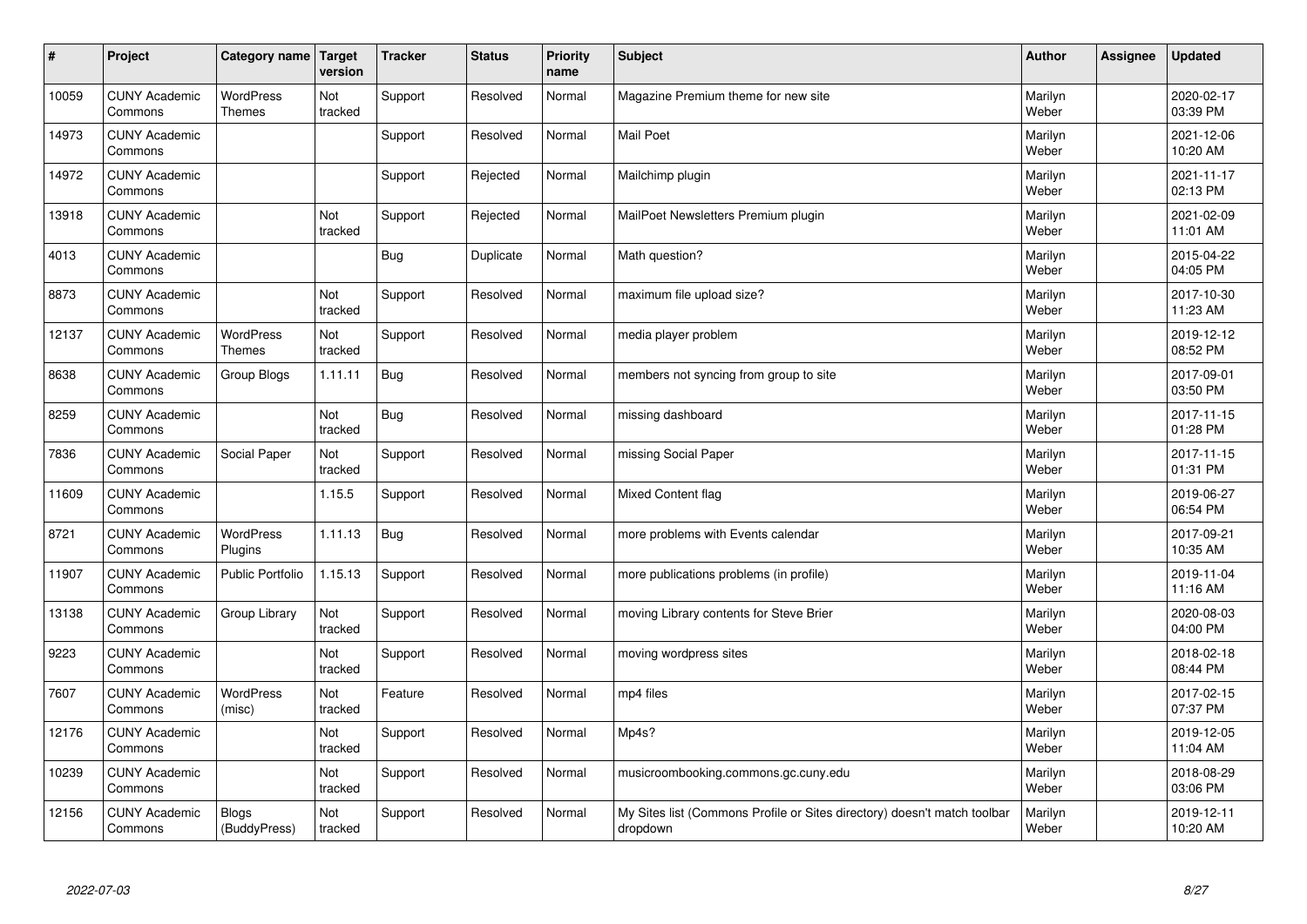| $\sharp$ | Project                         | Category name              | Target<br>version | <b>Tracker</b> | <b>Status</b>        | <b>Priority</b><br>name | <b>Subject</b>                                                 | <b>Author</b>    | Assignee | <b>Updated</b>         |
|----------|---------------------------------|----------------------------|-------------------|----------------|----------------------|-------------------------|----------------------------------------------------------------|------------------|----------|------------------------|
| 13783    | <b>CUNY Academic</b><br>Commons |                            | 1.18.2            | Support        | Resolved             | Normal                  | new CUNY OneSearch url                                         | Marilyn<br>Weber |          | 2021-01-14<br>04:53 PM |
| 11031    | <b>CUNY Academic</b><br>Commons |                            | Not<br>tracked    | Support        | Resolved             | Normal                  | new group with seemingly old topics                            | Marilyn<br>Weber |          | 2019-02-11<br>12:17 PM |
| 8661     | <b>CUNY Academic</b><br>Commons | Group Blogs                | Not<br>tracked    | <b>Bug</b>     | Resolved             | Normal                  | new group, old site, can't link?                               | Marilyn<br>Weber |          | 2017-11-15<br>01:26 PM |
| 15169    | <b>CUNY Academic</b><br>Commons |                            | 2.0.3             | Support        | Reporter<br>Feedback | Normal                  | new Prelude website zipfiles for custom theme and other files. | Marilyn<br>Weber |          | 2022-06-29<br>11:32 AM |
| 13134    | <b>CUNY Academic</b><br>Commons | Site cloning               | 1.17.1            | Support        | Resolved             | Normal                  | New site (a clone) point to old dashboard                      | Marilyn<br>Weber |          | 2020-08-12<br>03:22 PM |
| 10571    | <b>CUNY Academic</b><br>Commons |                            | Not<br>tracked    | Support        | Abandoned            | Normal                  | newsletter queue problem                                       | Marilyn<br>Weber |          | 2018-12-10<br>03:58 PM |
| 6818     | <b>CUNY Academic</b><br>Commons | Email<br>Notifications     | 1.10.3            | Support        | Resolved             | Normal                  | No more email notifications?                                   | Marilyn<br>Weber |          | 2016-11-22<br>02:51 PM |
| 11088    | <b>CUNY Academic</b><br>Commons | Group Blogs                | Not<br>tracked    | <b>Bug</b>     | Resolved             | Normal                  | no notification for comments                                   | Marilyn<br>Weber |          | 2019-02-15<br>03:30 PM |
| 6575     | <b>CUNY Academic</b><br>Commons | Groups (misc)              |                   | <b>Bug</b>     | Rejected             | Normal                  | No papers link for the group "social paper"                    | Marilyn<br>Weber |          | 2016-11-02<br>10:39 PM |
| 15045    | <b>CUNY Academic</b><br>Commons |                            |                   | Support        | <b>New</b>           | Normal                  | no result for KCeL in the search box on the commons            | Marilyn<br>Weber |          | 2021-12-10<br>11:29 AM |
| 12584    | <b>CUNY Academic</b><br>Commons |                            | Not<br>tracked    | <b>Bug</b>     | Resolved             | Urgent                  | No way to register                                             | Marilyn<br>Weber |          | 2020-03-27<br>02:38 PM |
| 13441    | <b>CUNY Academic</b><br>Commons |                            | 1.17.5            | Support        | Resolved             | Normal                  | ongoing user problems with daily digests                       | Marilyn<br>Weber |          | 2020-10-13<br>10:02 AM |
| 11002    | <b>CUNY Academic</b><br>Commons |                            | Not<br>tracked    | Support        | Resolved             | Normal                  | open link in a new tab not working                             | Marilyn<br>Weber |          | 2019-06-03<br>07:57 PM |
| 14074    | <b>CUNY Academic</b><br>Commons | <b>WordPress</b><br>(misc) | Not<br>tracked    | Support        | Reporter<br>Feedback | Normal                  | page password protection problem                               | Marilyn<br>Weber |          | 2021-03-02<br>11:03 AM |
| 9330     | <b>CUNY Academic</b><br>Commons | WordPress<br>Plugins       | 1.12.10           | <b>Bug</b>     | Resolved             | Normal                  | part 2 of problems with the Leaflet plug -in                   | Marilyn<br>Weber |          | 2018-03-04<br>05:58 PM |
| 13201    | <b>CUNY Academic</b><br>Commons |                            |                   | Support        | Rejected             | Low                     | PDF embedder                                                   | Marilyn<br>Weber |          | 2020-09-29<br>11:37 AM |
| 10986    | <b>CUNY Academic</b><br>Commons |                            | Not<br>tracked    | Support        | Resolved             | Normal                  | PDF embedder provoking error                                   | Marilyn<br>Weber |          | 2019-03-29<br>04:28 PM |
| 14016    | <b>CUNY Academic</b><br>Commons |                            |                   | Support        | Rejected             | Normal                  | PDFs not downloading                                           | Marilyn<br>Weber |          | 2021-02-22<br>11:00 AM |
| 11210    | <b>CUNY Academic</b><br>Commons | Membership                 | Not<br>tracked    | Support        | Resolved             | Normal                  | Please change the email                                        | Marilyn<br>Weber |          | 2019-03-11<br>04:16 PM |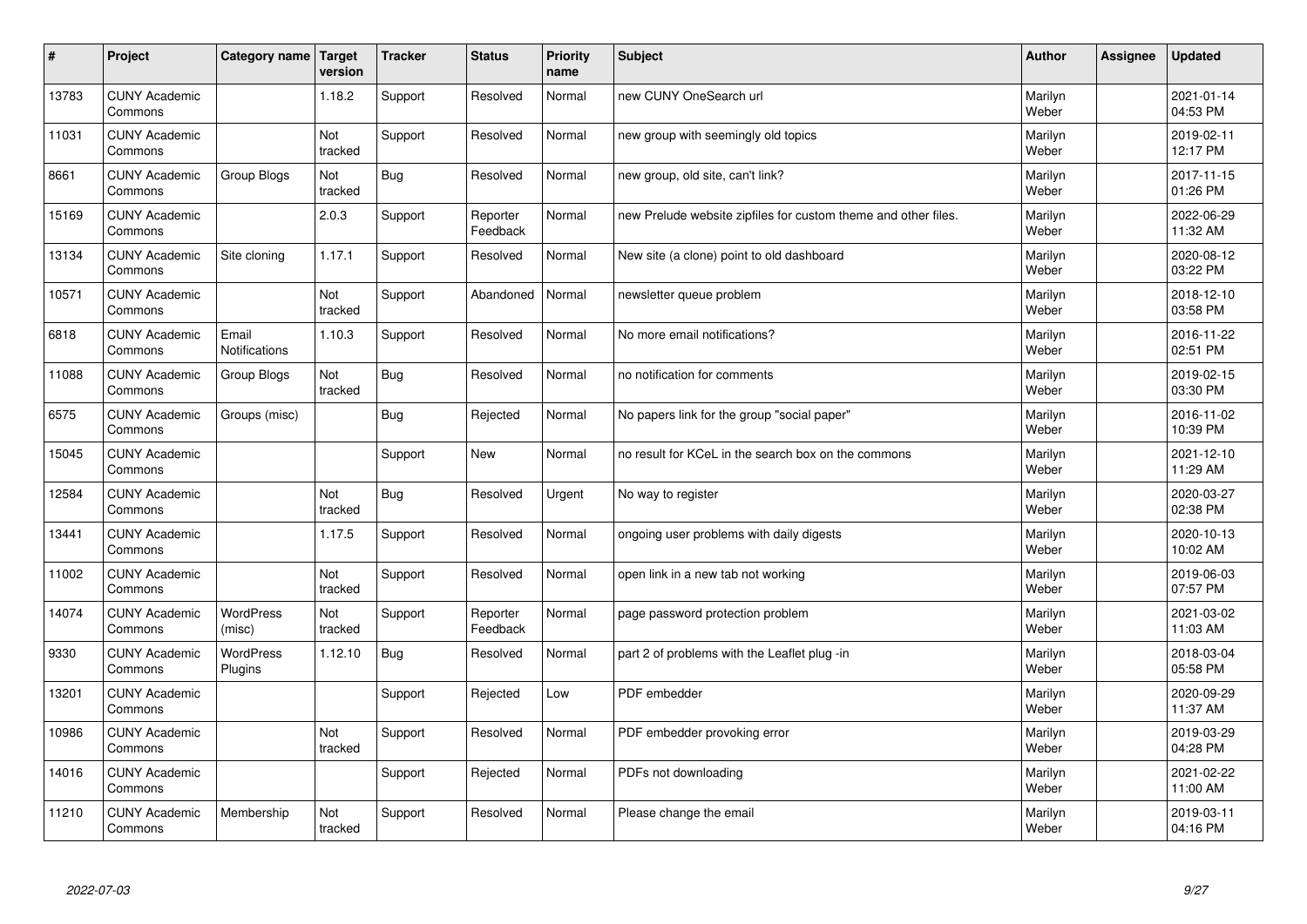| #     | Project                         | Category name   Target      | version        | <b>Tracker</b> | <b>Status</b>        | <b>Priority</b><br>name | <b>Subject</b>                                            | <b>Author</b>    | Assignee | <b>Updated</b>         |
|-------|---------------------------------|-----------------------------|----------------|----------------|----------------------|-------------------------|-----------------------------------------------------------|------------------|----------|------------------------|
| 11977 | <b>CUNY Academic</b><br>Commons |                             | Not<br>tracked | Support        | Resolved             | Normal                  | please remove me from many sites                          | Marilyn<br>Weber |          | 2019-11-21<br>01:05 PM |
| 9026  | <b>CUNY Academic</b><br>Commons | <b>WordPress</b><br>Plugins | 1.12.6         | Support        | Resolved             | Normal                  | plugin request from Carlos Guevara                        | Marilyn<br>Weber |          | 2018-01-03<br>09:33 AM |
| 8908  | <b>CUNY Academic</b><br>Commons | <b>WordPress</b><br>Plugins | 1.12.2         | Support        | Resolved             | Normal                  | Plugin request from Steve Brier                           | Marilyn<br>Weber |          | 2017-11-27<br>11:39 AM |
| 9587  | <b>CUNY Academic</b><br>Commons |                             |                | Support        | Rejected             | Normal                  | possible request for the "PDF Poster" plugin              | Marilyn<br>Weber |          | 2018-04-24<br>10:52 AM |
| 8195  | <b>CUNY Academic</b><br>Commons |                             |                | Support        | Rejected             | Normal                  | possible to make the Profile pic semi-hidden?             | Marilyn<br>Weber |          | 2017-05-24<br>11:00 PM |
| 13016 | <b>CUNY Academic</b><br>Commons | Shortcodes and<br>embeds    | 1.16.15        | Support        | Resolved             | Normal                  | possible to run code examples, like in Jupyter Notebooks? | Marilyn<br>Weber |          | 2020-07-16<br>11:52 AM |
| 12205 | <b>CUNY Academic</b><br>Commons |                             |                | Support        | Rejected             | Normal                  | possible update to the 2019 theme?                        | Marilyn<br>Weber |          | 2020-01-14<br>12:08 PM |
| 11771 | <b>CUNY Academic</b><br>Commons |                             | Not<br>tracked | Support        | Reporter<br>Feedback | Normal                  | post displays in sections                                 | Marilyn<br>Weber |          | 2019-08-20<br>10:34 AM |
| 12483 | <b>CUNY Academic</b><br>Commons |                             | 1.16.7         | <b>Bug</b>     | Resolved             | High                    | post error                                                | Marilyn<br>Weber |          | 2020-02-28<br>02:44 PM |
| 14148 | <b>CUNY Academic</b><br>Commons |                             |                | Support        | Abandoned            | Normal                  | post notification problem                                 | Marilyn<br>Weber |          | 2021-09-14<br>10:43 AM |
| 13912 | <b>CUNY Academic</b><br>Commons |                             | Not<br>tracked | Feature        | Hold                 | Low                     | posting "missed schedule"                                 | Marilyn<br>Weber |          | 2021-02-23<br>10:46 AM |
| 14378 | <b>CUNY Academic</b><br>Commons |                             | Not<br>tracked | Support        | Resolved             | Normal                  | PPTX files unfetchable                                    | Marilyn<br>Weber |          | 2021-05-11<br>11:25 AM |
| 14900 | <b>CUNY Academic</b><br>Commons |                             | Not<br>tracked | Support        | Reporter<br>Feedback | Normal                  | previous theme?                                           | Marilyn<br>Weber |          | 2021-10-25<br>10:31 AM |
| 9276  | <b>CUNY Academic</b><br>Commons |                             |                | <b>Bug</b>     | Resolved             | High                    | problem adding a member to a group - wrong username?      | Marilyn<br>Weber |          | 2018-02-25<br>12:47 PM |
| 13378 | <b>CUNY Academic</b><br>Commons |                             | 1.17.5         | Bug            | Resolved             | Normal                  | problem on one of my sites                                | Marilyn<br>Weber |          | 2020-09-24<br>05:27 PM |
| 15685 | <b>CUNY Academic</b><br>Commons |                             |                | Support        | <b>New</b>           | High                    | problem with chrome?                                      | Marilyn<br>Weber |          | 2022-04-25<br>03:40 PM |
| 13091 | <b>CUNY Academic</b><br>Commons |                             | 1.17.0         | Support        | Resolved             | Normal                  | problem with latex (math equations)                       | Marilyn<br>Weber |          | 2020-07-28<br>11:09 AM |
| 9725  | <b>CUNY Academic</b><br>Commons |                             | Not<br>tracked | Support        | Resolved             | Normal                  | problems with deleting a site                             | Marilyn<br>Weber |          | 2018-05-07<br>10:24 PM |
| 10606 | <b>CUNY Academic</b><br>Commons | cdev.gc.cuny.ed<br>ū        | Not<br>tracked | Support        | Resolved             | Normal                  | problems with testing environment                         | Marilyn<br>Weber |          | 2018-11-02<br>10:27 AM |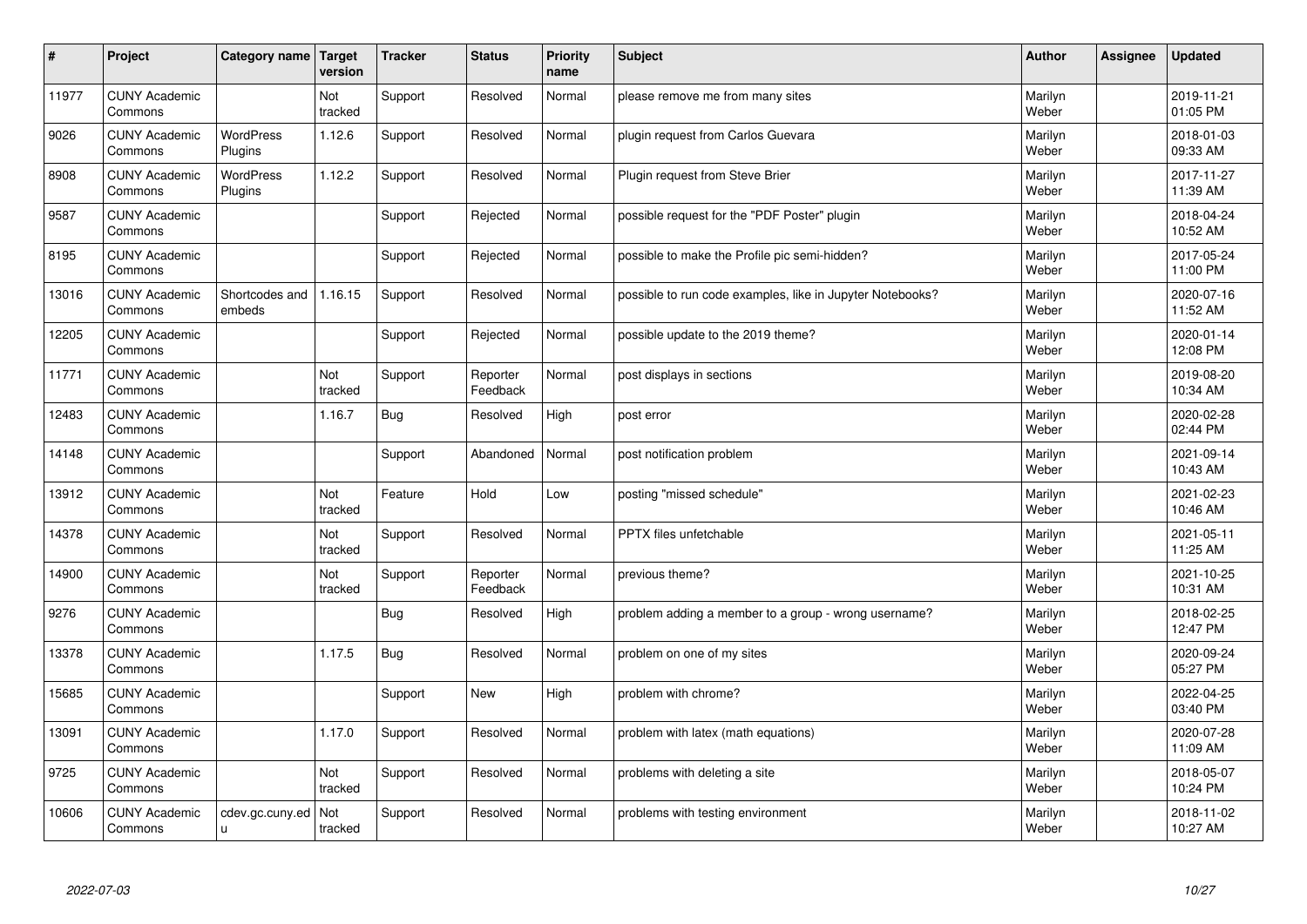| #     | Project                         | Category name   Target | version        | <b>Tracker</b> | <b>Status</b>        | <b>Priority</b><br>name | <b>Subject</b>                                                  | <b>Author</b>    | Assignee | <b>Updated</b>         |
|-------|---------------------------------|------------------------|----------------|----------------|----------------------|-------------------------|-----------------------------------------------------------------|------------------|----------|------------------------|
| 9885  | <b>CUNY Academic</b><br>Commons |                        |                | Support        | Rejected             | Normal                  | Publications field problem                                      | Marilyn<br>Weber |          | 2018-06-06<br>01:18 PM |
| 13633 | <b>CUNY Academic</b><br>Commons |                        | Not<br>tracked | Bug            | Resolved             | High                    | PublicsLab site down                                            | Marilyn<br>Weber |          | 2020-11-30<br>02:01 PM |
| 8882  | <b>CUNY Academic</b><br>Commons |                        | Not<br>tracked | Support        | Resolved             | Normal                  | question about search engines                                   | Marilyn<br>Weber |          | 2017-11-01<br>03:26 PM |
| 14813 | <b>CUNY Academic</b><br>Commons |                        | Not<br>tracked | Support        | Resolved             | Normal                  | raise the file size limit                                       | Marilyn<br>Weber |          | 2021-09-30<br>12:02 PM |
| 9062  | <b>CUNY Academic</b><br>Commons |                        | Not<br>tracked | Bug            | Resolved             | Normal                  | re-add me as admin of https://commons.gc.cuny.edu/              | Marilyn<br>Weber |          | 2018-01-08<br>12:03 PM |
| 10035 | <b>CUNY Academic</b><br>Commons |                        | Not<br>tracked | <b>Bug</b>     | Resolved             | Normal                  | Reconnecting user to site                                       | Marilyn<br>Weber |          | 2018-07-23<br>11:55 AM |
| 8726  | <b>CUNY Academic</b><br>Commons |                        |                | Support        | Resolved             | Normal                  | Redirect problem                                                | Marilyn<br>Weber |          | 2017-09-21<br>12:14 PM |
| 14526 | <b>CUNY Academic</b><br>Commons | Registration           | 1.18.12        | Bug            | Resolved             | High                    | registration interface won't show a space to enter nonCUNY code | Marilyn<br>Weber |          | 2021-06-03<br>04:02 PM |
| 9889  | <b>CUNY Academic</b><br>Commons |                        | Not<br>tracked | Support        | Resolved             | Normal                  | remove comments from activity feed?                             | Marilyn<br>Weber |          | 2018-12-10<br>03:53 PM |
| 9780  | <b>CUNY Academic</b><br>Commons |                        | Not<br>tracked | Support        | Resolved             | Normal                  | remove the phone number on this profile?                        | Marilyn<br>Weber |          | 2018-05-15<br>10:35 AM |
| 10387 | <b>CUNY Academic</b><br>Commons | Membership             | Not<br>tracked | Support        | Resolved             | Normal                  | remove user page                                                | Marilyn<br>Weber |          | 2018-09-28<br>02:26 PM |
| 11006 | <b>CUNY Academic</b><br>Commons | Groups (misc)          | 1.14.6         | Support        | Resolved             | Normal                  | removing members from a group isn't working                     | Marilyn<br>Weber |          | 2019-01-24<br>03:18 PM |
| 8978  | <b>CUNY Academic</b><br>Commons | Groups (misc)          | Not<br>tracked | Support        | Resolved             | Normal                  | removing old groups                                             | Marilyn<br>Weber |          | 2018-12-10<br>03:52 PM |
| 14369 | <b>CUNY Academic</b><br>Commons | WordPress -<br>Media   | Not<br>tracked | Support        | Resolved             | Normal                  | renewed problem with ppsx files                                 | Marilyn<br>Weber |          | 2021-04-27<br>12:44 PM |
| 11516 | <b>CUNY Academic</b><br>Commons | Membership             | Not<br>tracked | Support        | Resolved             | Normal                  | request for email change                                        | Marilyn<br>Weber |          | 2019-06-04<br>01:48 PM |
| 8446  | <b>CUNY Academic</b><br>Commons | WordPress<br>Plugins   | 1.11.14        | Support        | Resolved             | Normal                  | request for multiple accordion menu plugins                     | Marilyn<br>Weber |          | 2018-05-07<br>09:57 PM |
| 16099 | <b>CUNY Academic</b><br>Commons |                        |                | Support        | Reporter<br>Feedback | Normal                  | request for Newsletter Glue                                     | Marilyn<br>Weber |          | 2022-05-13<br>12:14 PM |
| 12676 | <b>CUNY Academic</b><br>Commons | WordPress<br>Plugins   | 1.16.10        | Support        | Resolved             | Normal                  | request for Require Post Category plug-in                       | Marilyn<br>Weber |          | 2020-04-28<br>11:03 AM |
| 8379  | <b>CUNY Academic</b><br>Commons |                        | Not<br>tracked | Support        | Resolved             | Normal                  | request for site build help                                     | Marilyn<br>Weber |          | 2017-07-01<br>10:48 AM |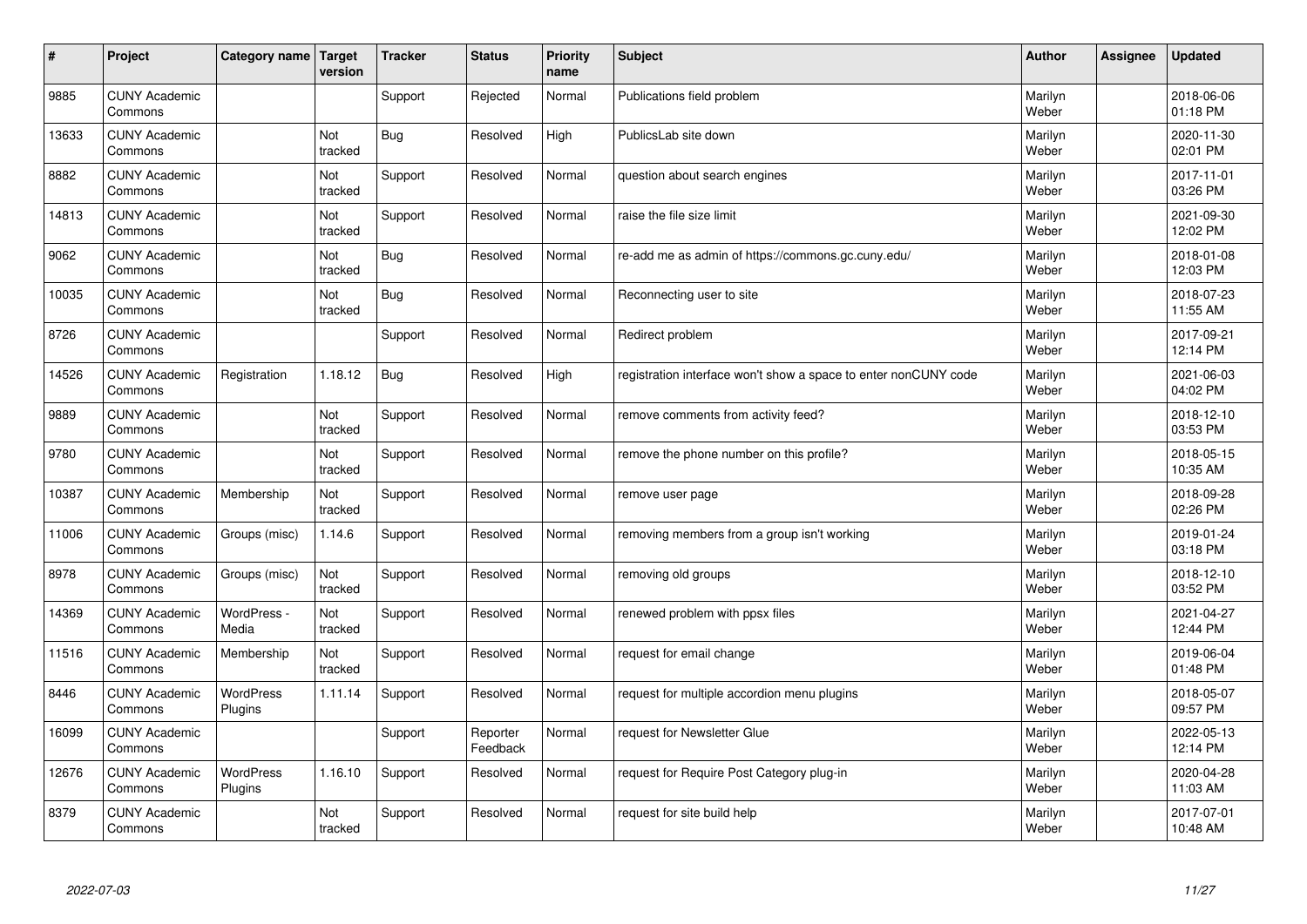| $\vert$ # | Project                         | Category name   Target       | version        | <b>Tracker</b> | <b>Status</b>        | <b>Priority</b><br>name | <b>Subject</b>                                                                             | <b>Author</b>    | Assignee | <b>Updated</b>         |
|-----------|---------------------------------|------------------------------|----------------|----------------|----------------------|-------------------------|--------------------------------------------------------------------------------------------|------------------|----------|------------------------|
| 9087      | <b>CUNY Academic</b><br>Commons | <b>WordPress</b><br>Plugins  | 1.12.7         | Support        | Resolved             | Normal                  | request for WP Social Sharing                                                              | Marilyn<br>Weber |          | 2018-01-23<br>11:17 AM |
| 10910     | <b>CUNY Academic</b><br>Commons | Membership                   | Not<br>tracked | Support        | Resolved             | Normal                  | request to be an admin to a prof's site                                                    | Marilyn<br>Weber |          | 2019-01-04<br>10:45 AM |
| 12777     | <b>CUNY Academic</b><br>Commons |                              | 1.16.14        | Support        | Resolved             | Normal                  | request to include custom javascript into a Commons-hosted site                            | Marilyn<br>Weber |          | 2020-06-16<br>04:03 PM |
| 10240     | <b>CUNY Academic</b><br>Commons | <b>WordPress</b><br>Plugins  | 1.13.8         | Support        | Resolved             | Normal                  | require-featured-image plug-in request                                                     | Marilyn<br>Weber |          | 2018-08-29<br>05:15 PM |
| 10820     | <b>CUNY Academic</b><br>Commons |                              | Not<br>tracked | Support        | Resolved             | Normal                  | retrieve deleted pages/posts                                                               | Marilyn<br>Weber |          | 2018-12-13<br>06:33 PM |
| 10298     | <b>CUNY Academic</b><br>Commons |                              | Not<br>tracked | Support        | Resolved             | Normal                  | RSS feed to itunes problem                                                                 | Marilyn<br>Weber |          | 2018-12-10<br>03:57 PM |
| 15269     | <b>CUNY Academic</b><br>Commons | Redmine                      | Not<br>tracked | Support        | Resolved             | Normal                  | Segal Theater sites                                                                        | Marilyn<br>Weber |          | 2022-02-07<br>04:11 PM |
| 9684      | <b>CUNY Academic</b><br>Commons |                              |                | Support        | Rejected             | Normal                  | SEO cleanup for newlaborforum.cuny.edu                                                     | Marilyn<br>Weber |          | 2018-04-30<br>10:29 AM |
| 14534     | <b>CUNY Academic</b><br>Commons | <b>WordPress</b><br>Plugins  | 1.18.12        | Support        | Resolved             | Normal                  | Share This Image plugin?                                                                   | Marilyn<br>Weber |          | 2021-06-08<br>11:50 AM |
| 11267     | <b>CUNY Academic</b><br>Commons |                              |                | Support        | Rejected             | Normal                  | signing up with a nonCUNY signup code from the Register page                               | Marilyn<br>Weber |          | 2019-03-26<br>03:00 PM |
| 12190     | <b>CUNY Academic</b><br>Commons | <b>Blogs</b><br>(BuddyPress) | Not<br>tracked | Support        | Resolved             | Normal                  | Site avatar in directory is not what user expects                                          | Marilyn<br>Weber |          | 2019-12-12<br>08:51 PM |
| 11017     | <b>CUNY Academic</b><br>Commons |                              | Not<br>tracked | Support        | Resolved             | Normal                  | site didn't save?                                                                          | Marilyn<br>Weber |          | 2019-01-25<br>03:47 PM |
| 13656     | <b>CUNY Academic</b><br>Commons |                              |                | Bug            | Resolved             | High                    | site down                                                                                  | Marilyn<br>Weber |          | 2020-12-11<br>12:50 PM |
| 12360     | <b>CUNY Academic</b><br>Commons | WordPress<br><b>Themes</b>   | Not<br>tracked | <b>Bug</b>     | Reporter<br>Feedback | Normal                  | site just says "DANTE We are currently in maintenance mode, please<br>check back shortly." | Marilyn<br>Weber |          | 2020-02-04<br>12:13 PM |
| 7767      | <b>CUNY Academic</b><br>Commons |                              | Not<br>tracked | Bug            | Resolved             | Normal                  | Site loading problems                                                                      | Marilyn<br>Weber |          | 2017-03-21<br>09:57 PM |
| 13160     | <b>CUNY Academic</b><br>Commons |                              |                | Support        | Rejected             | Normal                  | site not working on iphone                                                                 | Marilyn<br>Weber |          | 2020-08-25<br>10:58 AM |
| 9033      | <b>CUNY Academic</b><br>Commons |                              |                | Support        | Rejected             | Normal                  | Site search terms                                                                          | Marilyn<br>Weber |          | 2017-12-22<br>01:10 PM |
| 10810     | <b>CUNY Academic</b><br>Commons | WordPress<br>(misc)          | 1.14.2         | <b>Bug</b>     | Resolved             | Normal                  | Sites set as public are becoming private                                                   | Marilyn<br>Weber |          | 2018-12-11<br>10:15 AM |
| 12393     | <b>CUNY Academic</b><br>Commons | <b>WordPress</b><br>(misc)   |                | Support        | Resolved             | High                    | size limit for files                                                                       | Marilyn<br>Weber |          | 2020-02-18<br>10:13 AM |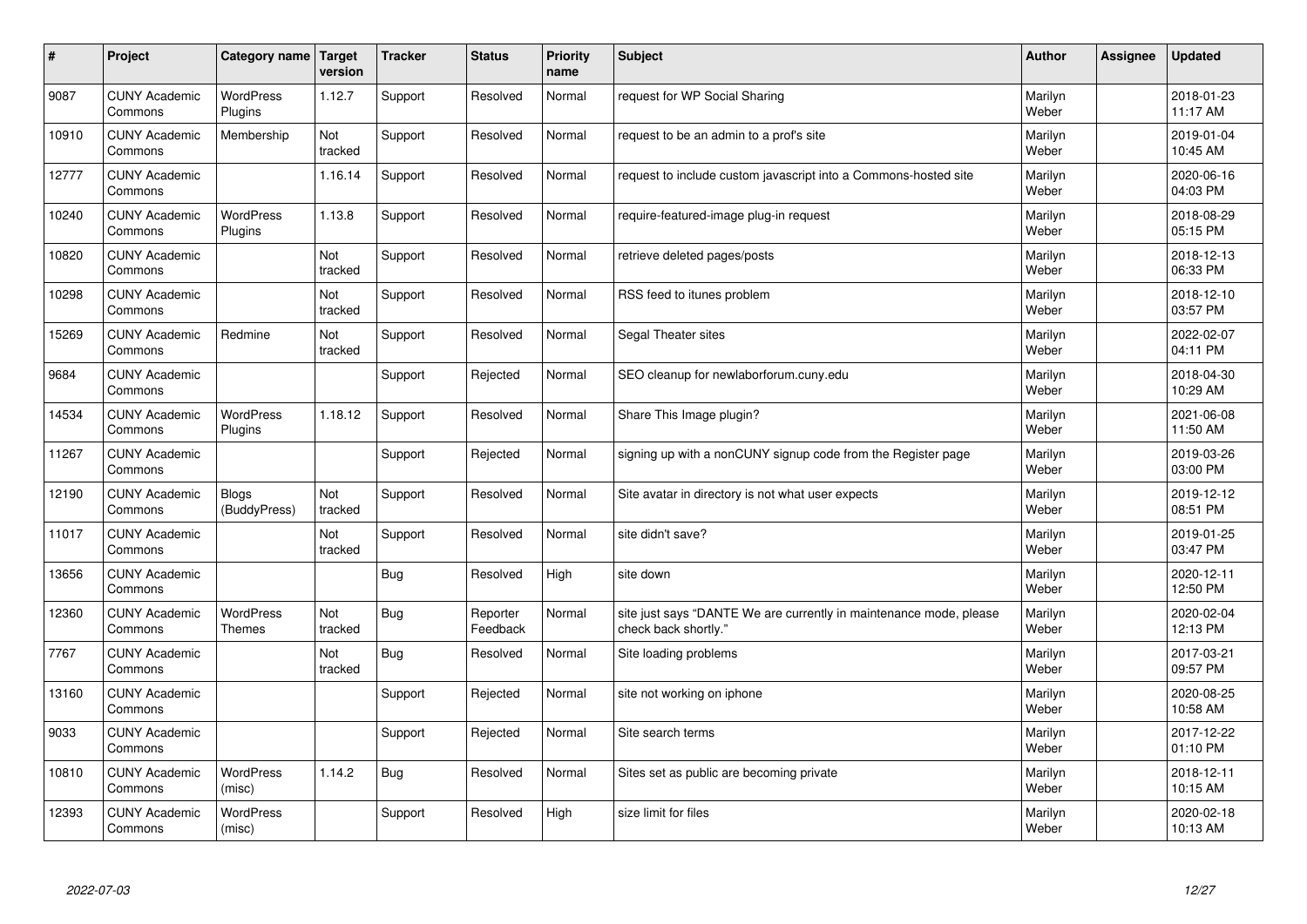| #     | Project                         | Category name   Target            | version           | <b>Tracker</b> | <b>Status</b> | <b>Priority</b><br>name | <b>Subject</b>                                                       | <b>Author</b>    | Assignee | <b>Updated</b>         |
|-------|---------------------------------|-----------------------------------|-------------------|----------------|---------------|-------------------------|----------------------------------------------------------------------|------------------|----------|------------------------|
| 15816 | <b>CUNY Academic</b><br>Commons |                                   | Not<br>tracked    | Support        | <b>New</b>    | Normal                  | slow loading at SPS                                                  | Marilyn<br>Weber |          | 2022-04-05<br>01:26 PM |
| 13710 | <b>CUNY Academic</b><br>Commons |                                   | Not<br>tracked    | Support        | Resolved      | Normal                  | small change to Hosting Partner Handbook                             | Marilyn<br>Weber |          | 2020-12-16<br>04:29 PM |
| 5205  | <b>CUNY Academic</b><br>Commons | Social Paper                      | Future<br>release | Feature        | <b>New</b>    | Normal                  | Social Paper folders                                                 | Marilyn<br>Weber |          | 2016-02-11<br>10:24 PM |
| 8893  | <b>CUNY Academic</b><br>Commons | Social Paper                      | 1.12.1            | Support        | Resolved      | Normal                  | Social paper won't connect to group?                                 | Marilyn<br>Weber |          | 2017-12-11<br>01:16 PM |
| 12986 | <b>CUNY Academic</b><br>Commons |                                   |                   | Support        | Rejected      | Normal                  | Someone is trying to create accounts using random CUNY entity emails | Marilyn<br>Weber |          | 2020-07-02<br>09:47 PM |
| 8553  | <b>CUNY Academic</b><br>Commons |                                   | Not<br>tracked    | Support        | Resolved      | Normal                  | storage limits?                                                      | Marilyn<br>Weber |          | 2017-08-18<br>04:36 PM |
| 11961 | <b>CUNY Academic</b><br>Commons | Membership                        | Not<br>tracked    | Support        | Resolved      | Normal                  | switch email for student user                                        | Marilyn<br>Weber |          | 2019-10-09<br>01:56 PM |
| 9726  | <b>CUNY Academic</b><br>Commons | WordPress<br>Plugins              | Not<br>tracked    | Support        | Abandoned     | Normal                  | technical error on Contact page                                      | Marilyn<br>Weber |          | 2018-12-10<br>03:53 PM |
| 8941  | <b>CUNY Academic</b><br>Commons | WordPress<br><b>Themes</b>        | 1.13.1            | Support        | Resolved      | Normal                  | Theme request: ColorNews                                             | Marilyn<br>Weber |          | 2018-05-08<br>10:42 AM |
| 13738 | <b>CUNY Academic</b><br>Commons |                                   | 1.18.1            | Support        | Resolved      | Normal                  | theme requests from a non-CUY person                                 | Marilyn<br>Weber |          | 2020-12-23<br>11:34 AM |
| 13512 | <b>CUNY Academic</b><br>Commons | <b>WordPress</b><br><b>Themes</b> | 1.17.7            | Support        | Resolved      | Normal                  | theme update                                                         | Marilyn<br>Weber |          | 2020-11-16<br>04:46 PM |
| 7770  | <b>CUNY Academic</b><br>Commons | WordPress<br>Plugins              | Not<br>tracked    | <b>Bug</b>     | Abandoned     | Normal                  | Timeline.js problem                                                  | Marilyn<br>Weber |          | 2017-11-15<br>01:43 PM |
| 5629  | <b>CUNY Academic</b><br>Commons | <b>Public Portfolio</b>           | 1.10.4            | Support        | Resolved      | Normal                  | Title field in profile can't be edited                               | Marilyn<br>Weber |          | 2016-12-13<br>11:19 AM |
| 9130  | <b>CUNY Academic</b><br>Commons | Homepage<br>Slides                | Not<br>tracked    | Bug            | Resolved      | Normal                  | too many redirects                                                   | Marilyn<br>Weber |          | 2018-01-29<br>10:27 AM |
| 11647 | <b>CUNY Academic</b><br>Commons |                                   | 1.15.6            | Support        | Resolved      | Normal                  | <b>Tribulant Newsletters update</b>                                  | Marilyn<br>Weber |          | 2019-07-18<br>02:27 PM |
| 14911 | <b>CUNY Academic</b><br>Commons | WordPress<br><b>Themes</b>        | Not<br>tracked    | Support        | <b>New</b>    | Normal                  | Twentytwentyone theme                                                | Marilyn<br>Weber |          | 2021-10-28<br>10:37 AM |
| 10133 | <b>CUNY Academic</b><br>Commons | WordPress<br>(misc)               | Not<br>tracked    | Support        | Resolved      | Normal                  | two Commons sites to be migrated elsewhere                           | Marilyn<br>Weber |          | 2018-12-10<br>03:54 PM |
| 10838 | <b>CUNY Academic</b><br>Commons |                                   | 1.15.3            | Support        | Rejected      | Normal                  | two plugin/theme requests from a digital fellow                      | Marilyn<br>Weber |          | 2019-06-11<br>10:31 AM |
| 4012  | <b>CUNY Academic</b><br>Commons |                                   | 1.7.20            | Bug            | Resolved      | Normal                  | Two users reporting same Forbidden 403 error message.                | Marilyn<br>Weber |          | 2015-05-01<br>08:13 PM |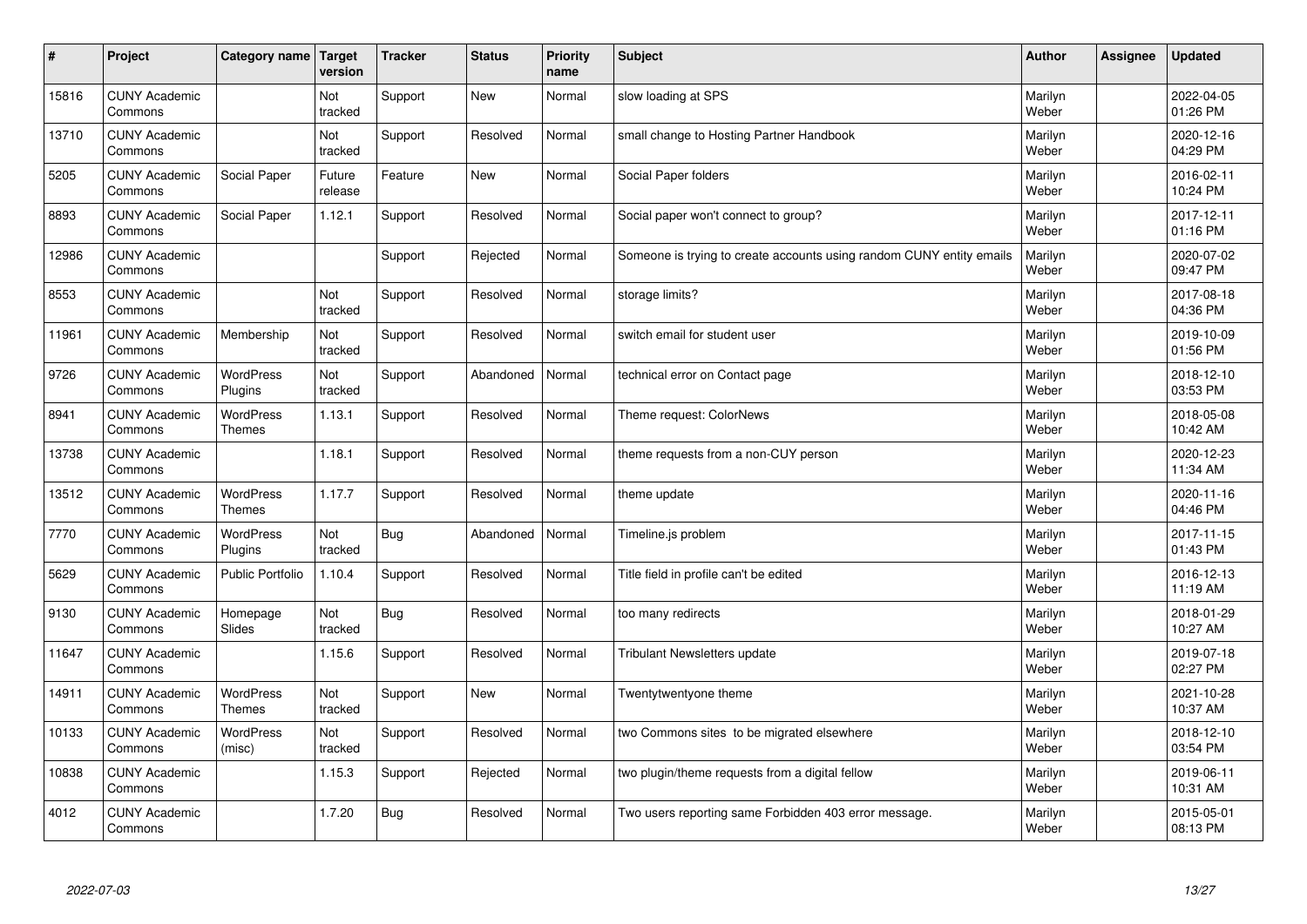| $\vert$ # | Project                         | Category name                     | Target<br>version | <b>Tracker</b> | <b>Status</b>        | <b>Priority</b><br>name | <b>Subject</b>                                          | <b>Author</b>    | <b>Assignee</b> | <b>Updated</b>         |
|-----------|---------------------------------|-----------------------------------|-------------------|----------------|----------------------|-------------------------|---------------------------------------------------------|------------------|-----------------|------------------------|
| 8768      | <b>CUNY Academic</b><br>Commons |                                   | Not<br>tracked    | Support        | Resolved             | Normal                  | unsafe redirect?                                        | Marilyn<br>Weber |                 | 2017-10-06<br>12:14 PM |
| 10941     | <b>CUNY Academic</b><br>Commons | Membership                        | Not<br>tracked    | Support        | Resolved             | Normal                  | update user email                                       | Marilyn<br>Weber |                 | 2019-02-13<br>02:24 PM |
| 13217     | <b>CUNY Academic</b><br>Commons |                                   |                   | Support        | Rejected             | Normal                  | upload recordings of our past webinars?                 | Marilyn<br>Weber |                 | 2020-08-25<br>07:56 AM |
| 10101     | <b>CUNY Academic</b><br>Commons |                                   | 1.13.7            | <b>Bug</b>     | Resolved             | Normal                  | URL changes within Manage section of groups             | Marilyn<br>Weber |                 | 2018-08-03<br>01:54 PM |
| 12350     | <b>CUNY Academic</b><br>Commons | <b>Blogs</b><br>(BuddyPress)      | Not<br>tracked    | Support        | Reporter<br>Feedback | Normal                  | URL creation problem                                    | Marilyn<br>Weber |                 | 2020-02-03<br>11:27 AM |
| 6039      | <b>CUNY Academic</b><br>Commons | Membership                        | 1.9.28            | <b>Bug</b>     | Resolved             | High                    | User cannot change her email                            | Marilyn<br>Weber |                 | 2016-09-19<br>03:03 PM |
| 9767      | <b>CUNY Academic</b><br>Commons | Registration                      | Not<br>tracked    | Support        | Resolved             | Normal                  | user deleted account but now needs one                  | Marilyn<br>Weber |                 | 2018-05-11<br>02:39 PM |
| 7803      | <b>CUNY Academic</b><br>Commons |                                   |                   | <b>Bug</b>     | Resolved             | Normal                  | user email change                                       | Marilyn<br>Weber |                 | 2017-03-16<br>11:58 AM |
| 8566      | <b>CUNY Academic</b><br>Commons | Membership                        | Not<br>tracked    | Support        | Resolved             | Normal                  | user email change                                       | Marilyn<br>Weber |                 | 2017-11-15<br>01:27 PM |
| 11003     | <b>CUNY Academic</b><br>Commons |                                   | Not<br>tracked    | Support        | Resolved             | Normal                  | user email change                                       | Marilyn<br>Weber |                 | 2019-01-24<br>02:50 PM |
| 9996      | <b>CUNY Academic</b><br>Commons | Membership                        | Not<br>tracked    | Support        | Rejected             | Normal                  | user email change request                               | Marilyn<br>Weber |                 | 2018-07-16<br>10:49 AM |
| 11211     | <b>CUNY Academic</b><br>Commons | <b>WordPress</b><br><b>Themes</b> | 1.14.8            | Support        | Resolved             | Normal                  | user needs to edit the HTML coding                      | Marilyn<br>Weber |                 | 2019-03-12<br>11:20 AM |
| 11915     | <b>CUNY Academic</b><br>Commons |                                   | Not<br>tracked    | Support        | Resolved             | Normal                  | User not in list                                        | Marilyn<br>Weber |                 | 2019-10-28<br>10:13 AM |
| 9779      | <b>CUNY Academic</b><br>Commons | Membership                        | Not<br>tracked    | Support        | Resolved             | Normal                  | user not sure if she is registered.                     | Marilyn<br>Weber |                 | 2018-12-10<br>03:53 PM |
| 14784     | <b>CUNY Academic</b><br>Commons |                                   |                   | Support        | Reporter<br>Feedback | Normal                  | User report of logo problem when using Customizer theme | Marilyn<br>Weber |                 | 2021-09-17<br>10:25 AM |
| 14718     | <b>CUNY Academic</b><br>Commons |                                   | Not<br>tracked    | Support        | Resolved             | Normal                  | User wants to recover deleted account                   | Marilyn<br>Weber |                 | 2021-08-30<br>02:46 PM |
| 11127     | <b>CUNY Academic</b><br>Commons | Membership                        | Not<br>tracked    | Support        | Resolved             | Normal                  | user with new campus affiliation                        | Marilyn<br>Weber |                 | 2019-02-19<br>02:09 PM |
| 7337      | <b>CUNY Academic</b><br>Commons | Membership                        | Not<br>tracked    | <b>Bug</b>     | Resolved             | Normal                  | User with new email                                     | Marilyn<br>Weber |                 | 2017-01-06<br>11:05 AM |
| 10273     | <b>CUNY Academic</b><br>Commons | Registration                      | Not<br>tracked    | Support        | Reporter<br>Feedback | Normal                  | users combining CF and campus address                   | Marilyn<br>Weber |                 | 2019-09-18<br>10:58 AM |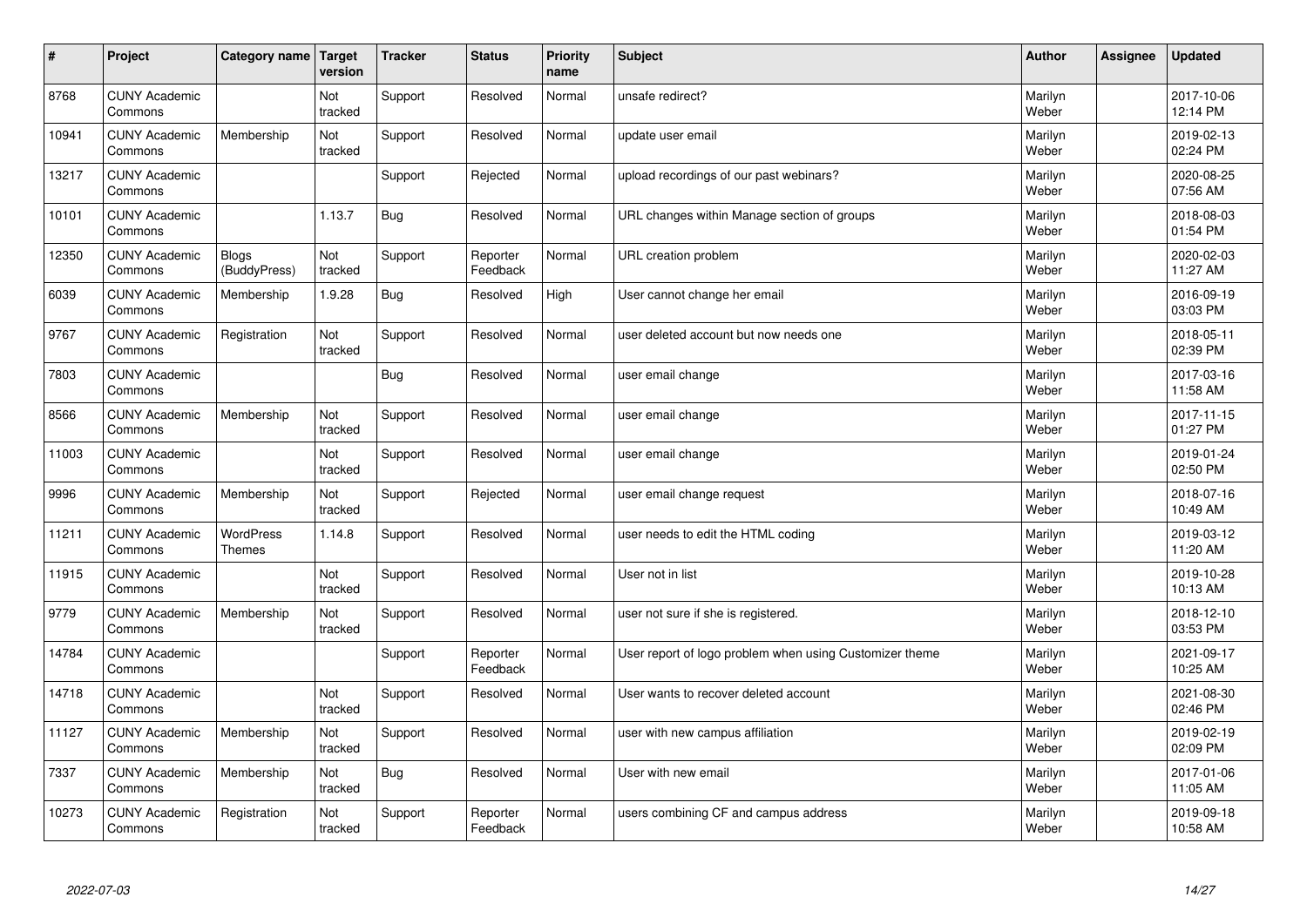| #     | Project                         | Category name   Target      | version        | <b>Tracker</b> | <b>Status</b> | <b>Priority</b><br>name | <b>Subject</b>                                    | <b>Author</b>    | Assignee        | <b>Updated</b>         |
|-------|---------------------------------|-----------------------------|----------------|----------------|---------------|-------------------------|---------------------------------------------------|------------------|-----------------|------------------------|
| 9470  | <b>CUNY Academic</b><br>Commons |                             |                | <b>Bug</b>     | Resolved      | Normal                  | Users not appearing via "Add New"                 | Marilyn<br>Weber |                 | 2018-03-22<br>07:44 PM |
| 14389 | <b>CUNY Academic</b><br>Commons |                             |                | Support        | Abandoned     | Normal                  | WebflowIO?                                        | Marilyn<br>Weber |                 | 2021-09-14<br>10:45 AM |
| 9133  | <b>CUNY Academic</b><br>Commons |                             |                | Support        | Duplicate     | Normal                  | webrecorder.io                                    | Marilyn<br>Weber |                 | 2018-01-29<br>10:34 AM |
| 9131  | <b>CUNY Academic</b><br>Commons |                             |                | Support        | Resolved      | Normal                  | webrecorder.io via Firefox                        | Marilyn<br>Weber |                 | 2018-01-29<br>11:11 AM |
| 8098  | <b>CUNY Academic</b><br>Commons | <b>Public Portfolio</b>     | Not<br>tracked | <b>Bug</b>     | Abandoned     | Normal                  | Widget in profile not working                     | Marilyn<br>Weber |                 | 2017-11-15<br>01:28 PM |
| 11091 | <b>CUNY Academic</b><br>Commons | <b>BuddyPress</b><br>Docs   | 1.14.7         | Support        | Resolved      | Normal                  | word limit for comments on a group doc?           | Marilyn<br>Weber |                 | 2019-02-26<br>02:04 PM |
| 8308  | <b>CUNY Academic</b><br>Commons | WordPress<br>Plugins        | Not<br>tracked | Support        | Resolved      | Normal                  | WP Migration plugin                               | Marilyn<br>Weber |                 | 2017-11-15<br>01:27 PM |
| 8464  | <b>CUNY Academic</b><br>Commons |                             | Not<br>tracked | Support        | Resolved      | Normal                  | WP UI                                             | Marilyn<br>Weber |                 | 2017-10-11<br>11:23 AM |
| 13846 | <b>CUNY Academic</b><br>Commons | <b>WordPress</b><br>Plugins | 1.18.3         | Support        | Resolved      | Normal                  | Yoast SEO plugin problem                          | Marilyn<br>Weber |                 | 2021-01-19<br>05:34 PM |
| 11832 | <b>CUNY Academic</b><br>Commons | WordPress<br>Plugins        | 1.15.11        | Support        | Resolved      | Normal                  | Yoast SEO premium for sexgenlab.org               | Marilyn<br>Weber |                 | 2019-10-08<br>11:22 AM |
| 4881  | <b>CUNY Academic</b><br>Commons | ZenDesk                     | Not<br>tracked | Bug            | Resolved      | Normal                  | ZenDesk emails not being sent                     | Marilyn<br>Weber |                 | 2015-12-07<br>01:34 AM |
| 15686 | <b>CUNY Academic</b><br>Commons | ZenDesk                     | Not<br>tracked | Support        | Resolved      | Low                     | ZenDesk introducing "triggers"                    | Marilyn<br>Weber |                 | 2022-03-22<br>09:37 AM |
| 6626  | <b>CUNY Academic</b><br>Commons | <b>Group Files</b>          | 1.10.1         | Bug            | Resolved      | Normal                  | Files from non-member showing up in private group | Marilyn<br>Weber | Boone<br>Gorges | 2016-11-07<br>03:54 PM |
| 9768  | <b>CUNY Academic</b><br>Commons |                             | 1.13.2         | <b>Bug</b>     | Resolved      | High                    | search function on the Directory page             | Marilyn<br>Weber | Boone<br>Gorges | 2018-05-14<br>08:45 PM |
| 2994  | <b>CUNY Academic</b><br>Commons | <b>BuddyPress</b><br>(misc) | 1.5.16         | <b>Bug</b>     | Resolved      | High                    | "My forums" link gives "page not found" error     | Marilyn<br>Weber | Boone<br>Gorges | 2014-01-29<br>03:44 PM |
| 15545 | <b>CUNY Academic</b><br>Commons | WordPress<br>Plugins        | 1.19.5         | Feature        | Resolved      | Normal                  | "ZI Hide Featured Image" plugin request           | Marilyn<br>Weber | Boone<br>Gorges | 2022-03-09<br>10:09 AM |
| 4997  | <b>CUNY Academic</b><br>Commons | WordPress<br>Plugins        | 1.9.4          | Feature        | Resolved      | Normal                  | ability to embed maps from StoryMapJS?            | Marilyn<br>Weber | Boone<br>Gorges | 2016-01-07<br>12:34 PM |
| 3121  | <b>CUNY Academic</b><br>Commons | WordPress<br><b>Themes</b>  | 1.5.21         | <b>Bug</b>     | Resolved      | High                    | Add Academica theme?                              | Marilyn<br>Weber | Boone<br>Gorges | 2014-03-24<br>11:04 AM |
| 7678  | <b>CUNY Academic</b><br>Commons | Groups (misc)               | Not<br>tracked | Support        | Resolved      | Normal                  | add admin to student group                        | Marilyn<br>Weber | Boone<br>Gorges | 2017-02-15<br>11:58 AM |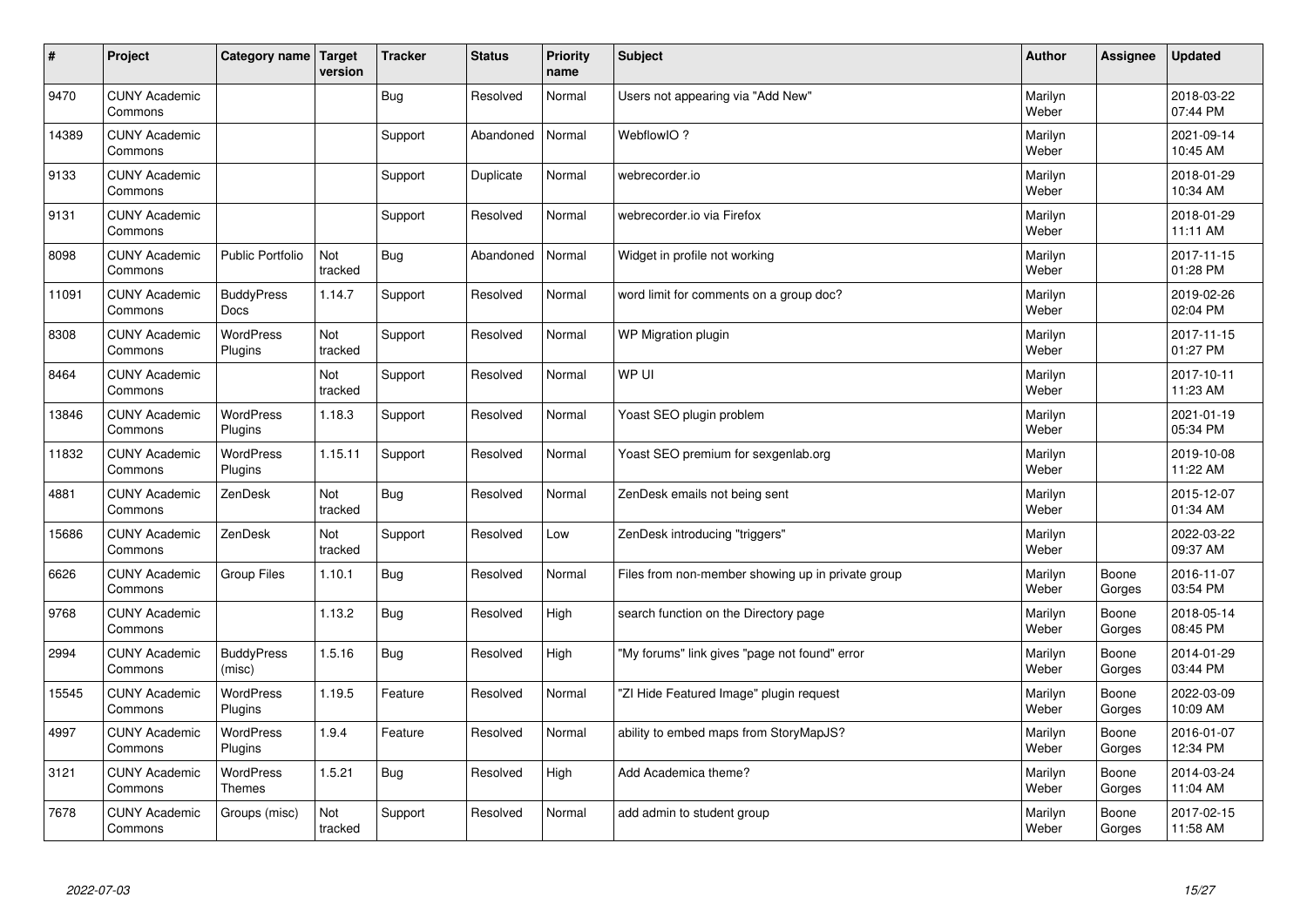| $\sharp$ | Project                         | Category name                     | Target<br>version | <b>Tracker</b> | <b>Status</b>        | <b>Priority</b><br>name | <b>Subject</b>                                             | <b>Author</b>    | Assignee        | <b>Updated</b>         |
|----------|---------------------------------|-----------------------------------|-------------------|----------------|----------------------|-------------------------|------------------------------------------------------------|------------------|-----------------|------------------------|
| 8401     | <b>CUNY Academic</b><br>Commons | Membership                        | Not<br>tracked    | Support        | Resolved             | Normal                  | add me as an admin                                         | Marilyn<br>Weber | Boone<br>Gorges | 2017-07-11<br>11:40 AM |
| 8222     | <b>CUNY Academic</b><br>Commons | Membership                        | Not<br>tracked    | Support        | Resolved             | Normal                  | Admin for iletc.commons.gc.cuny.edu                        | Marilyn<br>Weber | Boone<br>Gorges | 2017-06-08<br>10:06 AM |
| 4834     | <b>CUNY Academic</b><br>Commons | <b>Blogs</b><br>(BuddyPress)      |                   | Bug            | Resolved             | Normal                  | Admin invite problem                                       | Marilyn<br>Weber | Boone<br>Gorges | 2015-11-13<br>12:25 PM |
| 8200     | <b>CUNY Academic</b><br>Commons | Groups (misc)                     | Not<br>tracked    | Bug            | Resolved             | Normal                  | Announcements has disappeared                              | Marilyn<br>Weber | Boone<br>Gorges | 2017-05-26<br>04:04 PM |
| 5037     | <b>CUNY Academic</b><br>Commons | Registration                      | Not<br>tracked    | Support        | Resolved             | Normal                  | Another Forgotten password for user with new email address | Marilyn<br>Weber | Boone<br>Gorges | 2015-12-22<br>05:24 PM |
| 9224     | <b>CUNY Academic</b><br>Commons | Group Files                       | 1.13              | Feature        | Resolved             | Normal                  | attachments to forum posts clutter up Files area           | Marilyn<br>Weber | Boone<br>Gorges | 2018-03-22<br>03:34 PM |
| 7376     | <b>CUNY Academic</b><br>Commons | Email<br><b>Notifications</b>     |                   | Bug            | Rejected             | Normal                  | automatic forwarding of blog posts not working             | Marilyn<br>Weber | Boone<br>Gorges | 2017-05-01<br>10:36 PM |
| 5630     | <b>CUNY Academic</b><br>Commons | <b>WordPress</b><br><b>Themes</b> | 1.9.17            | Feature        | Resolved             | Normal                  | Bavota magazine Pro theme                                  | Marilyn<br>Weber | Boone<br>Gorges | 2016-06-02<br>12:09 AM |
| 6410     | <b>CUNY Academic</b><br>Commons |                                   |                   | Bug            | Duplicate            | Immediate               | Cannot log in - gives privacy error                        | Marilyn<br>Weber | Boone<br>Gorges | 2016-10-24<br>10:01 AM |
| 16198    | <b>CUNY Academic</b><br>Commons |                                   | 2.0.1             | Bug            | Resolved             | Normal                  | Change role to                                             | Marilyn<br>Weber | Boone<br>Gorges | 2022-06-14<br>11:35 AM |
| 5985     | <b>CUNY Academic</b><br>Commons | Support                           | Not<br>tracked    | Support        | Resolved             | Normal                  | change user's email address (she cannot access old)        | Marilyn<br>Weber | Boone<br>Gorges | 2016-09-07<br>01:43 PM |
| 13159    | <b>CUNY Academic</b><br>Commons | Group Library                     | Not<br>tracked    | Support        | Resolved             | Normal                  | changing folder names?                                     | Marilyn<br>Weber | Boone<br>Gorges | 2020-08-27<br>08:59 AM |
| 7100     | <b>CUNY Academic</b><br>Commons | WordPress<br>Plugins              | 1.10.5            | <b>Bug</b>     | Resolved             | High                    | Cincopa plugin problem                                     | Marilyn<br>Weber | Boone<br>Gorges | 2016-12-19<br>10:32 AM |
| 9335     | <b>CUNY Academic</b><br>Commons | <b>WordPress</b><br><b>Themes</b> | 1.12.10           | Bug            | Resolved             | Normal                  | clone http://digitalscholarship.ccny.cuny.edu site?        | Marilyn<br>Weber | Boone<br>Gorges | 2018-03-14<br>12:43 PM |
| 6857     | <b>CUNY Academic</b><br>Commons | <b>Blogs</b><br>(BuddyPress)      | Not<br>tracked    | Support        | Resolved             | Normal                  | Committee on Religion website                              | Marilyn<br>Weber | Boone<br>Gorges | 2017-08-17<br>10:24 AM |
| 8878     | <b>CUNY Academic</b><br>Commons | cuny.is                           | Not<br>tracked    | Bug            | Resolved             | Urgent                  | cuny.is site link won't work                               | Marilyn<br>Weber | Boone<br>Gorges | 2017-11-01<br>03:06 PM |
| 3093     | <b>CUNY Academic</b><br>Commons | WordPress<br>Plugins              |                   | Bug            | Rejected             | Normal                  | <b>Custom Google Maps</b>                                  | Marilyn<br>Weber | Boone<br>Gorges | 2014-05-02<br>10:52 AM |
| 9207     | <b>CUNY Academic</b><br>Commons |                                   | Future<br>release | Support        | Reporter<br>Feedback | Normal                  | display dashboards made in Tableau?                        | Marilyn<br>Weber | Boone<br>Gorges | 2018-04-10<br>10:42 AM |
| 4542     | <b>CUNY Academic</b><br>Commons | <b>WordPress</b><br>Plugins       | 1.8.10            | Bug            | Resolved             | Normal                  | Emailing group users problem                               | Marilyn<br>Weber | Boone<br>Gorges | 2015-09-11<br>11:16 AM |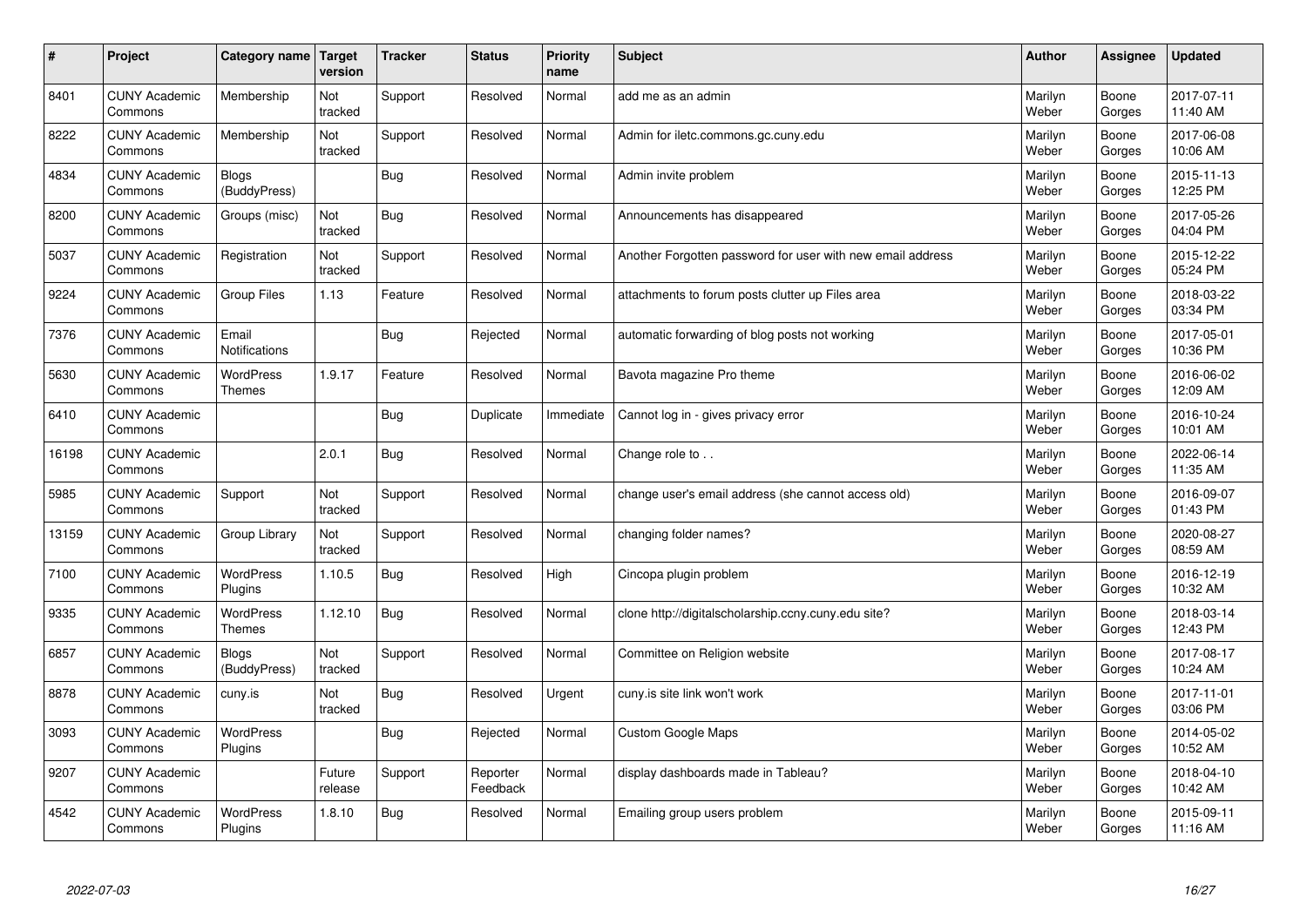| $\vert$ # | Project                         | Category name               | Target<br>version | <b>Tracker</b> | <b>Status</b> | <b>Priority</b><br>name | <b>Subject</b>                                                              | <b>Author</b>    | <b>Assignee</b> | <b>Updated</b>         |
|-----------|---------------------------------|-----------------------------|-------------------|----------------|---------------|-------------------------|-----------------------------------------------------------------------------|------------------|-----------------|------------------------|
| 5036      | <b>CUNY Academic</b><br>Commons | <b>WordPress</b><br>Plugins | 1.9.1.1           | Feature        | Resolved      | Normal                  | <b>Embeds request</b>                                                       | Marilyn<br>Weber | Boone<br>Gorges | 2015-12-18<br>10:12 PM |
| 8917      | <b>CUNY Academic</b><br>Commons | <b>Group Files</b>          | 1.12.3            | <b>Bug</b>     | Resolved      | High                    | Files not downloading from Groups properly                                  | Marilyn<br>Weber | Boone<br>Gorges | 2017-11-29<br>10:04 PM |
| 13841     | <b>CUNY Academic</b><br>Commons | WordPress<br>Plugins        | 1.18.3            | Support        | Resolved      | Normal                  | Folders plugin request                                                      | Marilyn<br>Weber | Boone<br>Gorges | 2021-01-26<br>04:43 PM |
| 13641     | <b>CUNY Academic</b><br>Commons |                             | 1.18.2            | Support        | Resolved      | Normal                  | follow up to migration request                                              | Marilyn<br>Weber | Boone<br>Gorges | 2021-01-12<br>10:59 AM |
| 5988      | <b>CUNY Academic</b><br>Commons | Support                     |                   | Support        | Rejected      | Normal                  | Forbidden error when trying to join                                         | Marilyn<br>Weber | Boone<br>Gorges | 2016-09-08<br>01:42 PM |
| 6893      | <b>CUNY Academic</b><br>Commons | Group Forums                |                   | Bug            | Resolved      | Normal                  | Forum for CUNY Academic Commons Team is gone                                | Marilyn<br>Weber | Boone<br>Gorges | 2016-12-01<br>08:08 AM |
| 7310      | <b>CUNY Academic</b><br>Commons |                             | 1.10.7            | Bug            | Resolved      | Normal                  | Friendship request mystery.                                                 | Marilyn<br>Weber | Boone<br>Gorges | 2017-01-05<br>03:12 PM |
| 7785      | <b>CUNY Academic</b><br>Commons |                             | Not<br>tracked    | Support        | Resolved      | Normal                  | ftp access or files?                                                        | Marilyn<br>Weber | Boone<br>Gorges | 2017-03-13<br>02:34 PM |
| 11567     | <b>CUNY Academic</b><br>Commons | Group Files                 | 1.15.4            | Bug            | Resolved      | Normal                  | Group files pagination doesn't work properly in folders                     | Marilyn<br>Weber | Boone<br>Gorges | 2019-06-25<br>04:22 PM |
| 6286      | <b>CUNY Academic</b><br>Commons | Groups (misc)               | Not<br>tracked    | <b>Bug</b>     | Resolved      | Immediate               | Groups pages not displaying at all!                                         | Marilyn<br>Weber | Boone<br>Gorges | 2017-11-15<br>10:57 AM |
| 2777      | <b>CUNY Academic</b><br>Commons | WordPress<br>(misc)         | Not<br>tracked    | <b>Bug</b>     | Resolved      | Normal                  | Hero slide access                                                           | Marilyn<br>Weber | Boone<br>Gorges | 2013-09-07<br>12:26 PM |
| 7460      | <b>CUNY Academic</b><br>Commons | WordPress<br>Themes         | 1.10.8            | Support        | Resolved      | Normal                  | install Independent Publisher theme?                                        | Marilyn<br>Weber | Boone<br>Gorges | 2017-01-21<br>09:34 PM |
| 6860      | <b>CUNY Academic</b><br>Commons | User<br>Onboarding          | 1.12              | Bug            | Resolved      | Normal                  | Invitation to join a group is appearing as an invitiation to join the site! | Marilyn<br>Weber | Boone<br>Gorges | 2017-10-30<br>10:03 AM |
| 12006     | <b>CUNY Academic</b><br>Commons | Group<br>Invitations        | 1.15.13           | <b>Bug</b>     | Resolved      | Immediate               | Invite system is broken.                                                    | Marilyn<br>Weber | Boone<br>Gorges | 2019-10-23<br>10:16 AM |
| 7349      | <b>CUNY Academic</b><br>Commons | Membership                  | Not<br>tracked    | <b>Bug</b>     | Resolved      | Normal                  | <b>LACUNY</b> Institute website                                             | Marilyn<br>Weber | Boone<br>Gorges | 2017-01-11<br>04:26 PM |
| 14304     | <b>CUNY Academic</b><br>Commons | Group Library               | 1.18.8            | Bug            | Resolved      | Normal                  | Library items change folders when adding subsequent items in new<br>folders | Marilyn<br>Weber | Boone<br>Gorges | 2021-04-13<br>11:21 AM |
| 5684      | <b>CUNY Academic</b><br>Commons | <b>Group Files</b>          | Not<br>tracked    | <b>Bug</b>     | Resolved      | Normal                  | Making Group files appear as Blog entries                                   | Marilyn<br>Weber | Boone<br>Gorges | 2017-11-20<br>03:28 PM |
| 5753      | <b>CUNY Academic</b><br>Commons | WordPress<br>(misc)         | Not<br>tracked    | Support        | Resolved      | Normal                  | merging blogs and groups                                                    | Marilyn<br>Weber | Boone<br>Gorges | 2016-08-29<br>03:09 PM |
| 6338      | <b>CUNY Academic</b><br>Commons |                             |                   | Bug            | Rejected      | Normal                  | Multiple email notifications for each blog post                             | Marilyn<br>Weber | Boone<br>Gorges | 2016-10-18<br>08:45 PM |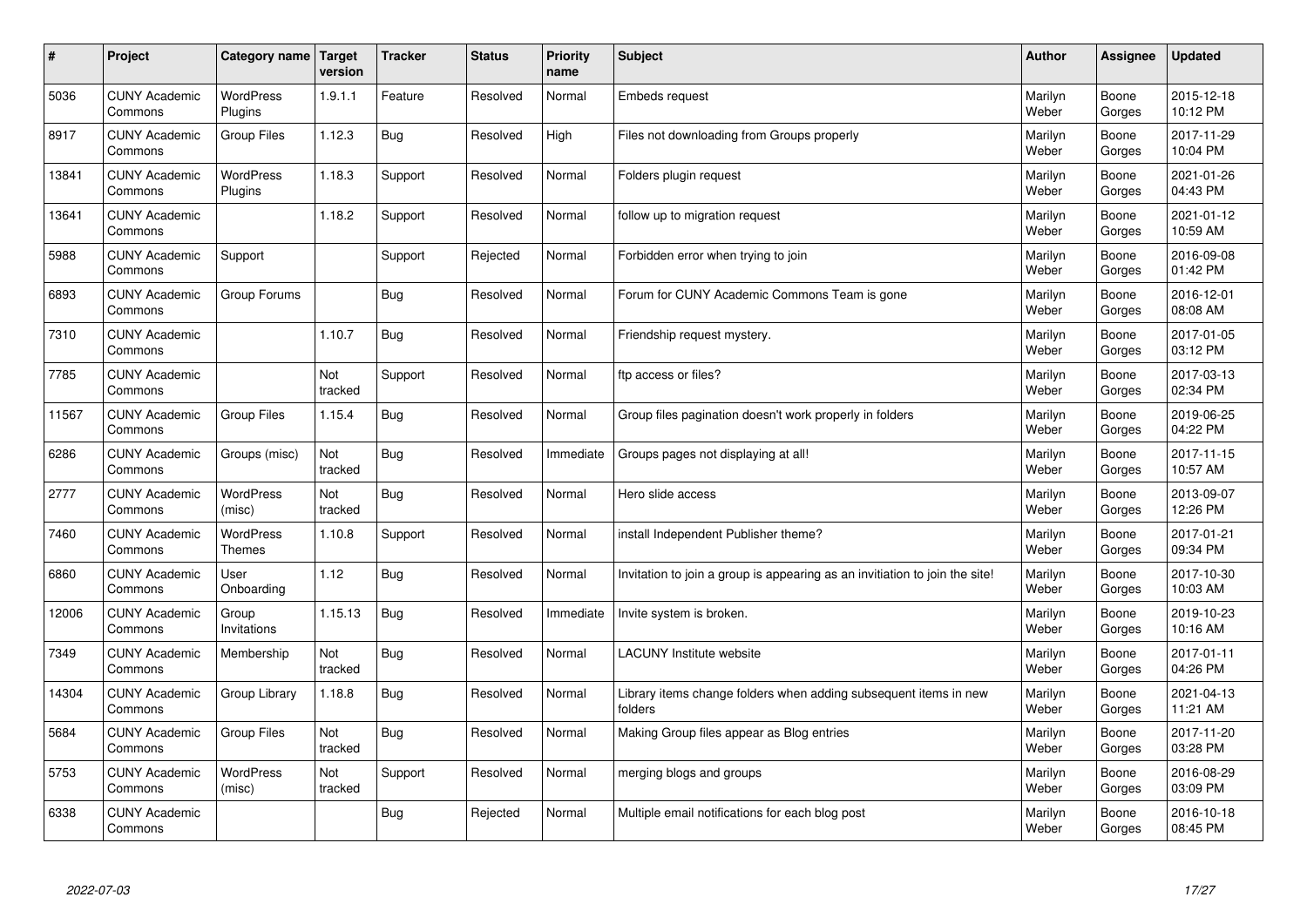| #     | Project                         | Category name   Target           | version        | <b>Tracker</b> | <b>Status</b> | <b>Priority</b><br>name | <b>Subject</b>                                                                          | <b>Author</b>    | Assignee        | <b>Updated</b>         |
|-------|---------------------------------|----------------------------------|----------------|----------------|---------------|-------------------------|-----------------------------------------------------------------------------------------|------------------|-----------------|------------------------|
| 12960 | <b>CUNY Academic</b><br>Commons |                                  | 1.16.14        | Support        | Resolved      | Normal                  | mutiple plugin in requests                                                              | Marilyn<br>Weber | Boone<br>Gorges | 2020-06-23<br>10:53 AM |
| 5834  | <b>CUNY Academic</b><br>Commons |                                  |                | Bug            | Resolved      | Normal                  | My access to cdev                                                                       | Marilyn<br>Weber | Boone<br>Gorges | 2016-07-25<br>03:12 PM |
| 6899  | <b>CUNY Academic</b><br>Commons | Account<br>settings              | Not<br>tracked | Support        | Resolved      | Normal                  | New user has misspelled her own name                                                    | Marilyn<br>Weber | Boone<br>Gorges | 2016-12-01<br>05:10 PM |
| 4577  | <b>CUNY Academic</b><br>Commons | Registration                     | Not<br>tracked | Bug            | Resolved      | Normal                  | New users are not getting their email verification                                      | Marilyn<br>Weber | Boone<br>Gorges | 2016-01-26<br>03:30 PM |
| 8131  | <b>CUNY Academic</b><br>Commons | <b>WordPress</b><br>Plugins      | 1.11           | Bug            | Resolved      | Normal                  | Newsletters plug-in                                                                     | Marilyn<br>Weber | Boone<br>Gorges | 2017-05-11<br>09:42 PM |
| 15211 | <b>CUNY Academic</b><br>Commons | <b>Blogs</b><br>(BuddyPress)     | 1.19.2         | Support        | Resolved      | Normal                  | No good error reporting for already-used domain name when creating a<br>site in Firefox | Marilyn<br>Weber | Boone<br>Gorges | 2022-01-25<br>11:33 AM |
| 7613  | <b>CUNY Academic</b><br>Commons | Registration                     | Not<br>tracked | Support        | Resolved      | Normal                  | non-matriculated students                                                               | Marilyn<br>Weber | Boone<br>Gorges | 2017-11-15<br>11:03 AM |
| 15654 | <b>CUNY Academic</b><br>Commons | <b>WordPress</b><br>Plugins      | 1.19.6         | Support        | Resolved      | Normal                  | Numerous Copies of Events showing up                                                    | Marilyn<br>Weber | Boone<br>Gorges | 2022-03-22<br>11:30 AM |
| 3592  | <b>CUNY Academic</b><br>Commons | WordPress<br>(Permissions)       | Not<br>tracked | Publicity      | Resolved      | Normal                  | Oops - Announcing 1.6!                                                                  | Marilyn<br>Weber | Boone<br>Gorges | 2014-10-22<br>03:03 PM |
| 14012 | <b>CUNY Academic</b><br>Commons | WordPress<br>Plugins             | 1.18.5         | Support        | Resolved      | Normal                  | Open External Links in a New Window plugin?                                             | Marilyn<br>Weber | Boone<br>Gorges | 2021-03-02<br>02:07 PM |
| 8429  | <b>CUNY Academic</b><br>Commons | Membership                       | Not<br>tracked | Support        | Resolved      | Normal                  | Please make me an admin of https://arc.commons.gc.cuny.edu                              | Marilyn<br>Weber | Boone<br>Gorges | 2017-07-24<br>03:33 PM |
| 5522  | <b>CUNY Academic</b><br>Commons | <b>WordPress</b><br>Plugins      | 1.9.15         | Feature        | Resolved      | Normal                  | plugin request                                                                          | Marilyn<br>Weber | Boone<br>Gorges | 2016-05-09<br>10:36 AM |
| 5657  | <b>CUNY Academic</b><br>Commons | WordPress<br>Plugins             | 1.9.18         | Feature        | Resolved      | Normal                  | Plugin Request - Instagram Feed WD                                                      | Marilyn<br>Weber | Boone<br>Gorges | 2016-06-08<br>12:36 PM |
| 5346  | <b>CUNY Academic</b><br>Commons | Toolbar                          | 1.9.11         | Bug            | Resolved      | Normal                  | possible dynamic HTML code bug?                                                         | Marilyn<br>Weber | Boone<br>Gorges | 2016-03-22<br>10:53 AM |
| 5184  | <b>CUNY Academic</b><br>Commons | Social Paper                     |                | Bug            | Rejected      | Normal                  | Problem linking SP to a group                                                           | Marilyn<br>Weber | Boone<br>Gorges | 2016-02-21<br>12:27 PM |
| 4734  | <b>CUNY Academic</b><br>Commons | <b>BuddyPress</b><br><b>Docs</b> | 1.8.13         | Bug            | Resolved      | High                    | Problems with "Create New Doc"                                                          | Marilyn<br>Weber | Boone<br>Gorges | 2015-10-09<br>07:53 AM |
| 9192  | <b>CUNY Academic</b><br>Commons | WordPress<br>Plugins             | 1.12.8         | Bug            | Resolved      | Normal                  | problems with the Leaflet plug -in                                                      | Marilyn<br>Weber | Boone<br>Gorges | 2018-02-13<br>11:07 AM |
| 6101  | <b>CUNY Academic</b><br>Commons | Public Portfolio                 |                | Bug            | Resolved      | High                    | Profile update problems                                                                 | Marilyn<br>Weber | Boone<br>Gorges | 2016-12-01<br>03:50 PM |
| 5667  | <b>CUNY Academic</b><br>Commons | <b>Public Portfolio</b>          | 1.9.18         | Bug            | Resolved      | Normal                  | publication section on my public portfolio won't update                                 | Marilyn<br>Weber | Boone<br>Gorges | 2016-06-12<br>10:19 AM |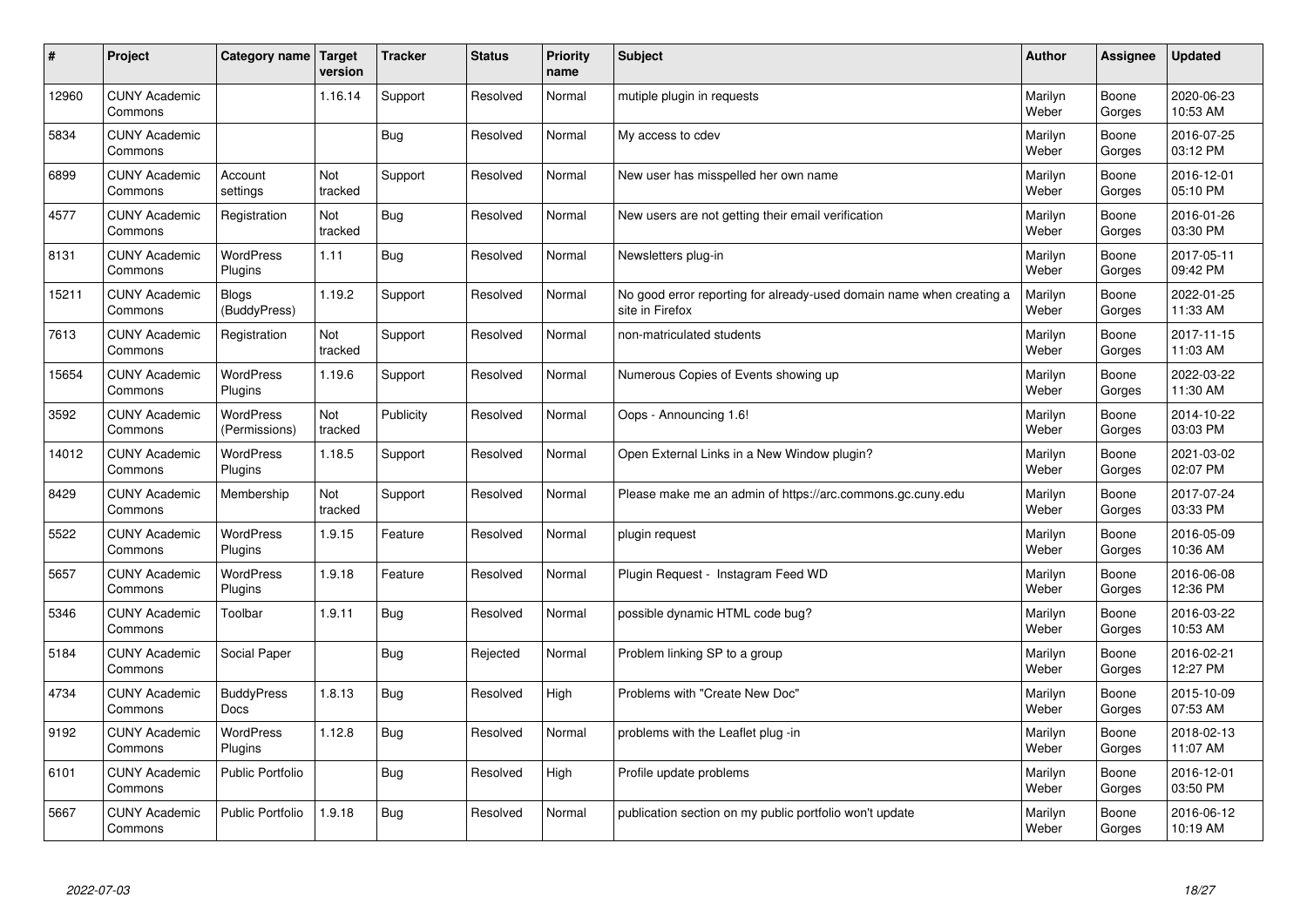| #     | Project                         | Category name   Target       | version           | <b>Tracker</b> | <b>Status</b> | <b>Priority</b><br>name | <b>Subject</b>                                                    | <b>Author</b>    | Assignee        | <b>Updated</b>         |
|-------|---------------------------------|------------------------------|-------------------|----------------|---------------|-------------------------|-------------------------------------------------------------------|------------------|-----------------|------------------------|
| 5969  | <b>CUNY Academic</b><br>Commons | Registration                 | 1.9.27            | Bug            | Resolved      | Normal                  | Queens students unable to join                                    | Marilyn<br>Weber | Boone<br>Gorges | 2016-09-04<br>09:41 PM |
| 4496  | <b>CUNY Academic</b><br>Commons | cuny.is                      | 1.8.9             | Bug            | Resolved      | Normal                  | Quick links broken?                                               | Marilyn<br>Weber | Boone<br>Gorges | 2015-08-28<br>10:39 AM |
| 9949  | <b>CUNY Academic</b><br>Commons |                              | 1.13.4            | Support        | Resolved      | Normal                  | raise storage space limit?                                        | Marilyn<br>Weber | Boone<br>Gorges | 2018-06-26<br>12:00 PM |
| 5072  | <b>CUNY Academic</b><br>Commons |                              |                   | Feature        | Duplicate     | Normal                  | redirect shortcode handler                                        | Marilyn<br>Weber | Boone<br>Gorges | 2016-01-07<br>12:34 PM |
| 3593  | <b>CUNY Academic</b><br>Commons | Registration                 | 1.7.2             | Bug            | Resolved      | High                    | registration problems                                             | Marilyn<br>Weber | Boone<br>Gorges | 2014-11-01<br>02:57 PM |
| 5799  | <b>CUNY Academic</b><br>Commons | <b>Blogs</b><br>(BuddyPress) | Not<br>tracked    | Feature        | Resolved      | Normal                  | removing one's own access to sites?                               | Marilyn<br>Weber | Boone<br>Gorges | 2016-07-26<br>01:55 PM |
| 12999 | <b>CUNY Academic</b><br>Commons |                              | 1.18.1            | Support        | Resolved      | Normal                  | request for Dentist theme                                         | Marilyn<br>Weber | Boone<br>Gorges | 2020-12-22<br>03:31 PM |
| 5302  | <b>CUNY Academic</b><br>Commons | <b>WordPress</b><br>Plugins  | 1.9.10            | Feature        | Resolved      | Normal                  | request for WP Gallery Custom Links plug-in                       | Marilyn<br>Weber | Boone<br>Gorges | 2016-03-11<br>09:20 PM |
| 3466  | <b>CUNY Academic</b><br>Commons | Membership                   | 1.6.16            | Feature        | Resolved      | Normal                  | restricting undergrad registration                                | Marilyn<br>Weber | Boone<br>Gorges | 2014-09-18<br>12:02 AM |
| 6025  | <b>CUNY Academic</b><br>Commons | Search                       | Not<br>tracked    | Bug            | Resolved      | Normal                  | Search function not working                                       | Marilyn<br>Weber | Boone<br>Gorges | 2016-10-12<br>09:41 AM |
| 5052  | <b>CUNY Academic</b><br>Commons | Social Paper                 | Future<br>release | Feature        | New           | Low                     | Sentence by sentence or line by line comments (SP suggestion #3)  | Marilyn<br>Weber | Boone<br>Gorges | 2016-02-11<br>10:24 PM |
| 14265 | <b>CUNY Academic</b><br>Commons | <b>WordPress</b><br>Plugins  | 1.18.10           | Support        | Resolved      | Normal                  | separate the tag cloud in the blog sidebar                        | Marilyn<br>Weber | Boone<br>Gorges | 2021-05-12<br>05:19 PM |
| 3029  | <b>CUNY Academic</b><br>Commons | cuny.is                      | Not<br>tracked    | Support        | Resolved      | Normal                  | shortlink request                                                 | Marilyn<br>Weber | Boone<br>Gorges | 2014-02-12<br>10:03 AM |
| 3001  | <b>CUNY Academic</b><br>Commons | WordPress<br>(misc)          | Not<br>tracked    | Support        | Resolved      | Normal                  | shortlink requested                                               | Marilyn<br>Weber | Boone<br>Gorges | 2014-01-30<br>01:26 PM |
| 5713  | <b>CUNY Academic</b><br>Commons | <b>WordPress</b><br>(misc)   | Not<br>tracked    | <b>Bug</b>     | Abandoned     | High                    | Site freezing                                                     | Marilyn<br>Weber | Boone<br>Gorges | 2017-11-15<br>10:58 AM |
| 11865 | <b>CUNY Academic</b><br>Commons | Onboarding                   | 1.15.10           | Bug            | Resolved      | Normal                  | Site name not appearing in "Membership" lists of Invitation modal | Marilyn<br>Weber | Boone<br>Gorges | 2019-09-24<br>11:09 AM |
| 6107  | <b>CUNY Academic</b><br>Commons |                              |                   | Bug            | Resolved      | High                    | site redirect?                                                    | Marilyn<br>Weber | Boone<br>Gorges | 2016-09-29<br>03:45 PM |
| 7700  | <b>CUNY Academic</b><br>Commons |                              | Not<br>tracked    | Support        | Abandoned     | Normal                  | slow loading Page on site                                         | Marilyn<br>Weber | Boone<br>Gorges | 2017-11-15<br>11:02 AM |
| 14075 | <b>CUNY Academic</b><br>Commons | <b>WordPress</b><br>Plugins  | Not<br>tracked    | Bug            | Resolved      | Normal                  | sludigitalportfolios.commons.gc.cuny.edu                          | Marilyn<br>Weber | Boone<br>Gorges | 2021-03-01<br>10:46 AM |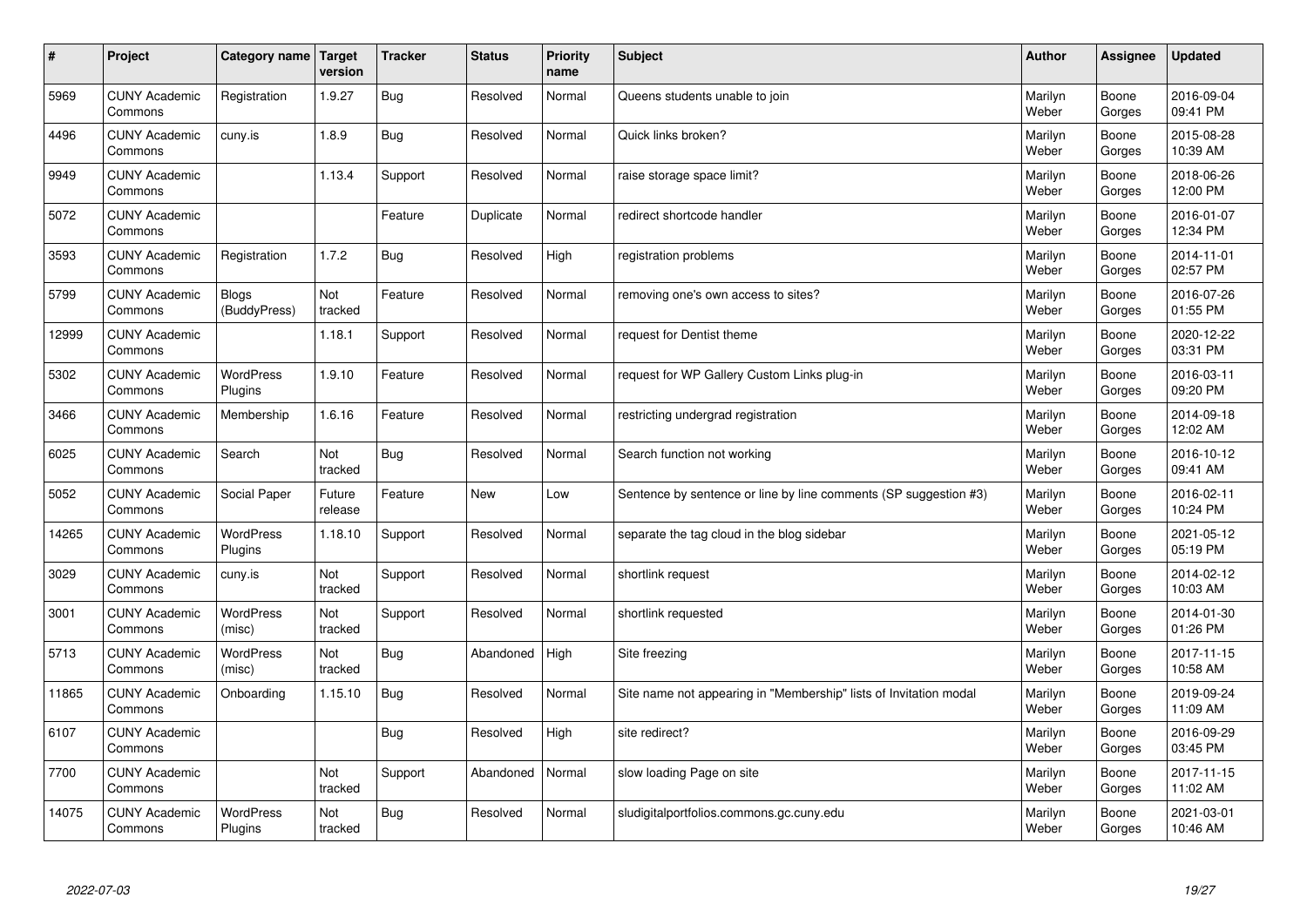| $\sharp$ | Project                         | Category name   Target            | version        | <b>Tracker</b> | <b>Status</b> | <b>Priority</b><br>name | <b>Subject</b>                                        | <b>Author</b>    | Assignee        | <b>Updated</b>         |
|----------|---------------------------------|-----------------------------------|----------------|----------------|---------------|-------------------------|-------------------------------------------------------|------------------|-----------------|------------------------|
| 14019    | <b>CUNY Academic</b><br>Commons | <b>WordPress</b><br>Plugins       | 1.18.5         | Bug            | Resolved      | Normal                  | smorales.commons.gc.cuny.edu                          | Marilyn<br>Weber | Boone<br>Gorges | 2021-02-23<br>11:06 AM |
| 9275     | <b>CUNY Academic</b><br>Commons |                                   |                | Support        | Rejected      | Normal                  | soft chalk page?                                      | Marilyn<br>Weber | Boone<br>Gorges | 2018-04-09<br>10:37 AM |
| 4649     | <b>CUNY Academic</b><br>Commons | Registration                      | Not<br>tracked | Bug            | Resolved      | Urgent                  | Submit button has disappeared                         | Marilyn<br>Weber | Boone<br>Gorges | 2015-09-22<br>11:47 AM |
| 5621     | <b>CUNY Academic</b><br>Commons | <b>WordPress</b><br>Plugins       | 1.9.17         | Feature        | Resolved      | Normal                  | Taxonomy plugin request                               | Marilyn<br>Weber | Boone<br>Gorges | 2016-06-01<br>11:28 PM |
| 7685     | <b>CUNY Academic</b><br>Commons | Password<br>Reset                 | Not<br>tracked | Support        | Resolved      | Normal                  | temporary password                                    | Marilyn<br>Weber | Boone<br>Gorges | 2017-02-15<br>07:36 PM |
| 3136     | <b>CUNY Academic</b><br>Commons | WordPress<br>Plugins              |                | Bug            | Rejected      | Normal                  | The Easy Rotator                                      | Marilyn<br>Weber | Boone<br>Gorges | 2014-04-01<br>10:26 PM |
| 4965     | <b>CUNY Academic</b><br>Commons | WordPress<br><b>Themes</b>        | Not<br>tracked | Feature        | Resolved      | Normal                  | Theme requested                                       | Marilyn<br>Weber | Boone<br>Gorges | 2016-02-24<br>09:46 PM |
| 10407    | <b>CUNY Academic</b><br>Commons |                                   | Not<br>tracked | Support        | Resolved      | Normal                  | toolbar problem                                       | Marilyn<br>Weber | Boone<br>Gorges | 2018-10-23<br>10:52 AM |
| 12905    | <b>CUNY Academic</b><br>Commons |                                   | 1.16.14        | Support        | Resolved      | Normal                  | trouble embedding a flipbook from Flipsnack           | Marilyn<br>Weber | Boone<br>Gorges | 2020-06-23<br>10:53 AM |
| 5436     | <b>CUNY Academic</b><br>Commons |                                   | Not<br>tracked | Bug            | Resolved      | Normal                  | Trying to change email settings for                   | Marilyn<br>Weber | Boone<br>Gorges | 2016-04-21<br>10:12 PM |
| 3533     | <b>CUNY Academic</b><br>Commons | Group<br>Invitations              | 1.7.8          | <b>Bug</b>     | Resolved      | Low                     | Trying to invite member to a new group                | Marilyn<br>Weber | Boone<br>Gorges | 2015-04-01<br>09:13 PM |
| 3197     | <b>CUNY Academic</b><br>Commons | Groups (misc)                     | 1.6.4          | Bug            | Resolved      | Normal                  | trying to set up a hidden group blog with no RSS feed | Marilyn<br>Weber | Boone<br>Gorges | 2014-05-21<br>09:39 PM |
| 3071     | <b>CUNY Academic</b><br>Commons | WordPress<br><b>Themes</b>        | 1.5.22         | Bug            | Resolved      | Normal                  | Twenty Fourteen theme differences                     | Marilyn<br>Weber | Boone<br>Gorges | 2014-04-01<br>08:18 PM |
| 12165    | <b>CUNY Academic</b><br>Commons | <b>BuddyPress</b><br>(misc)       | Not<br>tracked | Support        | Resolved      | Normal                  | two reports of Profile problems                       | Marilyn<br>Weber | Boone<br>Gorges | 2019-12-04<br>05:06 PM |
| 13929    | <b>CUNY Academic</b><br>Commons |                                   | 1.18.4         | Support        | Resolved      | Normal                  | update error message                                  | Marilyn<br>Weber | Boone<br>Gorges | 2021-02-09<br>11:05 AM |
| 3116     | <b>CUNY Academic</b><br>Commons | <b>WordPress</b><br>(Permissions) |                | Bug            | Resolved      | Normal                  | Updating the FAQ page                                 | Marilyn<br>Weber | Boone<br>Gorges | 2014-04-01<br>10:12 PM |
| 6091     | <b>CUNY Academic</b><br>Commons | Group<br>Invitations              | Not<br>tracked | Bug            | Resolved      | Normal                  | User cannot re-join a group                           | Marilyn<br>Weber | Boone<br>Gorges | 2016-09-28<br>01:47 PM |
| 4831     | <b>CUNY Academic</b><br>Commons | Public Portfolio                  | 1.9.4          | Bug            | Resolved      | Normal                  | User cannot update profile                            | Marilyn<br>Weber | Boone<br>Gorges | 2016-01-11<br>10:46 PM |
| 7724     | <b>CUNY Academic</b><br>Commons |                                   | Not<br>tracked | Support        | Abandoned     | Normal                  | User name confusion                                   | Marilyn<br>Weber | Boone<br>Gorges | 2017-11-15<br>11:12 AM |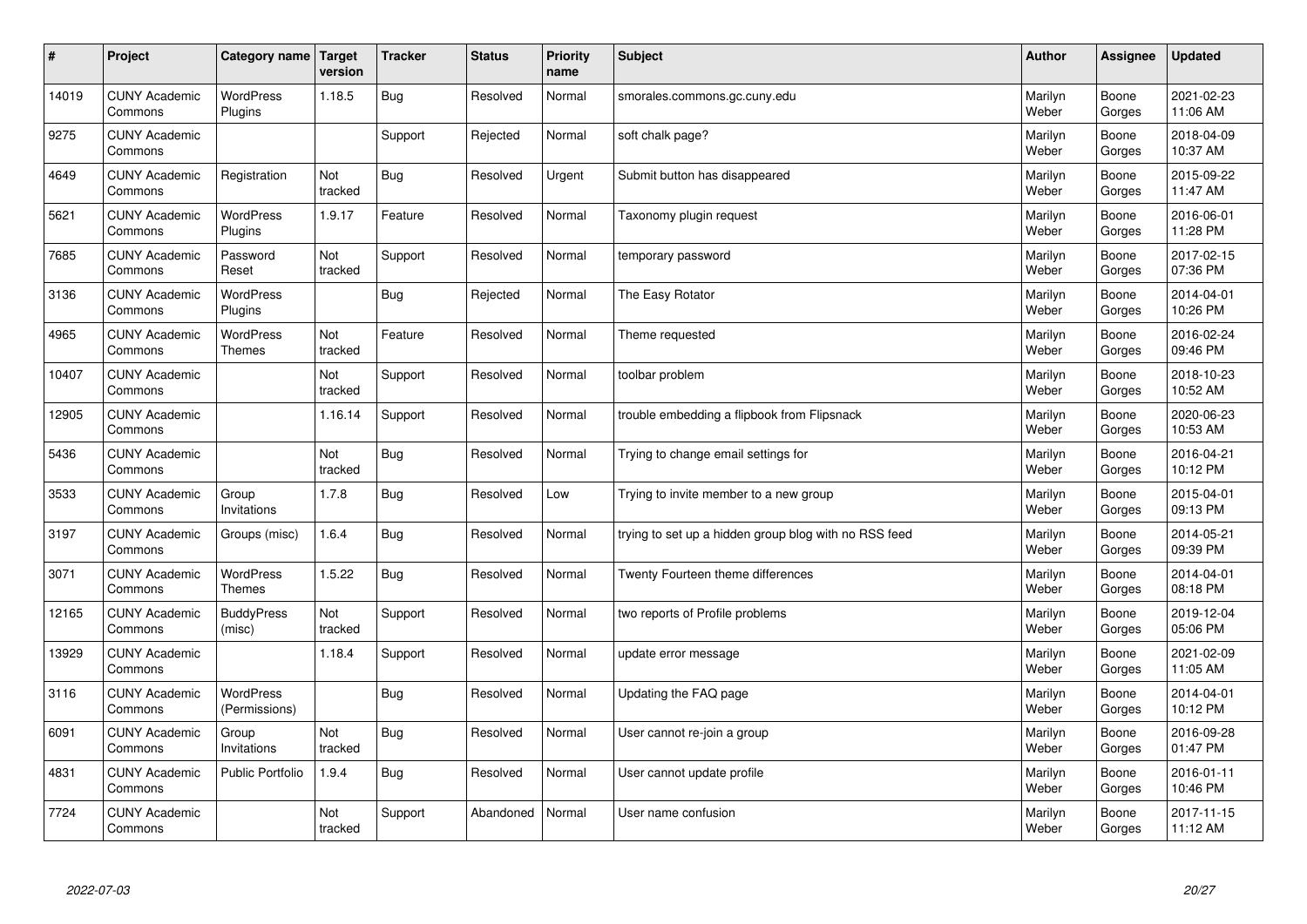| $\sharp$ | Project                         | Category name   Target      | version           | <b>Tracker</b> | <b>Status</b> | <b>Priority</b><br>name | <b>Subject</b>                                                                        | <b>Author</b>    | Assignee           | <b>Updated</b>         |
|----------|---------------------------------|-----------------------------|-------------------|----------------|---------------|-------------------------|---------------------------------------------------------------------------------------|------------------|--------------------|------------------------|
| 7223     | <b>CUNY Academic</b><br>Commons | Membership                  | Not<br>tracked    | Bug            | Resolved      | Normal                  | User with two profiles would like to merge them                                       | Marilyn<br>Weber | Boone<br>Gorges    | 2017-01-10<br>02:07 PM |
| 7771     | <b>CUNY Academic</b><br>Commons | Membership                  | Not<br>tracked    | Support        | Resolved      | Normal                  | User would like to be uncoupled from sites                                            | Marilyn<br>Weber | Boone<br>Gorges    | 2017-03-09<br>12:38 PM |
| 15241    | <b>CUNY Academic</b><br>Commons | Onboarding                  | 1.19.3            | Design/UX      | Resolved      | Normal                  | white on gray                                                                         | Marilyn<br>Weber | Boone<br>Gorges    | 2022-02-08<br>02:38 PM |
| 5872     | <b>CUNY Academic</b><br>Commons | Server                      | Not<br>tracked    | Bug            | Resolved      | Immediate               | Whole Commons is down                                                                 | Marilyn<br>Weber | Boone<br>Gorges    | 2016-08-12<br>12:04 AM |
| 5176     | <b>CUNY Academic</b><br>Commons | <b>Public Portfolio</b>     | 1.9.6             | Bug            | Resolved      | Normal                  | Widgets in Profile not saving                                                         | Marilyn<br>Weber | Boone<br>Gorges    | 2016-02-01<br>11:07 AM |
| 3041     | <b>CUNY Academic</b><br>Commons | <b>Ground Control</b>       | Not<br>tracked    | Publicity      | Resolved      | Normal                  | <b>Ground Control</b>                                                                 | Marilyn<br>Weber | <b>Chris Stein</b> | 2016-01-26<br>04:52 PM |
| 5345     | <b>CUNY Academic</b><br>Commons | Social Paper                | 1.9.17            | Feature        | Rejected      | Normal                  | Plus symbol problem in SP                                                             | Marilyn<br>Weber | Christian<br>Wach  | 2016-05-27<br>04:26 AM |
| 4340     | <b>CUNY Academic</b><br>Commons | WordPress -<br>Media        | 1.8.14            | Feature        | Resolved      | Normal                  | embedding a video                                                                     | Marilyn<br>Weber | Daniel<br>Jones    | 2015-10-20<br>12:01 AM |
| 3036     | <b>CUNY Academic</b><br>Commons | <b>Ground Control</b>       | Not<br>tracked    | Publicity      | Deferred      | Normal                  | <b>Ground Control</b>                                                                 | Marilyn<br>Weber | Dominic<br>Giglio  | 2015-03-21<br>09:10 PM |
| 9835     | <b>CUNY Academic</b><br>Commons | Group Forums                | Future<br>release | Bug            | Assigned      | Normal                  | add a "like" function?                                                                | Marilyn<br>Weber | Erik<br>Trainer    | 2018-06-05<br>01:49 PM |
| 13878    | <b>CUNY Academic</b><br>Commons | Group cloning               | 1.18.4            | Support        | Resolved      | High                    | When creating Group + Site and choosing 'Clone existing', cannot<br>advance to step 2 | Marilyn<br>Weber | Jeremy<br>Felt     | 2021-02-02<br>11:02 AM |
| 8289     | <b>CUNY Academic</b><br>Commons |                             | Not<br>tracked    | Support        | Resolved      | Normal                  | removing my access to sites                                                           | Marilyn<br>Weber | Luke<br>Waltzer    | 2017-06-19<br>12:40 PM |
| 5319     | <b>CUNY Academic</b><br>Commons |                             | Not<br>tracked    | Bug            | Resolved      | Normal                  | <b>Broken URL</b>                                                                     | Marilyn<br>Weber | Marilyn<br>Weber   | 2017-11-15<br>05:46 PM |
| 3417     | <b>CUNY Academic</b><br>Commons | <b>BuddyPress</b><br>(misc) | Not<br>tracked    | Bug            | Rejected      | High                    | copying two commons groups                                                            | Marilyn<br>Weber | Marilyn<br>Weber   | 2014-11-05<br>09:56 AM |
| 5083     | <b>CUNY Academic</b><br>Commons | <b>WordPress</b><br>Plugins | 1.9.5             | Support        | Rejected      | Normal                  | creating a shortcode for the iframe code of the google form                           | Marilyn<br>Weber | Marilyn<br>Weber   | 2016-01-12<br>04:25 PM |
| 12382    | <b>CUNY Academic</b><br>Commons | Membership                  | Not<br>tracked    | Support        | <b>New</b>    | Normal                  | Email request change                                                                  | Marilyn<br>Weber | Marilyn<br>Weber   | 2020-02-06<br>12:56 PM |
| 5875     | <b>CUNY Academic</b><br>Commons | WordPress<br>Plugins        | Not<br>tracked    | Bug            | Resolved      | Normal                  | Events Calendar garbled in IE                                                         | Marilyn<br>Weber | Marilyn<br>Weber   | 2017-11-15<br>05:45 PM |
| 5019     | <b>CUNY Academic</b><br>Commons | Registration                | Not<br>tracked    | Support        | Resolved      | Normal                  | Forgotten password for user with new email address                                    | Marilyn<br>Weber | Marilyn<br>Weber   | 2015-12-11<br>04:18 PM |
| 3035     | <b>CUNY Academic</b><br>Commons | <b>Ground Control</b>       | Not<br>tracked    | Publicity      | Deferred      | Normal                  | Ground Control article                                                                | Marilyn<br>Weber | Marilyn<br>Weber   | 2015-03-21<br>08:54 PM |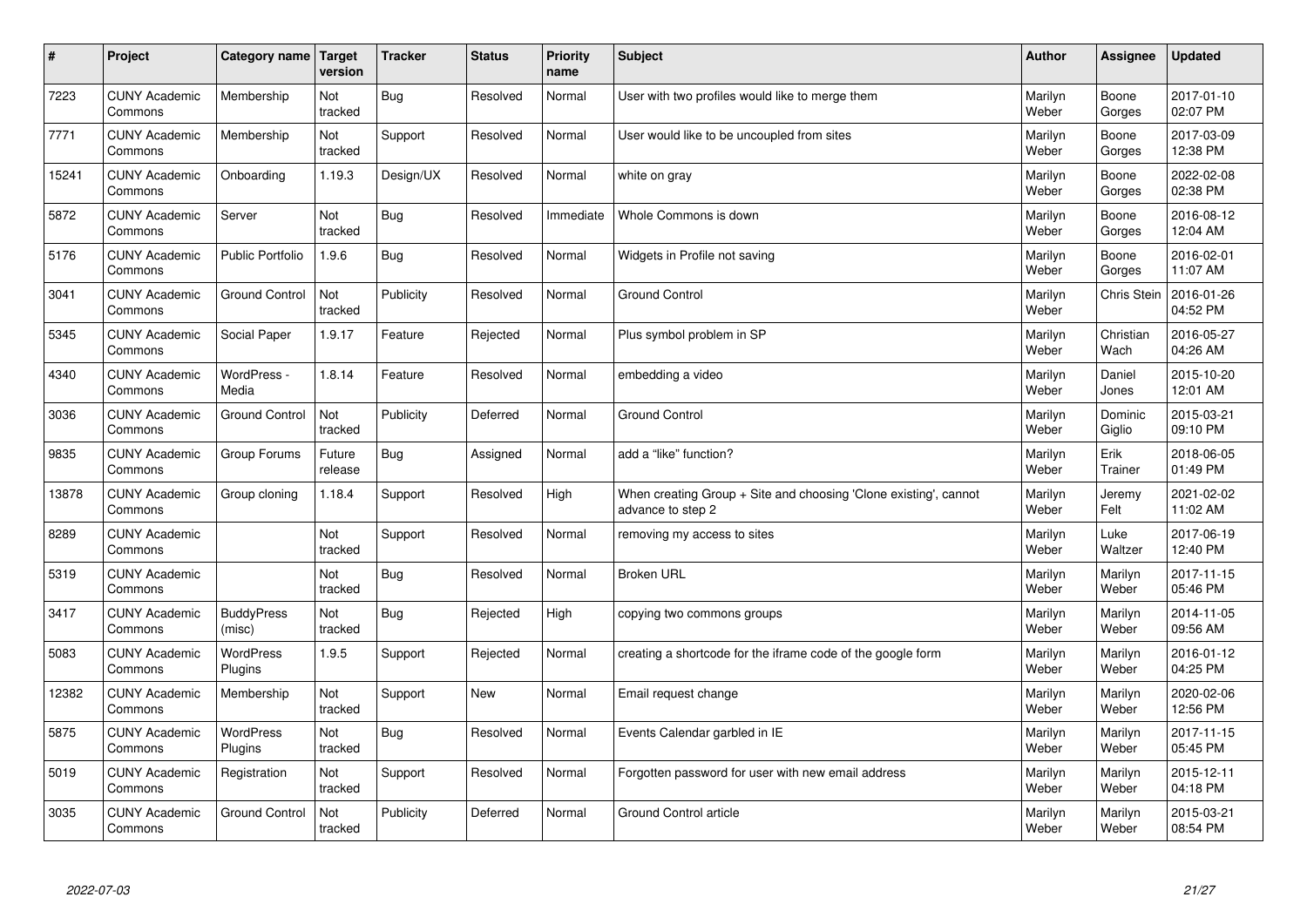| #     | Project                         | Category name               | <b>Target</b><br>version | <b>Tracker</b> | <b>Status</b> | <b>Priority</b><br>name | <b>Subject</b>                                 | <b>Author</b>    | Assignee         | <b>Updated</b>         |
|-------|---------------------------------|-----------------------------|--------------------------|----------------|---------------|-------------------------|------------------------------------------------|------------------|------------------|------------------------|
| 10932 | <b>CUNY Academic</b><br>Commons |                             |                          | Support        | Resolved      | Normal                  | add me as admin to meenaalexander.com          | Marilyn<br>Weber | <b>Matt Gold</b> | 2019-01-09<br>02:12 PM |
| 9535  | <b>CUNY Academic</b><br>Commons |                             | Not<br>tracked           | Support        | Resolved      | Normal                  | admin for https://video.commons.gc.cuny.edu/?  | Marilyn<br>Weber | Matt Gold        | 2018-04-13<br>05:06 PM |
| 12346 | <b>CUNY Academic</b><br>Commons | Redmine                     |                          | Support        | Resolved      | Normal                  | another Redmine request                        | Marilyn<br>Weber | Matt Gold        | 2020-01-30<br>08:20 PM |
| 8924  | <b>CUNY Academic</b><br>Commons | <b>WordPress</b><br>Plugins | 1.12.4                   | <b>Bug</b>     | Resolved      | Normal                  | auto-remove feature on http://pcp.gc.cuny.edu  | Marilyn<br>Weber | Matt Gold        | 2017-12-04<br>10:18 AM |
| 3530  | <b>CUNY Academic</b><br>Commons | Server                      | Not<br>tracked           | <b>Bug</b>     | Resolved      | High                    | Commons running very slowly/ "connection lost" | Marilyn<br>Weber | <b>Matt Gold</b> | 2014-10-08<br>09:34 AM |
| 5968  | <b>CUNY Academic</b><br>Commons | Membership                  | Not<br>tracked           | Bug            | Resolved      | Normal                  | Deleting account without knowing password      | Marilyn<br>Weber | Matt Gold        | 2017-11-15<br>06:19 PM |
| 13085 | <b>CUNY Academic</b><br>Commons | Domain<br>Mapping           | Not<br>tracked           | Support        | Resolved      | Normal                  | domain mapping request                         | Marilyn<br>Weber | Matt Gold        | 2020-07-28<br>03:33 PM |
| 6175  | <b>CUNY Academic</b><br>Commons | Account<br>settings         |                          | Support        | Resolved      | Normal                  | Email address (user cannot access old)         | Marilyn<br>Weber | Matt Gold        | 2016-11-29<br>06:31 PM |
| 9823  | <b>CUNY Academic</b><br>Commons | Account<br>settings         | Not<br>tracked           | Support        | Resolved      | Normal                  | email change                                   | Marilyn<br>Weber | Matt Gold        | 2018-05-23<br>01:58 PM |
| 9162  | <b>CUNY Academic</b><br>Commons | Registration                | Not<br>tracked           | Support        | Resolved      | Normal                  | email change due to user error                 | Marilyn<br>Weber | Matt Gold        | 2018-02-13<br>11:11 AM |
| 9477  | <b>CUNY Academic</b><br>Commons | Account<br>settings         |                          | Support        | Resolved      | Normal                  | email change request                           | Marilyn<br>Weber | Matt Gold        | 2018-03-24<br>08:53 AM |
| 9787  | <b>CUNY Academic</b><br>Commons | Registration                |                          | Support        | Resolved      | Normal                  | email change request                           | Marilyn<br>Weber | Matt Gold        | 2018-05-16<br>09:55 PM |
| 9928  | <b>CUNY Academic</b><br>Commons | Account<br>settings         |                          | Support        | Resolved      | Normal                  | email change request from former student       | Marilyn<br>Weber | Matt Gold        | 2018-06-14<br>10:20 AM |
| 10256 | <b>CUNY Academic</b><br>Commons |                             |                          | Support        | Resolved      | Normal                  | email change requested                         | Marilyn<br>Weber | Matt Gold        | 2018-08-29<br>02:52 PM |
| 9134  | <b>CUNY Academic</b><br>Commons | Membership                  | Not<br>tracked           | Support        | Abandoned     | Normal                  | former user                                    | Marilyn<br>Weber | Matt Gold        | 2019-09-18<br>10:26 AM |
| 10266 | <b>CUNY Academic</b><br>Commons |                             |                          | Support        | Resolved      | Normal                  | GC email change requested                      | Marilyn<br>Weber | Matt Gold        | 2018-08-30<br>03:07 PM |
| 3038  | <b>CUNY Academic</b><br>Commons | <b>Ground Control</b>       | Not<br>tracked           | Publicity      | Resolved      | Normal                  | <b>Ground Control</b>                          | Marilyn<br>Weber | Matt Gold        | 2016-01-26<br>05:10 PM |
| 6851  | <b>CUNY Academic</b><br>Commons | Redmine                     | Not<br>tracked           | Support        | Resolved      | Normal                  | How do I help users join Redmine?              | Marilyn<br>Weber | Matt Gold        | 2016-11-28<br>10:16 AM |
| 7619  | <b>CUNY Academic</b><br>Commons | Membership                  | Not<br>tracked           | Support        | Resolved      | Normal                  | outside users for a site that isn't a class?   | Marilyn<br>Weber | Matt Gold        | 2017-11-15<br>06:18 PM |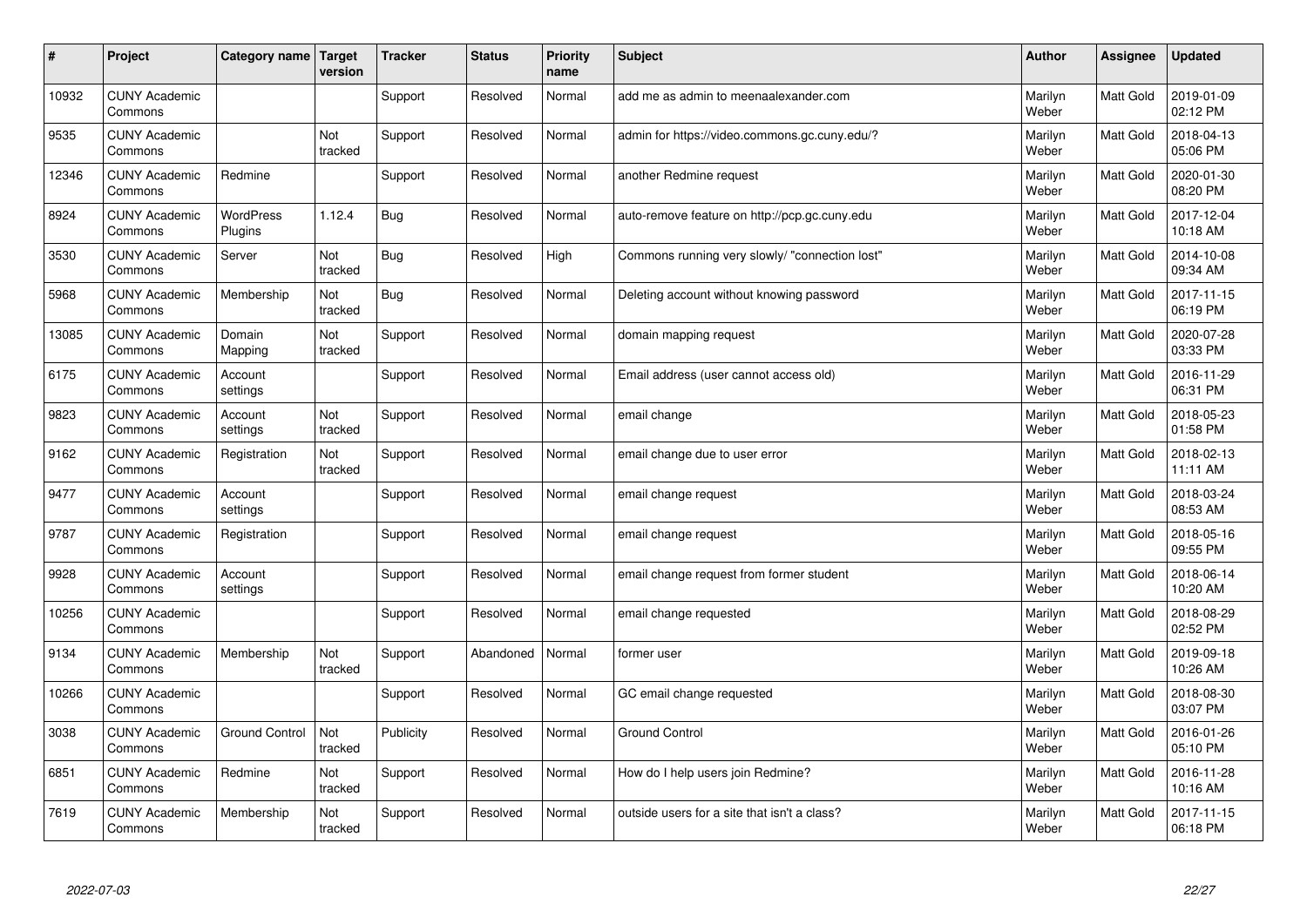| $\vert$ # | Project                         | Category name Target          | version           | <b>Tracker</b> | <b>Status</b>        | <b>Priority</b><br>name | <b>Subject</b>                                | <b>Author</b>    | <b>Assignee</b>  | <b>Updated</b>         |
|-----------|---------------------------------|-------------------------------|-------------------|----------------|----------------------|-------------------------|-----------------------------------------------|------------------|------------------|------------------------|
| 6815      | <b>CUNY Academic</b><br>Commons | Password<br>Reset             | Not<br>tracked    | Support        | Resolved             | Normal                  | password reset requested                      | Marilyn<br>Weber | <b>Matt Gold</b> | 2016-11-22<br>10:30 AM |
| 8607      | <b>CUNY Academic</b><br>Commons |                               | Not<br>tracked    | Support        | <b>New</b>           | Normal                  | Paypal?                                       | Marilyn<br>Weber | <b>Matt Gold</b> | 2018-05-15<br>01:37 PM |
| 8906      | <b>CUNY Academic</b><br>Commons | Redmine                       | Not<br>tracked    | Support        | Resolved             | Normal                  | Redmine access?                               | Marilyn<br>Weber | Matt Gold        | 2017-11-13<br>06:02 PM |
| 6656      | <b>CUNY Academic</b><br>Commons | Support                       | Not<br>tracked    | Support        | Resolved             | Normal                  | Remove user profile                           | Marilyn<br>Weber | Matt Gold        | 2016-11-10<br>02:18 PM |
| 12334     | <b>CUNY Academic</b><br>Commons |                               |                   | Support        | Resolved             | Normal                  | request for a Redmine account                 | Marilyn<br>Weber | Matt Gold        | 2020-01-30<br>12:01 PM |
| 11294     | <b>CUNY Academic</b><br>Commons | Account<br>settings           | Not<br>tracked    | Support        | Resolved             | Normal                  | student emgail change                         | Marilyn<br>Weber | Matt Gold        | 2019-04-07<br>09:11 PM |
| 6812      | <b>CUNY Academic</b><br>Commons |                               | Not<br>tracked    | Support        | Resolved             | Normal                  | User cannot change email                      | Marilyn<br>Weber | Matt Gold        | 2016-12-01<br>06:24 PM |
| 9659      | <b>CUNY Academic</b><br>Commons | Account<br>settings           |                   | Support        | Resolved             | Normal                  | user email change                             | Marilyn<br>Weber | Matt Gold        | 2018-04-24<br>12:08 PM |
| 5772      | <b>CUNY Academic</b><br>Commons | Membership                    | Not<br>tracked    | Support        | Resolved             | Normal                  | User email change and forgotten password      | Marilyn<br>Weber | Matt Gold        | 2017-11-15<br>06:18 PM |
| 10227     | <b>CUNY Academic</b><br>Commons |                               |                   | Support        | Resolved             | Normal                  | user incorrectly entered her email address    | Marilyn<br>Weber | Matt Gold        | 2018-08-26<br>08:55 PM |
| 6866      | <b>CUNY Academic</b><br>Commons |                               | Not<br>tracked    | Support        | Resolved             | Normal                  | User would like to have her account deleted   | Marilyn<br>Weber | Matt Gold        | 2017-11-15<br>05:49 PM |
| 9927      | <b>CUNY Academic</b><br>Commons | Membership                    | Not<br>tracked    | Support        | Resolved             | Normal                  | wrong email used                              | Marilyn<br>Weber | Matt Gold        | 2018-06-14<br>10:21 AM |
| 3040      | <b>CUNY Academic</b><br>Commons | <b>Ground Control</b>         | Not<br>tracked    | Publicity      | Resolved             | Normal                  | <b>Ground Control</b>                         | Marilyn<br>Weber | Micki<br>Kaufman | 2016-01-26<br>05:16 PM |
| 5991      | <b>CUNY Academic</b><br>Commons | Email<br><b>Notifications</b> | Future<br>release | Support        | Resolved             | Normal                  | change format of autogenerated blog emails    | Marilyn<br>Weber | Paige<br>Dupont  | 2018-01-12<br>02:55 PM |
| 12741     | <b>CUNY Academic</b><br>Commons | <b>WordPress</b><br>Plugins   | Not<br>tracked    | Support        | Reporter<br>Feedback | Normal                  | Tableau Public Viz Block                      | Marilyn<br>Weber | Raymond<br>Hoh   | 2020-05-12<br>11:00 AM |
| 15978     | <b>CUNY Academic</b><br>Commons | WordPress -<br>Media          | 2.0.2             | Support        | Resolved             | Normal                  | tex files?                                    | Marilyn<br>Weber | Raymond<br>Hoh   | 2022-06-28<br>09:09 PM |
| 11634     | <b>CUNY Academic</b><br>Commons | WordPress<br>(misc)           | Not<br>tracked    | <b>Bug</b>     | Rejected             | Normal                  | 'Insert Read More Tag" working oddly          | Marilyn<br>Weber | Raymond<br>Hoh   | 2019-07-15<br>11:48 PM |
| 16172     | <b>CUNY Academic</b><br>Commons | <b>WordPress</b><br>(misc)    | 2.0.2             | Bug            | Resolved             | Normal                  | 'Lost your password" link not in error messge | Marilyn<br>Weber | Raymond<br>Hoh   | 2022-06-14<br>09:21 PM |
| 8620      | <b>CUNY Academic</b><br>Commons | ZenDesk                       | 1.11.11           | Bug            | Resolved             | High                    | 'Send us a message" not working               | Marilyn<br>Weber | Raymond<br>Hoh   | 2017-08-29<br>04:13 PM |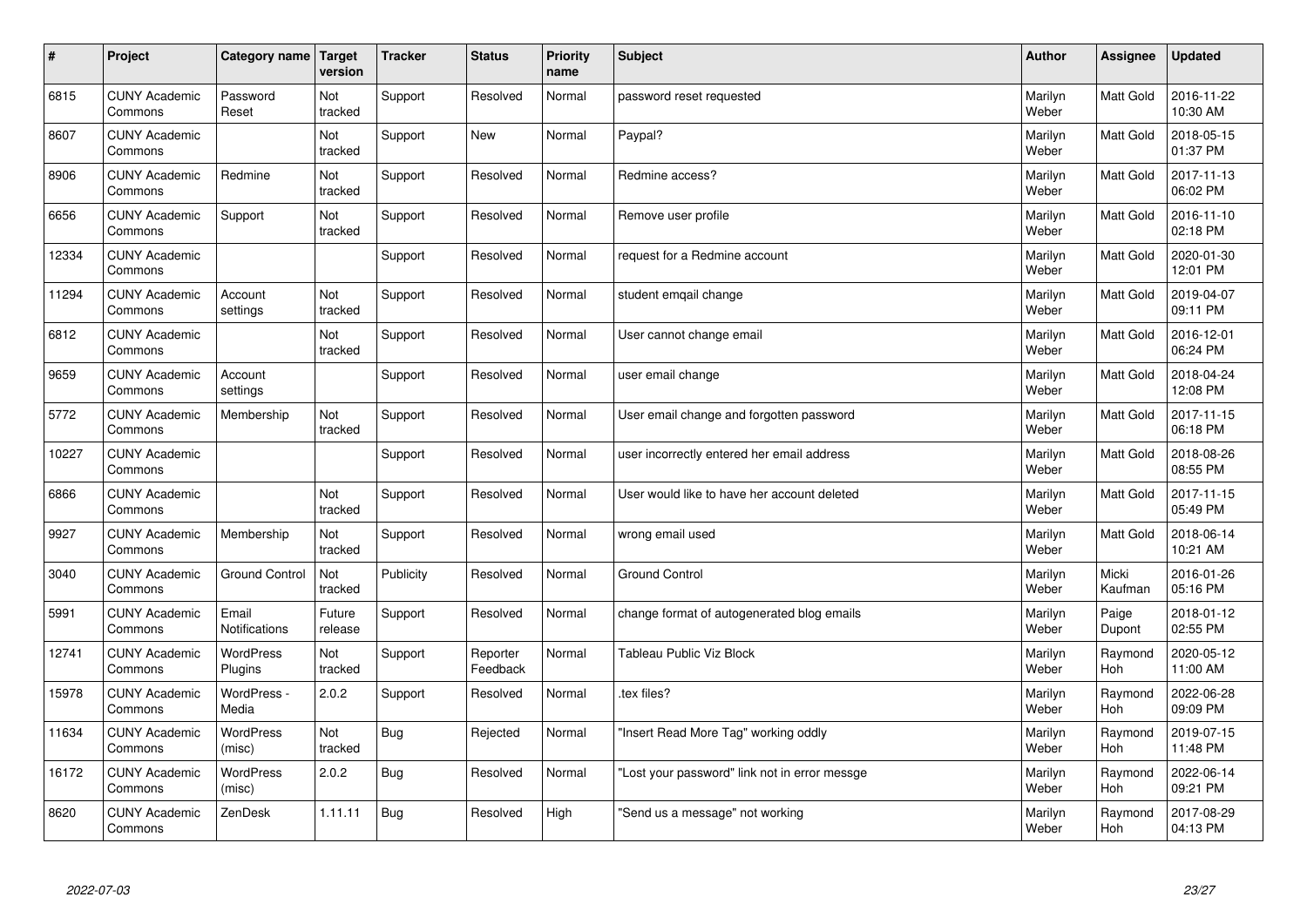| $\sharp$ | Project                         | <b>Category name</b>        | Target<br>version | <b>Tracker</b> | <b>Status</b>        | <b>Priority</b><br>name | <b>Subject</b>                                                                 | <b>Author</b>    | Assignee       | <b>Updated</b>         |
|----------|---------------------------------|-----------------------------|-------------------|----------------|----------------------|-------------------------|--------------------------------------------------------------------------------|------------------|----------------|------------------------|
| 11453    | <b>CUNY Academic</b><br>Commons | <b>WordPress</b><br>(misc)  | 1.15.2            | Bug            | Resolved             | Normal                  | 403 error on Firefox                                                           | Marilyn<br>Weber | Raymond<br>Hoh | 2019-05-28<br>11:46 AM |
| 6599     | <b>CUNY Academic</b><br>Commons | ZenDesk                     | 1.10              | <b>Bug</b>     | Duplicate            | Urgent                  | Accept Friend button not working                                               | Marilyn<br>Weber | Raymond<br>Hoh | 2016-11-04<br>06:35 PM |
| 6602     | <b>CUNY Academic</b><br>Commons | ZenDesk                     | 1.10              | <b>Bug</b>     | Resolved             | High                    | Add Friend button not working                                                  | Marilyn<br>Weber | Raymond<br>Hoh | 2016-11-04<br>12:14 PM |
| 13238    | <b>CUNY Academic</b><br>Commons | WordPress -<br>Media        | 1.17.3            | Support        | Resolved             | Normal                  | allow ppsx file?                                                               | Marilyn<br>Weber | Raymond<br>Hoh | 2020-09-10<br>11:46 AM |
| 14344    | <b>CUNY Academic</b><br>Commons | Domain<br>Mapping           | Not<br>tracked    | Support        | Resolved             | Normal                  | arabstages.org site down                                                       | Marilyn<br>Weber | Raymond<br>Hoh | 2021-04-19<br>01:42 PM |
| 9078     | <b>CUNY Academic</b><br>Commons | WordPress<br>Plugins        | 1.12.7            | Support        | Resolved             | Normal                  | arcgis web maps?                                                               | Marilyn<br>Weber | Raymond<br>Hoh | 2018-01-23<br>11:11 AM |
| 14129    | <b>CUNY Academic</b><br>Commons | Onboarding                  | 1.18.6            | Support        | Resolved             | Normal                  | can only see some invites sent                                                 | Marilyn<br>Weber | Raymond<br>Hoh | 2021-04-09<br>09:00 AM |
| 9340     | <b>CUNY Academic</b><br>Commons | <b>WordPress</b><br>Plugins | 1.12.10           | Bug            | Resolved             | Normal                  | change the web preview?                                                        | Marilyn<br>Weber | Raymond<br>Hoh | 2018-03-13<br>11:50 AM |
| 12395    | <b>CUNY Academic</b><br>Commons | Spam/Spam<br>Prevention     | Not<br>tracked    | Support        | Resolved             | Normal                  | comments again being blocked                                                   | Marilyn<br>Weber | Raymond<br>Hoh | 2020-03-10<br>11:13 AM |
| 11149    | <b>CUNY Academic</b><br>Commons |                             | Not<br>tracked    | Support        | Reporter<br>Feedback | Normal                  | comments getting blocked                                                       | Marilyn<br>Weber | Raymond<br>Hoh | 2019-03-26<br>11:40 AM |
| 13328    | <b>CUNY Academic</b><br>Commons | Group Forums                | Not<br>tracked    | Bug            | Reporter<br>Feedback | Normal                  | cross-posting in two related groups                                            | Marilyn<br>Weber | Raymond<br>Hoh | 2020-09-15<br>10:39 PM |
| 13947    | <b>CUNY Academic</b><br>Commons | <b>WordPress</b><br>Plugins | 1.18.4            | Bug            | Resolved             | Normal                  | Elementor plugin problem                                                       | Marilyn<br>Weber | Raymond<br>Hoh | 2021-02-08<br>09:34 PM |
| 14077    | <b>CUNY Academic</b><br>Commons | <b>WordPress</b><br>Plugins | 1.18.7            | Support        | Resolved             | Normal                  | Elementor Pro plugin for the slider                                            | Marilyn<br>Weber | Raymond<br>Hoh | 2021-03-23<br>11:43 AM |
| 14889    | <b>CUNY Academic</b><br>Commons | Events                      | 1.19.0            | Support        | Resolved             | Normal                  | events in group - can they be edited by all admins?                            | Marilyn<br>Weber | Raymond<br>Hoh | 2021-12-13<br>03:31 PM |
| 13341    | <b>CUNY Academic</b><br>Commons | Group Forums                | 1.17.4            | <b>Bug</b>     | Resolved             | Normal                  | Forum reply problems                                                           | Marilyn<br>Weber | Raymond<br>Hoh | 2020-09-22<br>12:08 PM |
| 5448     | <b>CUNY Academic</b><br>Commons | Email<br>Notifications      | 1.10.2            | <b>Bug</b>     | Rejected             | Normal                  | garbled CAC activity digests                                                   | Marilyn<br>Weber | Raymond<br>Hoh | 2016-11-20<br>02:38 AM |
| 12487    | <b>CUNY Academic</b><br>Commons | Group Forums                | 1.16.7            | <b>Bug</b>     | Resolved             | Normal                  | group posting problems?                                                        | Marilyn<br>Weber | Raymond<br>Hoh | 2020-03-10<br>11:40 AM |
| 11964    | <b>CUNY Academic</b><br>Commons | Layout                      | 1.15.12           | Bug            | Resolved             | Normal                  | https://commons.gc.cuny.edu/create/ not displaying correctly in Edge           | Marilyn<br>Weber | Raymond<br>Hoh | 2019-10-22<br>11:54 AM |
| 13012    | <b>CUNY Academic</b><br>Commons | <b>WordPress</b><br>(misc)  |                   | Support        | Rejected             | Normal                  | icon image associated with the teaching template's Creative Commons<br>License | Marilyn<br>Weber | Raymond<br>Hoh | 2020-08-25<br>10:56 AM |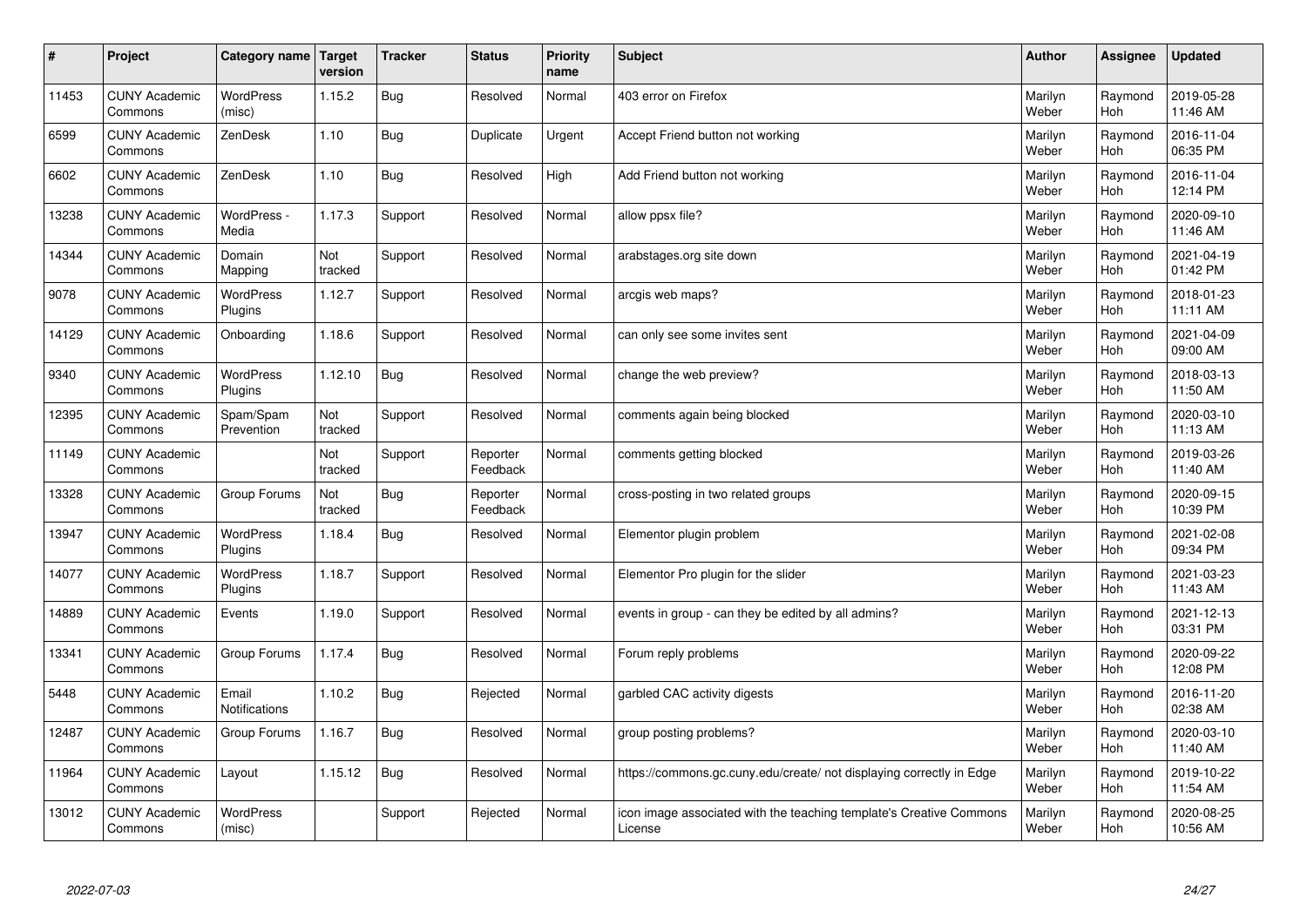| #     | Project                         | <b>Category name</b>              | Target<br>version | <b>Tracker</b> | <b>Status</b>        | <b>Priority</b><br>name | <b>Subject</b>                                                                           | <b>Author</b>    | Assignee       | <b>Updated</b>         |
|-------|---------------------------------|-----------------------------------|-------------------|----------------|----------------------|-------------------------|------------------------------------------------------------------------------------------|------------------|----------------|------------------------|
| 16291 | <b>CUNY Academic</b><br>Commons | Site cloning                      | 2.0.2             | Support        | Resolved             | Normal                  | Images coming up blank in Media Library                                                  | Marilyn<br>Weber | Raymond<br>Hoh | 2022-06-29<br>11:31 AM |
| 14885 | <b>CUNY Academic</b><br>Commons | <b>WordPress</b><br>Plugins       | 1.18.22           | <b>Bug</b>     | Resolved             | Normal                  | Long Loading Times -- Wordpress Admin Site                                               | Marilyn<br>Weber | Raymond<br>Hoh | 2021-10-26<br>12:28 PM |
| 15610 | <b>CUNY Academic</b><br>Commons | <b>WordPress</b><br>Plugins       | Not<br>tracked    | Support        | Rejected             | Normal                  | Loops & Logic plugin                                                                     | Marilyn<br>Weber | Raymond<br>Hoh | 2022-03-19<br>11:16 AM |
| 13699 | <b>CUNY Academic</b><br>Commons |                                   | Not<br>tracked    | Support        | Resolved             | Normal                  | Martin Segal Center site down                                                            | Marilyn<br>Weber | Raymond<br>Hoh | 2020-12-22<br>03:03 PM |
| 14734 | <b>CUNY Academic</b><br>Commons | <b>WordPress</b><br><b>Themes</b> | 1.18.18           | Support        | Resolved             | Normal                  | missing section of Sujatha Fernandes' site                                               | Marilyn<br>Weber | Raymond<br>Hoh | 2021-09-06<br>04:15 PM |
| 9163  | <b>CUNY Academic</b><br>Commons | Layout                            | 1.12.8            | Support        | Resolved             | Normal                  | Mobile responsiveness issues                                                             | Marilyn<br>Weber | Raymond<br>Hoh | 2018-02-13<br>10:49 AM |
| 12363 | <b>CUNY Academic</b><br>Commons | <b>WordPress</b><br>Plugins       | 1.16.5            | Bug            | Resolved             | Urgent                  | more bbPress problems - now students unable to post either a new<br>thread or a comment  | Marilyn<br>Weber | Raymond<br>Hoh | 2020-03-17<br>03:07 PM |
| 13827 | <b>CUNY Academic</b><br>Commons | Group Forums                      | 1.18.3            | Bug            | Resolved             | Normal                  | more forum post problems                                                                 | Marilyn<br>Weber | Raymond<br>Hoh | 2021-01-22<br>08:19 PM |
| 5177  | <b>CUNY Academic</b><br>Commons | Toolbar                           | 1.9.6             | <b>Bug</b>     | Resolved             | Normal                  | No "My Papers" tab                                                                       | Marilyn<br>Weber | Raymond<br>Hoh | 2016-01-29<br>08:37 AM |
| 11908 | <b>CUNY Academic</b><br>Commons | Spam/Spam<br>Prevention           | 1.17.7            | Support        | Resolved             | Normal                  | overeager spam filter                                                                    | Marilyn<br>Weber | Raymond<br>Hoh | 2020-11-05<br>04:36 PM |
| 14448 | <b>CUNY Academic</b><br>Commons | Password<br>Reset                 | Not<br>tracked    | <b>Bug</b>     | Rejected             | Normal                  | password reset weirdness                                                                 | Marilyn<br>Weber | Raymond<br>Hoh | 2021-05-12<br>01:34 PM |
| 13768 | <b>CUNY Academic</b><br>Commons | Domain<br>Mapping                 | Not<br>tracked    | <b>Bug</b>     | Resolved             | Normal                  | patricksweeney.commons.gc.cuny.edu down                                                  | Marilyn<br>Weber | Raymond<br>Hoh | 2021-01-12<br>10:47 AM |
| 12302 | <b>CUNY Academic</b><br>Commons | <b>WordPress</b><br><b>Themes</b> | 1.16.4            | Support        | Resolved             | Normal                  | Pictorio theme request                                                                   | Marilyn<br>Weber | Raymond<br>Hoh | 2020-01-28<br>11:44 AM |
| 11971 | <b>CUNY Academic</b><br>Commons | Email<br>Notifications            | Future<br>release | <b>Bug</b>     | Reporter<br>Feedback | Low                     | Pictures obscured in emailed post notifications                                          | Marilyn<br>Weber | Raymond<br>Hoh | 2019-11-21<br>01:14 PM |
| 10245 | <b>CUNY Academic</b><br>Commons | Email<br><b>Notifications</b>     | 1.13.8            | Support        | Resolved             | Urgent                  | Placeholders in action emails (activation, password reset) not being<br>properly swapped | Marilyn<br>Weber | Raymond<br>Hoh | 2018-08-30<br>04:02 PM |
| 9965  | <b>CUNY Academic</b><br>Commons | <b>WordPress</b><br>Plugins       | 1.13.4            | Support        | Resolved             | Normal                  | plug-in request for OneTone Companion                                                    | Marilyn<br>Weber | Raymond<br>Hoh | 2018-06-26<br>12:00 PM |
| 9500  | <b>CUNY Academic</b><br>Commons | <b>WordPress</b><br>Plugins       | 1.12.12           | Support        | Resolved             | Normal                  | PowerPoint in the media library?                                                         | Marilyn<br>Weber | Raymond<br>Hoh | 2018-04-12<br>02:28 PM |
| 13286 | <b>CUNY Academic</b><br>Commons |                                   | Not<br>tracked    | Support        | <b>New</b>           | Normal                  | problem connecting with WordPress app                                                    | Marilyn<br>Weber | Raymond<br>Hoh | 2020-09-08<br>11:16 AM |
| 9154  | <b>CUNY Academic</b><br>Commons | Events                            | 1.12.8            | Bug            | Resolved             | Normal                  | problem with group calendar                                                              | Marilyn<br>Weber | Raymond<br>Hoh | 2018-02-13<br>10:49 AM |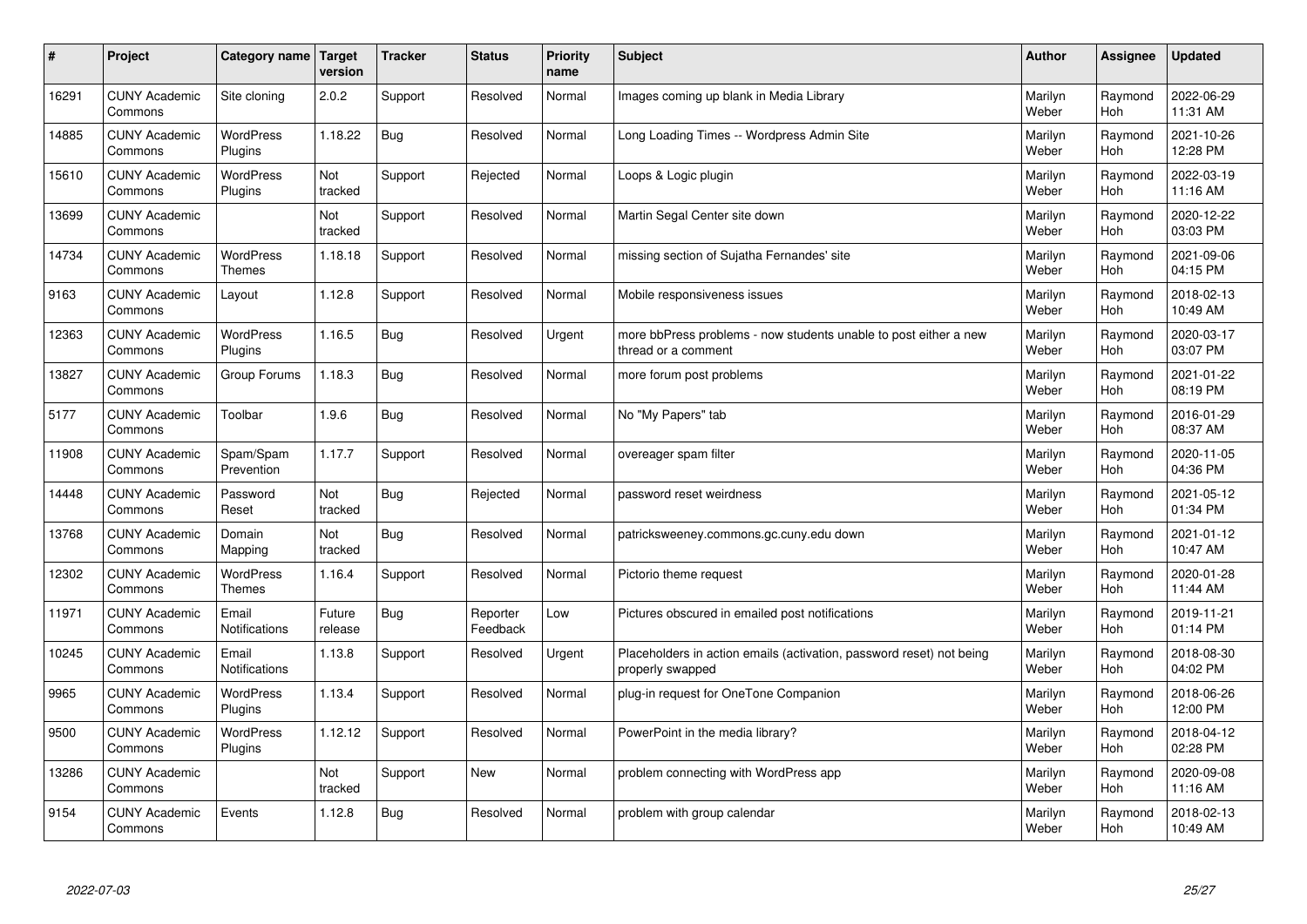| $\pmb{\#}$ | Project                         | Category name                     | Target<br>version     | <b>Tracker</b> | <b>Status</b>        | <b>Priority</b><br>name | <b>Subject</b>                                                              | <b>Author</b>    | Assignee              | Updated                |
|------------|---------------------------------|-----------------------------------|-----------------------|----------------|----------------------|-------------------------|-----------------------------------------------------------------------------|------------------|-----------------------|------------------------|
| 11866      | <b>CUNY Academic</b><br>Commons | <b>WordPress</b><br><b>Themes</b> | 1.15.10               | Support        | Resolved             | Normal                  | problem with project widget and the 'skills' to generate tags               | Marilyn<br>Weber | Raymond<br><b>Hoh</b> | 2019-09-19<br>03:20 PM |
| 11205      | <b>CUNY Academic</b><br>Commons | <b>WordPress</b><br>Plugins       | Not<br>tracked        | Support        | Resolved             | Normal                  | problems with Google calendar                                               | Marilyn<br>Weber | Raymond<br>Hoh        | 2019-03-11<br>02:17 PM |
| 9518       | <b>CUNY Academic</b><br>Commons |                                   | Not<br>tracked        | Support        | Rejected             | Normal                  | problems with site on Internet Explorer                                     | Marilyn<br>Weber | Raymond<br>Hoh        | 2019-03-11<br>11:18 PM |
| 4962       | <b>CUNY Academic</b><br>Commons | Events                            | 1.8.18                | Bug            | Resolved             | High                    | Problems with text entry field in the Events Calendar                       | Marilyn<br>Weber | Raymond<br>Hoh        | 2015-12-01<br>06:57 PM |
| 8934       | <b>CUNY Academic</b><br>Commons | Reply By Email                    | 1.12.4                | Support        | Resolved             | High                    | RBE "could not post" email should have info about attempted From<br>address | Marilyn<br>Weber | Raymond<br>Hoh        | 2017-12-12<br>11:25 AM |
| 4918       | <b>CUNY Academic</b><br>Commons | ZenDesk                           | Not<br>tracked        | <b>Bug</b>     | Resolved             | High                    | <b>Re-directing Help Requests</b>                                           | Marilyn<br>Weber | Raymond<br>Hoh        | 2015-11-23<br>11:15 AM |
| 9828       | <b>CUNY Academic</b><br>Commons | Domain<br>Mapping                 | 1.13.3                | <b>Bug</b>     | Resolved             | High                    | redirecting problem                                                         | Marilyn<br>Weber | Raymond<br>Hoh        | 2018-05-24<br>02:39 PM |
| 16110      | <b>CUNY Academic</b><br>Commons |                                   |                       | Support        | Reporter<br>Feedback | Normal                  | remove Creative Commons license from pages?                                 | Marilyn<br>Weber | Raymond<br>Hoh        | 2022-05-17<br>06:11 PM |
| 9541       | <b>CUNY Academic</b><br>Commons | WordPress<br>(misc)               | Not<br>tracked        | Support        | Resolved             | Normal                  | repeating header banner                                                     | Marilyn<br>Weber | Raymond<br>Hoh        | 2018-04-06<br>12:33 PM |
| 5282       | <b>CUNY Academic</b><br>Commons | <b>Social Paper</b>               | Future<br>release     | Bug            | <b>New</b>           | Normal                  | Replying via email directs to paper but not individual comment.             | Marilyn<br>Weber | Raymond<br>Hoh        | 2016-03-02<br>01:48 PM |
| 13521      | <b>CUNY Academic</b><br>Commons | Onboarding                        | 1.17.7                | Support        | Resolved             | Normal                  | sent invitations page                                                       | Marilyn<br>Weber | Raymond<br><b>Hoh</b> | 2020-11-10<br>10:31 AM |
| 12354      | <b>CUNY Academic</b><br>Commons | <b>WordPress</b><br>Plugins       | 1.16.5                | <b>Bug</b>     | Resolved             | Urgent                  | sites (including Net-Art) are reporting critical issues                     | Marilyn<br>Weber | Raymond<br>Hoh        | 2020-02-02<br>03:16 PM |
| 11448      | <b>CUNY Academic</b><br>Commons | <b>BuddyPress</b><br>(misc)       | 1.15.1                | Support        | Resolved             | Normal                  | sole administrator listed on sites is not an admin at all?                  | Marilyn<br>Weber | Raymond<br>Hoh        | 2019-05-14<br>11:15 AM |
| 4657       | <b>CUNY Academic</b><br>Commons | Group Forums                      | 1.8.18                | <b>Bug</b>     | Resolved             | High                    | Submit button disappears in new post mode in forum                          | Marilyn<br>Weber | Raymond<br>Hoh        | 2015-12-01<br>11:15 PM |
| 11029      | <b>CUNY Academic</b><br>Commons | Authentication                    | 1.14.9                | Support        | Resolved             | Normal                  | Sujatha Fernandes cannot edit her site                                      | Marilyn<br>Weber | Raymond<br>Hoh        | 2019-03-26<br>12:10 PM |
| 13116      | <b>CUNY Academic</b><br>Commons | ZenDesk                           | 1.17.1                | Support        | Resolved             | Normal                  | support/send us a message link obscured                                     | Marilyn<br>Weber | Raymond<br><b>Hoh</b> | 2020-07-29<br>09:33 PM |
| 7328       | <b>CUNY Academic</b><br>Commons | <b>WordPress</b><br>Plugins       | <b>Not</b><br>tracked | <b>Bug</b>     | Resolved             | Normal                  | technical issue with the Events Manager plugin                              | Marilyn<br>Weber | Raymond<br>Hoh        | 2017-11-15<br>06:19 PM |
| 9499       | <b>CUNY Academic</b><br>Commons | <b>WordPress</b><br>(misc)        | Not<br>tracked        | Support        | Resolved             | Normal                  | tiny question - preventing dates on posts?                                  | Marilyn<br>Weber | Raymond<br>Hoh        | 2018-04-04<br>03:55 PM |
| 12861      | <b>CUNY Academic</b><br>Commons |                                   |                       | Support        | Resolved             | Normal                  | trouble with YouTube                                                        | Marilyn<br>Weber | Raymond<br>Hoh        | 2020-06-09<br>11:16 AM |